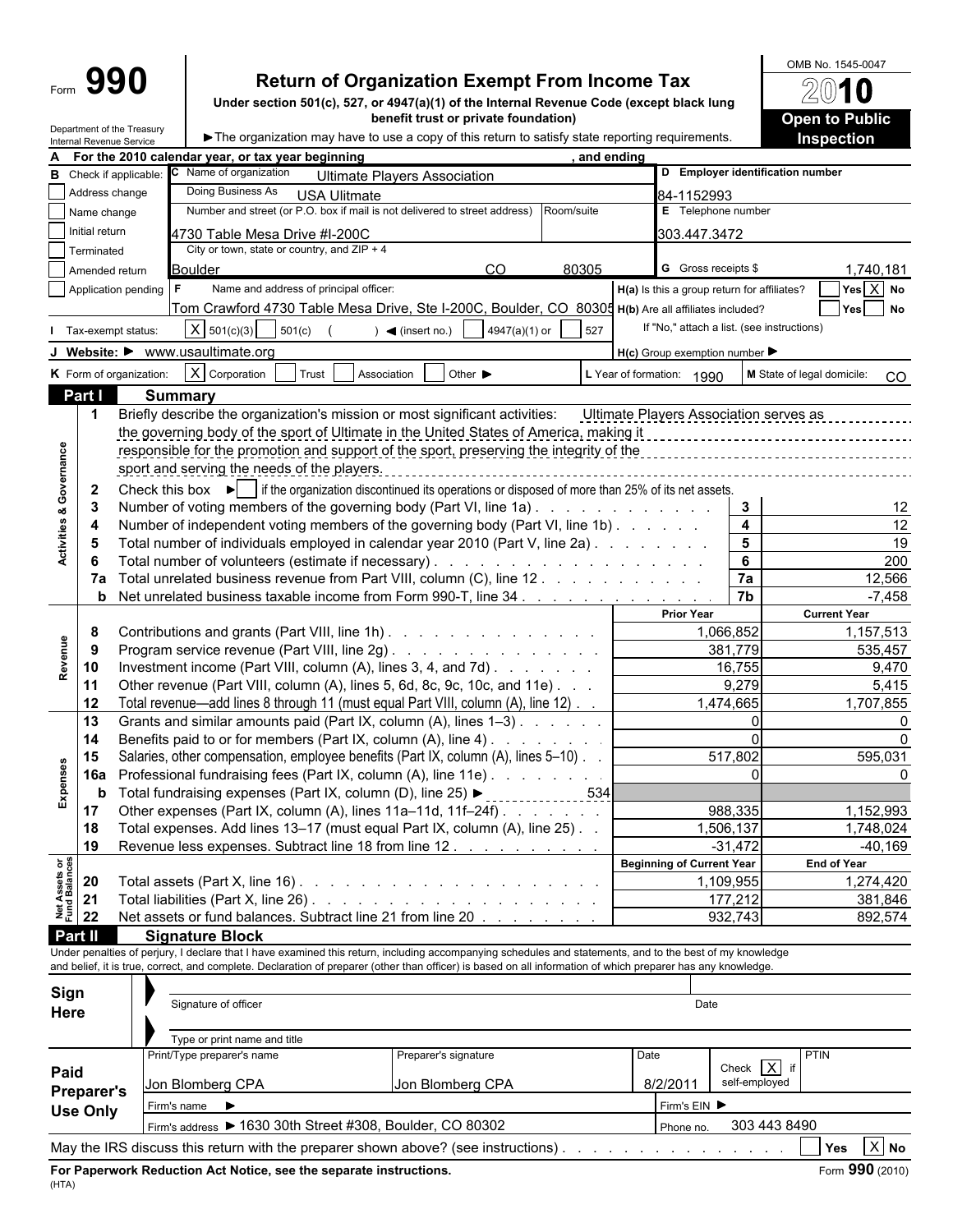|                         | Form 990 (2010) | <b>Ultimate Players Association</b>                                                                                                                                                                                            | 84-1152993 | Page 2            |
|-------------------------|-----------------|--------------------------------------------------------------------------------------------------------------------------------------------------------------------------------------------------------------------------------|------------|-------------------|
|                         | <b>Part III</b> | <b>Statement of Program Service Accomplishments</b>                                                                                                                                                                            |            |                   |
|                         |                 | Check if Schedule O contains a response to any question in this Part III. $\ldots$ $\lfloor x \rfloor$                                                                                                                         |            |                   |
|                         |                 | Briefly describe the organization's mission:                                                                                                                                                                                   |            |                   |
|                         |                 | Ultimate Players Association serves as the governing body of the sport of Ultimate in the concentration concentration of the material and the material and the material and the material and the sports of the sports of the s |            |                   |
|                         |                 |                                                                                                                                                                                                                                |            |                   |
|                         |                 |                                                                                                                                                                                                                                |            |                   |
| $\overline{\mathbf{2}}$ |                 | Did the organization undertake any significant program services during the year which were not listed on                                                                                                                       |            |                   |
|                         |                 |                                                                                                                                                                                                                                | Yes        | $ X $ No          |
|                         |                 | If "Yes," describe these new services on Schedule O.                                                                                                                                                                           |            |                   |
| -3                      |                 | Did the organization cease conducting, or make significant changes in how it conducts, any program                                                                                                                             |            |                   |
|                         |                 |                                                                                                                                                                                                                                | Yes        | $\overline{X}$ No |
|                         |                 | If "Yes," describe these changes on Schedule O.                                                                                                                                                                                |            |                   |
|                         |                 | Describe the exempt purpose achievements for each of the organization's three largest program services by expenses.                                                                                                            |            |                   |
|                         |                 | Section 501(c)(3) and 501(c)(4) organizations and section 4947(a)(1) trusts are required to report the amount of grants and                                                                                                    |            |                   |
|                         |                 | allocations to others, the total expenses, and revenue, if any, for each program service reported.                                                                                                                             |            |                   |
| 4a                      |                 | (Code: ______________) (Expenses \$ _______ 526,578 including grants of \$ _____________0 ) (Revenue \$ _______ 290,197)                                                                                                       |            |                   |
|                         |                 |                                                                                                                                                                                                                                |            |                   |
|                         |                 | all divisions and age groups. Revenue includes championship events [1] Expenses include [1] [1] All and safe groups. The venture include and age groups. The venture include and age of the venture included and the venture o |            |                   |
|                         |                 |                                                                                                                                                                                                                                |            |                   |
|                         |                 |                                                                                                                                                                                                                                |            |                   |
|                         |                 |                                                                                                                                                                                                                                |            |                   |
|                         |                 |                                                                                                                                                                                                                                |            |                   |
|                         |                 |                                                                                                                                                                                                                                |            |                   |
|                         |                 |                                                                                                                                                                                                                                |            |                   |
|                         |                 |                                                                                                                                                                                                                                |            |                   |
|                         |                 |                                                                                                                                                                                                                                |            |                   |
|                         |                 |                                                                                                                                                                                                                                |            |                   |
| 4b.                     |                 | (Code: $(2, 1, 170, 079)$ / (Expenses \$ $(3, 1, 0.506)$ including grants of \$ $(3, 0.500)$ (Revenue \$ $(3, 1, 170, 079)$ )                                                                                                  |            |                   |
|                         |                 |                                                                                                                                                                                                                                |            |                   |
|                         |                 |                                                                                                                                                                                                                                |            |                   |
|                         | members.        | Revenue includes member dues, corporate sponsorship, contributions/donations and concentration of the includes                                                                                                                 |            |                   |
|                         |                 | advertising Expenses include member services, SOTG/rules, marketing, pr/communications [11] advertising [22] Expenses include member services, SOTG/rules, marketing, pr/communications                                        |            |                   |
|                         |                 |                                                                                                                                                                                                                                |            |                   |
|                         |                 |                                                                                                                                                                                                                                |            |                   |
|                         |                 |                                                                                                                                                                                                                                |            |                   |
|                         |                 |                                                                                                                                                                                                                                |            |                   |
|                         |                 |                                                                                                                                                                                                                                |            |                   |
|                         |                 |                                                                                                                                                                                                                                |            |                   |
|                         |                 |                                                                                                                                                                                                                                |            |                   |
| 4с                      | (Code:          | $\frac{118,255}{100,000}$ including grants of \$ $\frac{1}{2000}$ (Revenue \$<br>(Express \$ )                                                                                                                                 |            | 94,783)           |
|                         |                 | Outreach/sport development - Provide program development and sanctioning support to hundreds of                                                                                                                                |            |                   |
|                         |                 | tournaments and leagues for both youth and adults at the local level.<br>Revenue includes                                                                                                                                      |            |                   |
|                         |                 | sport development, sales and sanctioning Expenses include sport development and outreach                                                                                                                                       |            |                   |
|                         |                 |                                                                                                                                                                                                                                |            |                   |
|                         |                 |                                                                                                                                                                                                                                |            |                   |
|                         |                 |                                                                                                                                                                                                                                |            |                   |
|                         |                 |                                                                                                                                                                                                                                |            |                   |
|                         |                 |                                                                                                                                                                                                                                |            |                   |
|                         |                 |                                                                                                                                                                                                                                |            |                   |
|                         |                 |                                                                                                                                                                                                                                |            |                   |
|                         |                 |                                                                                                                                                                                                                                |            |                   |
| 4d                      |                 | Other program services. (Describe in Schedule O.)                                                                                                                                                                              |            |                   |
|                         | (Expenses \$    | 295,282 including grants of \$<br>0) (Revenue \$                                                                                                                                                                               | 143,083)   |                   |
|                         |                 | 4e Total program service expenses ▶<br>1,614,621                                                                                                                                                                               |            |                   |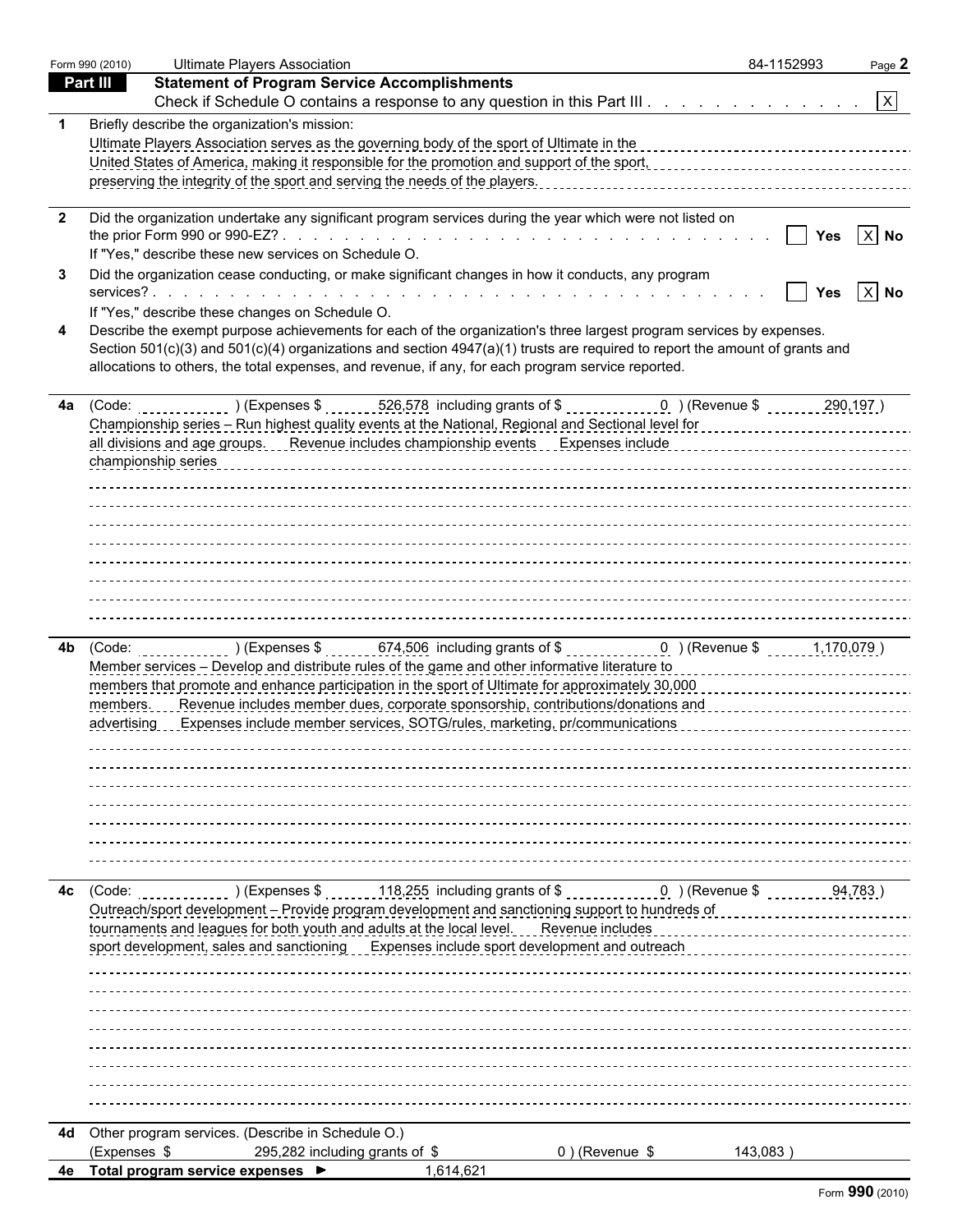Form 990 (2010) Ultimate Players Association 84-1152993 Page **3**

| <b>Part IV</b> | <b>Checklist of Required Schedules</b>                                                                                                                                                                                                        |                         |              |                           |
|----------------|-----------------------------------------------------------------------------------------------------------------------------------------------------------------------------------------------------------------------------------------------|-------------------------|--------------|---------------------------|
|                |                                                                                                                                                                                                                                               |                         | Yes          | No                        |
|                | Is the organization described in section $501(c)(3)$ or $4947(a)(1)$ (other than a private foundation)? If "Yes,"<br>complete Schedule A.                                                                                                     |                         | $\mathsf{X}$ |                           |
| $\mathbf{2}$   | Is the organization required to complete Schedule B, Schedule of Contributors? (see instructions).                                                                                                                                            | $\overline{2}$          |              | $\mathsf{X}$              |
| 3              | Did the organization engage in direct or indirect political campaign activities on behalf of or in opposition to                                                                                                                              | $\mathbf{3}$            |              |                           |
|                | candidates for public office? If "Yes," complete Schedule C, Part I.                                                                                                                                                                          |                         |              | $\mathsf{X}$              |
|                | Section 501(c)(3) organizations. Did the organization engage in lobbying activities, or have a section 501(h)                                                                                                                                 | $\overline{\mathbf{4}}$ |              | $\mathsf{X}$              |
|                | 5 Is the organization a section $501(c)(4)$ , $501(c)(5)$ , or $501(c)(6)$ organization that receives membership dues,                                                                                                                        |                         |              |                           |
|                | assessments, or similar amounts as defined in Revenue Procedure 98-19? If "Yes," complete Schedule C,                                                                                                                                         | 5                       |              |                           |
|                | Did the organization maintain any donor advised funds or any similar funds or accounts where donors have                                                                                                                                      |                         |              |                           |
|                | the right to provide advice on the distribution or investment of amounts in such funds or accounts? If "Yes,"                                                                                                                                 | $6\phantom{1}$          |              | $\mathsf{X}$              |
|                | Did the organization receive or hold a conservation easement, including easements to preserve open space,                                                                                                                                     |                         |              |                           |
|                | the environment, historic land areas, or historic structures? If "Yes," complete Schedule D, Part II                                                                                                                                          | $\overline{7}$          |              | $\mathsf{X}$              |
| 8              | Did the organization maintain collections of works of art, historical treasures, or other similar assets? If "Yes,"                                                                                                                           |                         |              |                           |
|                |                                                                                                                                                                                                                                               | 8                       |              | $\mathsf{X}$              |
| 9              | Did the organization report an amount in Part X, line 21; serve as a custodian for amounts not listed in Part<br>X; or provide credit counseling, debt management, credit repair, or debt negotiation services? If "Yes,"                     |                         |              |                           |
|                |                                                                                                                                                                                                                                               | 9                       |              | $\mathsf{X}$              |
| 10             | Did the organization, directly or through a related organization, hold assets in term, permanent, or                                                                                                                                          |                         |              | $\boldsymbol{\mathsf{X}}$ |
|                | 11 If the organization's answer to any of the following questions is "Yes," then complete Schedule D, Parts VI,                                                                                                                               |                         |              |                           |
|                | a Did the organization report an amount for land, buildings, and equipment in Part X, line 10? If "Yes," complete                                                                                                                             | $11a \times$            |              |                           |
|                |                                                                                                                                                                                                                                               |                         |              |                           |
|                | <b>b</b> Did the organization report an amount for investments—other securities in Part X, line 12 that is 5% or more                                                                                                                         |                         |              |                           |
|                | of its total assets reported in Part X, line 16? If "Yes," complete Schedule D, Part VII.                                                                                                                                                     | 11b                     |              | $\mathsf{X}$              |
|                | c Did the organization report an amount for investments—program related in Part X, line 13 that is 5% or more<br>of its total assets reported in Part X, line 16? If "Yes," complete Schedule D, Part VIII.                                   | 11c                     |              | $\mathsf{X}$              |
|                | d Did the organization report an amount for other assets in Part X, line 15 that is 5% or more of its total assets                                                                                                                            |                         |              |                           |
|                |                                                                                                                                                                                                                                               |                         |              | X                         |
|                | e Did the organization report an amount for other liabilities in Part X, line 25? If "Yes," complete Schedule D, Part X. .                                                                                                                    | 11e                     |              | $\overline{X}$            |
|                | f Did the organization's separate or consolidated financial statements for the tax year include a footnote that addresses                                                                                                                     |                         |              |                           |
|                | the organization's liability for uncertain tax positions under FIN 48 (ASC 740)? If "Yes," complete Schedule D, Part X. .                                                                                                                     | 11f                     |              | X                         |
|                | 12a Did the organization obtain separate, independent audited financial statements for the tax year? If "Yes," complete                                                                                                                       | 12a                     | $\mathsf{X}$ |                           |
|                | b Was the organization included in consolidated, independent audited financial statements for the tax year? If "Yes,"                                                                                                                         |                         |              |                           |
|                | and if the organization answered "No" to line 12a, then completing Schedule D, Parts XI, XII, and XIII is optional.                                                                                                                           | 12 <sub>b</sub>         |              | X                         |
| 13             | Is the organization a school described in section $170(b)(1)(A)(ii)?$ If "Yes," complete Schedule E                                                                                                                                           | 13                      |              | $\mathsf X$               |
|                | 14a Did the organization maintain an office, employees, or agents outside of the United States?                                                                                                                                               | 14a                     |              | $\boldsymbol{\mathsf{X}}$ |
|                | <b>b</b> Did the organization have aggregate revenues or expenses of more than \$10,000 from grantmaking, fundraising,                                                                                                                        |                         |              |                           |
|                | business, and program service activities outside the United States? If "Yes," complete Schedule F, Parts I and IV.                                                                                                                            | 14 <sub>b</sub>         |              | $\mathsf{X}$              |
| 15             | Did the organization report on Part IX, column (A), line 3, more than \$5,000 of grants or assistance to any                                                                                                                                  |                         |              |                           |
|                | organization or entity located outside the United States? If "Yes," complete Schedule F, Parts II and IV                                                                                                                                      | 15                      |              | $\mathsf{X}$              |
| 16             | Did the organization report on Part IX, column (A), line 3, more than \$5,000 of aggregate grants or assistance                                                                                                                               |                         |              |                           |
|                | to individuals located outside the United States? If "Yes," complete Schedule F, Parts III and IV                                                                                                                                             | 16                      |              | $\mathsf{X}$              |
| 17             | Did the organization report a total of more than \$15,000 of expenses for professional fundraising services                                                                                                                                   |                         |              |                           |
|                | on Part IX, column (A), lines 6 and 11e? If "Yes," complete Schedule G, Part I (see instructions)                                                                                                                                             | 17                      |              | $\boldsymbol{\mathsf{X}}$ |
| 18             | Did the organization report more than \$15,000 total of fundraising event gross income and contributions on                                                                                                                                   | 18                      |              | $\mathsf{X}$              |
| 19             | Did the organization report more than \$15,000 of gross income from gaming activities on Part VIII, line 9a?                                                                                                                                  |                         |              |                           |
|                |                                                                                                                                                                                                                                               | 19                      |              | X                         |
|                | 20a Did the organization operate one or more hospitals? If "Yes," complete Schedule H                                                                                                                                                         | <b>20a</b>              |              | $\mathsf X$               |
|                |                                                                                                                                                                                                                                               |                         |              |                           |
|                | <b>b</b> If "Yes" to line 20a, did the organization attach its audited financial statements to this return? Note. Some<br>Form 990 filers that operate one or more hospitals must attach audited financial statements (see instructions). 20b |                         |              |                           |
|                |                                                                                                                                                                                                                                               |                         |              |                           |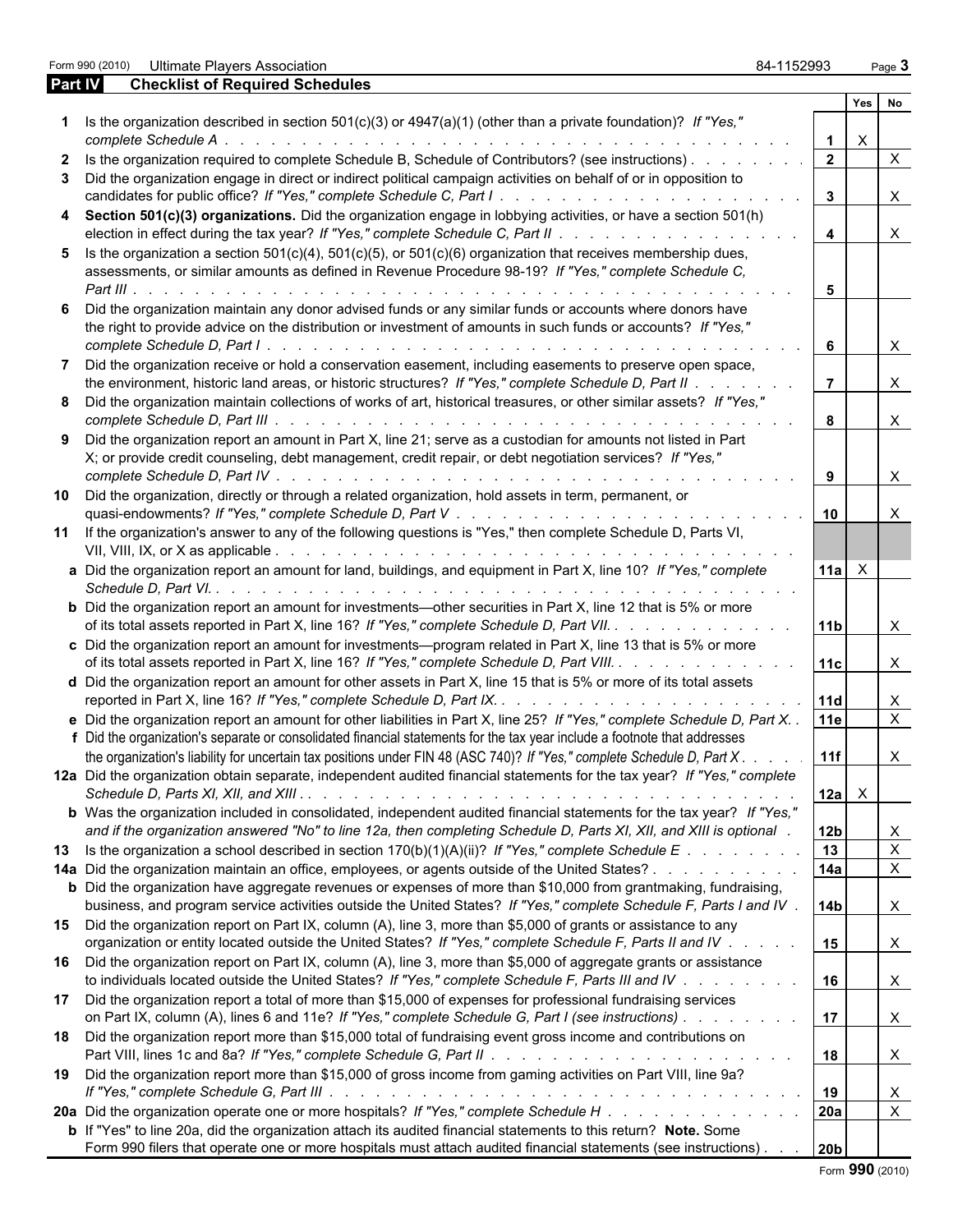|         | Form 990 (2010)<br><b>Ultimate Players Association</b>                                                                                                                                                                         | 84-1152993      |              | Page 4       |  |
|---------|--------------------------------------------------------------------------------------------------------------------------------------------------------------------------------------------------------------------------------|-----------------|--------------|--------------|--|
| Part IV | <b>Checklist of Required Schedules (continued)</b>                                                                                                                                                                             |                 |              |              |  |
|         |                                                                                                                                                                                                                                |                 |              | Yes No       |  |
|         | 21 Did the organization report more than \$5,000 of grants and other assistance to governments and organizations                                                                                                               |                 |              |              |  |
|         | in the United States on Part IX, column (A), line 1? If "Yes," complete Schedule I, Parts I and II.                                                                                                                            | 21              |              | X            |  |
|         | 22 Did the organization report more than \$5,000 of grants and other assistance to individuals in the                                                                                                                          |                 |              |              |  |
|         | United States on Part IX, column (A), line 2? If "Yes," complete Schedule I, Parts I and III.                                                                                                                                  | 22              |              | $\mathsf{X}$ |  |
|         | 23 Did the organization answer "Yes" to Part VII, Section A, line 3, 4, or 5 about compensation of the                                                                                                                         |                 |              |              |  |
|         | organization's current and former officers, directors, trustees, key employees, and highest compensated                                                                                                                        |                 |              |              |  |
|         | employees? If "Yes," complete Schedule J<br>de la caractería de la caractería de la caractería de la caractería de la caractería                                                                                               | $23 \mid X$     |              |              |  |
|         | 24a Did the organization have a tax-exempt bond issue with an outstanding principal amount of more than                                                                                                                        |                 |              |              |  |
|         | \$100,000 as of the last day of the year, that was issued after December 31, 2002? If "Yes," answer lines                                                                                                                      |                 |              |              |  |
|         | 24b through 24d and complete Schedule K. If "No," go to line 25 \noting the state of the state of the state of the state of the state of the state of the state of the state of the state of the state of the state of the sta | 24a             |              | X            |  |
|         | <b>b</b> Did the organization invest any proceeds of tax-exempt bonds beyond a temporary period exception?                                                                                                                     | 24 <sub>b</sub> |              | $\mathsf{x}$ |  |
|         | c Did the organization maintain an escrow account other than a refunding escrow at any time during the year                                                                                                                    |                 |              |              |  |
|         |                                                                                                                                                                                                                                | 24c             |              | X.           |  |
|         | d Did the organization act as an "on behalf of" issuer for bonds outstanding at any time during the year?.                                                                                                                     | 24d             |              | $\mathsf{X}$ |  |
|         | 25a Section 501(c)(3) and 501(c)(4) organizations. Did the organization engage in an excess benefit transaction                                                                                                                |                 |              |              |  |
|         | with a disqualified person during the year? If "Yes," complete Schedule L, Part I.                                                                                                                                             | 25a             |              | X            |  |
|         | <b>b</b> Is the organization aware that it engaged in an excess benefit transaction with a disqualified person in a                                                                                                            |                 |              |              |  |
|         | prior year, and that the transaction has not been reported on any of the organization's prior Forms 990 or                                                                                                                     |                 |              |              |  |
|         |                                                                                                                                                                                                                                | 25 <sub>b</sub> |              | X            |  |
|         | 26 Was a loan to or by a current or former officer, director, trustee, key employee, highly compensated employee, or                                                                                                           |                 |              |              |  |
|         | disqualified person outstanding as of the end of the organization's tax year? If "Yes," complete Schedule L, Part II.                                                                                                          | 26              |              | X            |  |
| 27      | Did the organization provide a grant or other assistance to an officer, director, trustee, key employee,                                                                                                                       |                 |              |              |  |
|         | substantial contributor, or a grant selection committee member, or to a person related to such an individual?                                                                                                                  |                 |              |              |  |
|         |                                                                                                                                                                                                                                | 27              |              | X            |  |
|         | 28 Was the organization a party to a business transaction with one of the following parties (see Schedule L,                                                                                                                   |                 |              |              |  |
|         | Part IV instructions for applicable filing thresholds, conditions, and exceptions):                                                                                                                                            |                 |              |              |  |
|         |                                                                                                                                                                                                                                | <b>28a</b>      |              |              |  |
|         | a A current or former officer, director, trustee, or key employee? If "Yes," complete Schedule L, Part IV.                                                                                                                     |                 |              | X            |  |
|         | <b>b</b> A family member of a current or former officer, director, trustee, or key employee? If "Yes," complete                                                                                                                |                 |              |              |  |
|         | Schedule L, Part IV.                                                                                                                                                                                                           | 28 <sub>b</sub> |              | X            |  |
|         | c An entity of which a current or former officer, director, trustee, or key employee (or a family member thereof)                                                                                                              |                 |              |              |  |
|         | was an officer, director, trustee, or direct or indirect owner? If "Yes," complete Schedule L, Part IV .                                                                                                                       | 28c             |              | X            |  |
|         | 29 Did the organization receive more than \$25,000 in non-cash contributions? If "Yes," complete Schedule M.                                                                                                                   | 29              |              | $\mathsf{X}$ |  |
|         | 30 Did the organization receive contributions of art, historical treasures, or other similar assets, or qualified                                                                                                              |                 |              |              |  |
|         | conservation contributions? If "Yes," complete Schedule M                                                                                                                                                                      | 30              |              | X            |  |
|         | 31 Did the organization liquidate, terminate, or dissolve and cease operations? If "Yes," complete Schedule N,                                                                                                                 |                 |              |              |  |
|         |                                                                                                                                                                                                                                | 31              |              | $\mathsf{X}$ |  |
|         | 32 Did the organization sell, exchange, dispose of, or transfer more than 25% of its net assets?                                                                                                                               |                 |              |              |  |
|         |                                                                                                                                                                                                                                | 32              |              | $\mathsf{X}$ |  |
|         | 33 Did the organization own 100% of an entity disregarded as separate from the organization under Regulations                                                                                                                  |                 |              |              |  |
|         |                                                                                                                                                                                                                                | 33              |              | $\mathsf{X}$ |  |
|         | 34 Was the organization related to any tax-exempt or taxable entity? If "Yes," complete Schedule R, Parts II,                                                                                                                  |                 |              |              |  |
|         |                                                                                                                                                                                                                                | 34              |              | $\mathsf{X}$ |  |
|         | 35 Is any related organization a controlled entity within the meaning of section 512(b)(13)?                                                                                                                                   | 35              |              | $\mathsf{X}$ |  |
|         | a Did the organization receive any payment from or engage in any transaction with a                                                                                                                                            |                 |              |              |  |
|         | controlled entity within the meaning of section 512(b)(13)? If "Yes," complete Schedule R,                                                                                                                                     |                 |              |              |  |
|         | $\Box$ Yes $\overline{X}$ No                                                                                                                                                                                                   |                 |              |              |  |
|         | 36 Section 501(c)(3) organizations. Did the organization make any transfers to an exempt non-charitable related                                                                                                                |                 |              |              |  |
|         |                                                                                                                                                                                                                                | 36              |              | $\mathsf{X}$ |  |
|         | 37 Did the organization conduct more than 5% of its activities through an entity that is not a related organization                                                                                                            |                 |              |              |  |
|         | and that is treated as a partnership for federal income tax purposes? If "Yes," complete Schedule R, Part                                                                                                                      |                 |              |              |  |
|         |                                                                                                                                                                                                                                | 37              |              | $\mathsf{X}$ |  |
|         | 38 Did the organization complete Schedule O and provide explanations in Schedule O for Part VI, lines 11 and                                                                                                                   |                 |              |              |  |
|         |                                                                                                                                                                                                                                | 38 <sup>1</sup> | $\mathsf{X}$ |              |  |
|         |                                                                                                                                                                                                                                | Eorm 990 (2010  |              |              |  |

Form **990** (2010)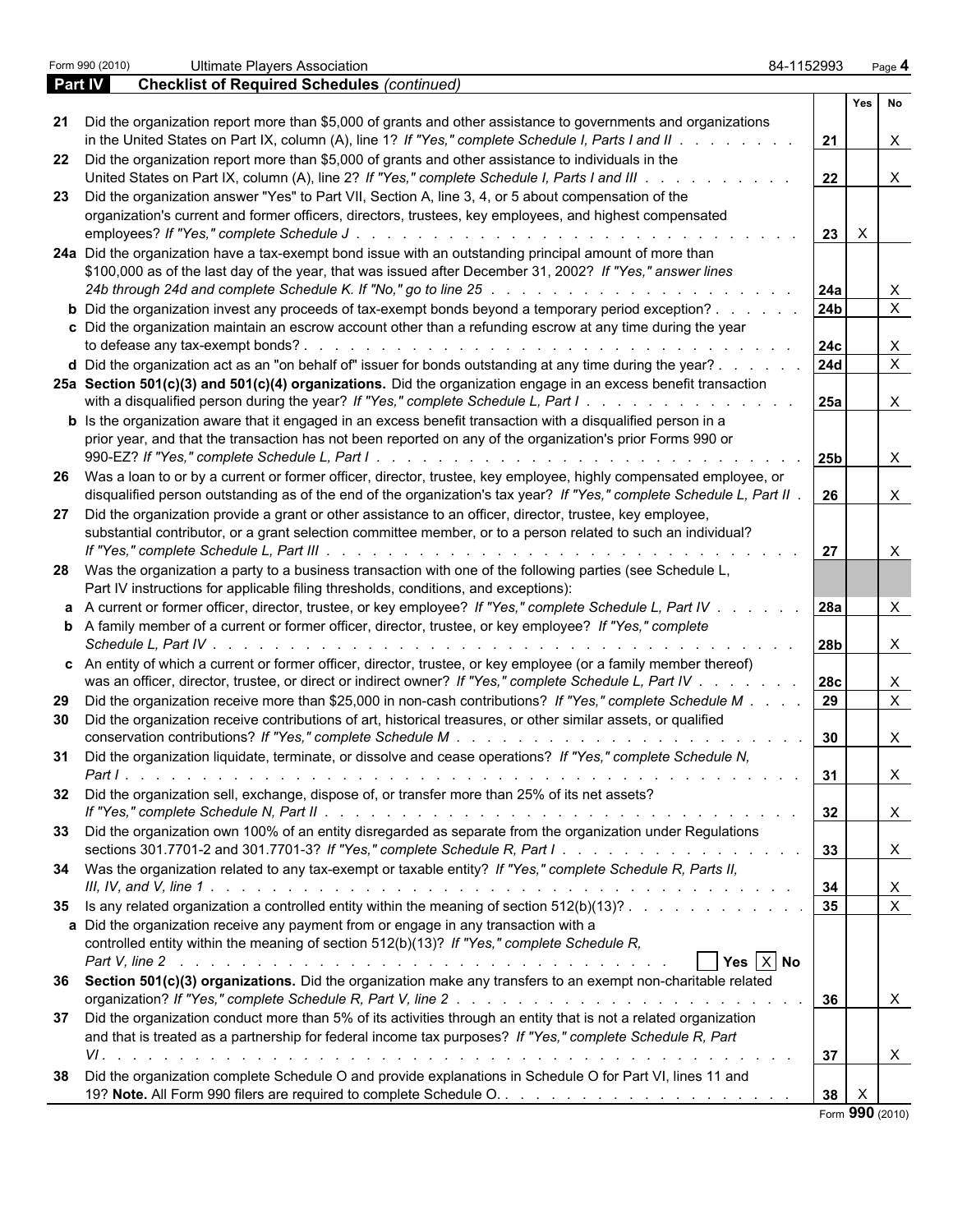|               | Form 990 (2010) | <b>Ultimate Players Association</b>                                                                                                                                                                                                    | 84-1152993 |                                | Page 5 |  |
|---------------|-----------------|----------------------------------------------------------------------------------------------------------------------------------------------------------------------------------------------------------------------------------------|------------|--------------------------------|--------|--|
| <b>Part V</b> |                 | <b>Statements Regarding Other IRS Filings and Tax Compliance</b>                                                                                                                                                                       |            |                                |        |  |
|               |                 | Check if Schedule O contains a response to any question in this Part V                                                                                                                                                                 |            |                                |        |  |
|               |                 |                                                                                                                                                                                                                                        |            | Yes   No                       |        |  |
|               |                 | 1a Enter the number reported in Box 3 of Form 1096. Enter -0- if not applicable<br>1a                                                                                                                                                  |            |                                |        |  |
|               |                 | <b>b</b> Enter the number of Forms W-2G included in line 1a. Enter -0- if not applicable<br>1 <sub>b</sub>                                                                                                                             |            |                                |        |  |
|               |                 | c Did the organization comply with backup withholding rules for reportable payments to vendors and reportable                                                                                                                          |            |                                |        |  |
|               |                 |                                                                                                                                                                                                                                        |            |                                |        |  |
|               |                 | 2a Enter the number of employees reported on Form W-3, Transmittal of Wage and Tax                                                                                                                                                     |            |                                |        |  |
|               |                 | Statements, filed for the calendar year ending with or within the year covered by this return   2a                                                                                                                                     |            |                                |        |  |
|               |                 | <b>b</b> If at least one is reported on line 2a, did the organization file all required federal employment tax returns?                                                                                                                |            | 2 <sub>b</sub><br>$\mathsf{x}$ |        |  |
|               |                 | Note. If the sum of lines 1a and 2a is greater than 250, you may be required to e-file. (see instructions)                                                                                                                             |            |                                |        |  |
|               |                 | 3a Did the organization have unrelated business gross income of \$1,000 or more during the year?.                                                                                                                                      |            | 3a                             |        |  |
|               |                 | <b>b</b> If "Yes," has it filed a Form 990-T for this year? If "No," provide an explanation in Schedule O                                                                                                                              |            | 3 <sub>b</sub>                 |        |  |
|               |                 | 4a At any time during the calendar year, did the organization have an interest in, or a signature or other authority                                                                                                                   |            |                                |        |  |
|               |                 | over, a financial account in a foreign country (such as a bank account, securities account, or other financial                                                                                                                         |            |                                |        |  |
|               | account)?.      |                                                                                                                                                                                                                                        |            |                                |        |  |
|               |                 | de la característica de la característica<br><b>b</b> If "Yes," enter the name of the foreign country: $\blacktriangleright$                                                                                                           |            | 4a                             |        |  |
|               |                 |                                                                                                                                                                                                                                        |            |                                |        |  |
|               |                 | See instructions for filing requirements for Form TD F 90-22.1, Report of Foreign Bank and Financial Accounts.                                                                                                                         |            |                                |        |  |
|               |                 | 5a Was the organization a party to a prohibited tax shelter transaction at any time during the tax year?.                                                                                                                              |            | 5a                             |        |  |
|               |                 | b Did any taxable party notify the organization that it was or is a party to a prohibited tax shelter transaction?.                                                                                                                    |            | 5 <sub>b</sub>                 | X      |  |
|               |                 | c If "Yes" to line 5a or 5b, did the organization file Form 8886-T?                                                                                                                                                                    |            | 5 <sub>c</sub>                 |        |  |
|               |                 | 6a Does the organization have annual gross receipts that are normally greater than \$100,000, and did the                                                                                                                              |            |                                |        |  |
|               |                 |                                                                                                                                                                                                                                        |            | 6а                             | X.     |  |
|               |                 | <b>b</b> If "Yes," did the organization include with every solicitation an express statement that such contributions or                                                                                                                |            |                                |        |  |
|               |                 | gifts were not tax deductible?.                                                                                                                                                                                                        |            | 6b.                            |        |  |
|               |                 | Organizations that may receive deductible contributions under section 170(c).                                                                                                                                                          |            |                                |        |  |
|               |                 | a Did the organization receive a payment in excess of \$75 made partly as a contribution and partly for goods                                                                                                                          |            |                                |        |  |
|               |                 | and services provided to the payor?.<br>the contract of the contract of the contract of the contract of the contract of                                                                                                                |            | 7а                             |        |  |
|               |                 | <b>b</b> If "Yes," did the organization notify the donor of the value of the goods or services provided?                                                                                                                               |            | 7 <sub>b</sub>                 |        |  |
|               |                 | c Did the organization sell, exchange, or otherwise dispose of tangible personal property for which it was                                                                                                                             |            |                                |        |  |
|               |                 |                                                                                                                                                                                                                                        |            | 7с.                            |        |  |
|               |                 | 7d <br>d If "Yes," indicate the number of Forms 8282 filed during the year                                                                                                                                                             |            |                                |        |  |
|               |                 | e Did the organization receive any funds, directly or indirectly, to pay premiums on a personal benefit contract?.                                                                                                                     |            | 7e                             |        |  |
|               |                 | Did the organization, during the year, pay premiums, directly or indirectly, on a personal benefit contract?.                                                                                                                          |            | 7f                             | X      |  |
|               |                 | If the organization received a contribution of qualified intellectual property, did the organization file Form 8899 as required?.                                                                                                      |            | 7g                             |        |  |
|               |                 | h If the organization received a contribution of cars, boats, airplanes, or other vehicles, did the organization file a Form 1098-C?                                                                                                   |            | 7h                             | X      |  |
| 8             |                 | Sponsoring organizations maintaining donor advised funds and section 509(a)(3) supporting                                                                                                                                              |            |                                |        |  |
|               |                 | organizations. Did the supporting organization, or a donor advised fund maintained by a sponsoring                                                                                                                                     |            |                                |        |  |
|               |                 |                                                                                                                                                                                                                                        |            | 8                              |        |  |
| 9             |                 | Sponsoring organizations maintaining donor advised funds.                                                                                                                                                                              |            |                                |        |  |
|               |                 |                                                                                                                                                                                                                                        |            | 9а                             |        |  |
| $\mathbf b$   |                 | Did the organization make a distribution to a donor, donor advisor, or related person?                                                                                                                                                 |            | 9 <sub>b</sub>                 |        |  |
| 10            |                 | Section 501(c)(7) organizations. Enter:                                                                                                                                                                                                |            |                                |        |  |
| a             |                 | Initiation fees and capital contributions included on Part VIII, line 12<br>10a                                                                                                                                                        |            |                                |        |  |
| b             |                 | Gross receipts, included on Form 990, Part VIII, line 12, for public use of club facilities<br>10 <sub>b</sub>                                                                                                                         |            |                                |        |  |
| 11            |                 | Section 501(c)(12) organizations. Enter:                                                                                                                                                                                               |            |                                |        |  |
|               |                 | 11a                                                                                                                                                                                                                                    |            |                                |        |  |
|               |                 | <b>b</b> Gross income from other sources (Do not net amounts due or paid to other sources                                                                                                                                              |            |                                |        |  |
|               |                 | against amounts due or received from them.). The state of the state of the state of the state of the state of the state of the state of the state of the state of the state of the state of the state of the state of the stat<br> 11b |            |                                |        |  |
|               |                 | 12a Section 4947(a)(1) non-exempt charitable trusts. Is the organization filing Form 990 in lieu of Form 1041?.                                                                                                                        |            | 12a                            |        |  |
| $\mathbf b$   |                 | 12 <sub>b</sub><br>If "Yes," enter the amount of tax-exempt interest received or accrued during the year                                                                                                                               |            |                                |        |  |
| 13            |                 | Section 501(c)(29) qualified nonprofit health insurance issuers.                                                                                                                                                                       |            |                                |        |  |
|               |                 | a Is the organization licensed to issue qualified health plans in more than one state?                                                                                                                                                 |            | 13a                            |        |  |
|               |                 | Note. See the instructions for additional information the organization must report on Schedule O.                                                                                                                                      |            |                                |        |  |
|               |                 | <b>b</b> Enter the amount of reserves the organization is required to maintain by the states in which                                                                                                                                  |            |                                |        |  |
|               |                 | 13 <sub>b</sub>                                                                                                                                                                                                                        |            |                                |        |  |
|               |                 | 13c                                                                                                                                                                                                                                    |            |                                |        |  |
| 14a           |                 | Did the organization receive any payments for indoor tanning services during the tax year?                                                                                                                                             |            | 14a                            |        |  |
|               |                 | <b>b</b> If "Yes," has it filed a Form 720 to report these payments? If "No," provide an explanation in Schedule O                                                                                                                     |            | 14b                            |        |  |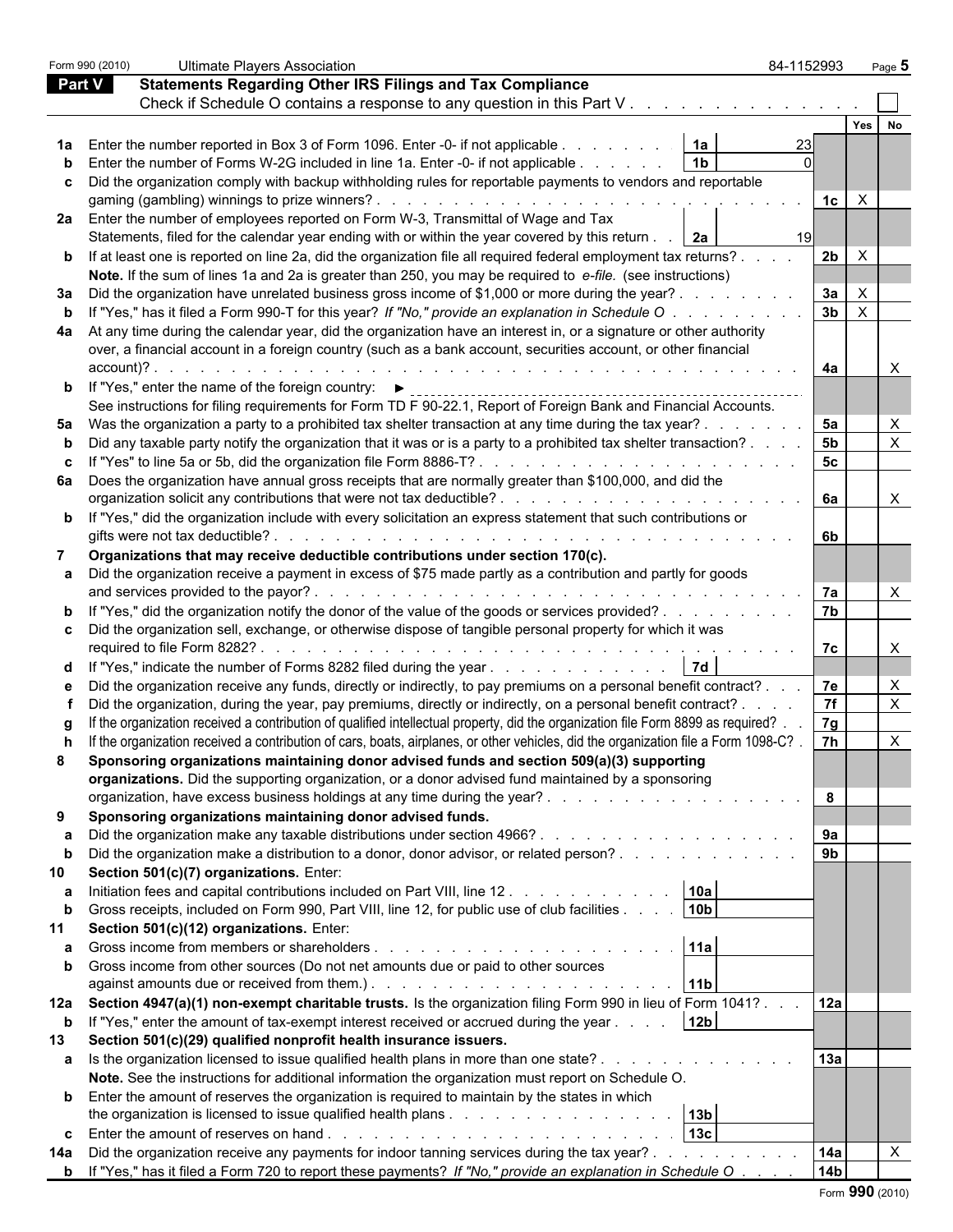|      | Form 990 (2010) | <b>Ultimate Players Association</b>                                                                                                                                                                                                                      | 84-1152993                |                 |                           | Page 6                    |
|------|-----------------|----------------------------------------------------------------------------------------------------------------------------------------------------------------------------------------------------------------------------------------------------------|---------------------------|-----------------|---------------------------|---------------------------|
|      | <b>Part VI</b>  | Governance, Management, and Disclosure For each "Yes" response to lines 2 through 7b below, and                                                                                                                                                          |                           |                 |                           |                           |
|      |                 | for a "No" response to line 8a, 8b, or 10b below, describe the circumstances, processes, or changes in                                                                                                                                                   |                           |                 |                           |                           |
|      |                 | Schedule O. See instructions.                                                                                                                                                                                                                            |                           |                 |                           |                           |
|      |                 |                                                                                                                                                                                                                                                          |                           |                 |                           | $\mathsf{X}$              |
|      |                 | <b>Section A. Governing Body and Management</b>                                                                                                                                                                                                          |                           |                 |                           |                           |
|      |                 |                                                                                                                                                                                                                                                          |                           |                 | Yes                       | No                        |
| 1a l |                 | Enter the number of voting members of the governing body at the end of the tax year<br>1a                                                                                                                                                                | 12                        |                 |                           |                           |
| b    |                 | 1 <sub>b</sub><br>Enter the number of voting members included in line 1a, above, who are independent.                                                                                                                                                    | 12                        |                 |                           |                           |
|      |                 | Did any officer, director, trustee, or key employee have a family relationship or a business relationship with                                                                                                                                           |                           |                 |                           |                           |
|      |                 |                                                                                                                                                                                                                                                          |                           | $\mathbf{2}$    |                           | X                         |
|      |                 | Did the organization delegate control over management duties customarily performed by or under the direct                                                                                                                                                |                           |                 |                           |                           |
|      |                 | supervision of officers, directors or trustees, or key employees to a management company or other person?.                                                                                                                                               |                           | 3               |                           |                           |
|      |                 |                                                                                                                                                                                                                                                          |                           |                 |                           | X                         |
|      |                 | Did the organization make any significant changes to its governing documents since the prior Form 990 was filed?.                                                                                                                                        |                           |                 |                           | $\pmb{\times}$            |
|      |                 | Did the organization become aware during the year of a significant diversion of the organization's assets?.                                                                                                                                              |                           | 5               |                           | $\pmb{\times}$            |
|      |                 | Does the organization have members or stockholders?<br>.                                                                                                                                                                                                 |                           |                 |                           | $\pmb{\times}$            |
|      |                 | 7a Does the organization have members, stockholders, or other persons who may elect one or more members                                                                                                                                                  |                           |                 |                           |                           |
|      |                 | of the governing body?.<br>and a construction of the construction of the construction of the construction of the construction of the construction of the construction of the construction of the construction of the construction of the construction of |                           | 7а              | X                         |                           |
|      |                 | <b>b</b> Are any decisions of the governing body subject to approval by members, stockholders, or other persons?.                                                                                                                                        |                           | 7b              |                           | $\boldsymbol{\mathsf{X}}$ |
|      |                 | Did the organization contemporaneously document the meetings held or written actions undertaken during                                                                                                                                                   |                           |                 |                           |                           |
|      |                 | the year by the following:                                                                                                                                                                                                                               |                           |                 |                           |                           |
|      |                 | a The governing body?.                                                                                                                                                                                                                                   |                           | 8а              | X                         |                           |
|      |                 |                                                                                                                                                                                                                                                          |                           | 8b              | $\boldsymbol{\mathsf{X}}$ |                           |
| 9    |                 | Is there any officer, director, trustee, or key employee listed in Part VII, Section A, who cannot be reached                                                                                                                                            |                           |                 |                           |                           |
|      |                 | at the organization's mailing address? If "Yes," provide the names and addresses in Schedule O                                                                                                                                                           |                           | 9               |                           |                           |
|      |                 | Section B. Policies (This Section B requests information about policies not required by the Internal Revenue Code.)                                                                                                                                      |                           |                 |                           |                           |
|      |                 |                                                                                                                                                                                                                                                          |                           |                 | Yes                       | No                        |
|      |                 |                                                                                                                                                                                                                                                          |                           | 10a             |                           | X                         |
|      |                 | b If "Yes," does the organization have written policies and procedures governing the activities of such chapters,                                                                                                                                        |                           |                 |                           |                           |
|      |                 | affiliates, and branches to ensure their operations are consistent with those of the organization?.                                                                                                                                                      |                           | 10 <sub>b</sub> |                           |                           |
|      |                 | 11a Has the organization provided a copy of this Form 990 to all members of its governing body before filing the                                                                                                                                         |                           |                 |                           |                           |
|      | form?           |                                                                                                                                                                                                                                                          |                           | 11a             | X                         |                           |
| b    |                 | Describe in Schedule O the process, if any, used by the organization to review this Form 990.                                                                                                                                                            |                           |                 |                           |                           |
|      |                 | 12a Does the organization have a written conflict of interest policy? If "No," go to line 13.                                                                                                                                                            |                           | $12a$ X         |                           |                           |
|      |                 |                                                                                                                                                                                                                                                          |                           |                 |                           |                           |
|      |                 | <b>b</b> Are officers, directors or trustees, and key employees required to disclose annually interests that could give                                                                                                                                  |                           |                 |                           |                           |
|      |                 | rise to conflicts?.                                                                                                                                                                                                                                      |                           | $12b \times$    |                           |                           |
|      |                 | c Does the organization regularly and consistently monitor and enforce compliance with the policy? If "Yes,"                                                                                                                                             |                           |                 |                           |                           |
|      |                 |                                                                                                                                                                                                                                                          |                           | $ 12c  \times$  |                           |                           |
| 13   |                 |                                                                                                                                                                                                                                                          |                           | 13              |                           | $\mathsf{X}$              |
| 14   |                 | Does the organization have a written document retention and destruction policy?                                                                                                                                                                          |                           | 14              |                           | $\pmb{\times}$            |
|      |                 | 15 Did the process for determining compensation of the following persons include a review and approval by                                                                                                                                                |                           |                 |                           |                           |
|      |                 | independent persons, comparability data, and contemporaneous substantiation of the deliberation and decision?                                                                                                                                            |                           |                 |                           |                           |
|      |                 |                                                                                                                                                                                                                                                          |                           | $15a$ X         |                           |                           |
|      |                 |                                                                                                                                                                                                                                                          |                           | $15b$ X         |                           |                           |
|      |                 | If "Yes" to line 15a or 15b, describe the process in Schedule O. (See instructions.).                                                                                                                                                                    |                           |                 |                           |                           |
|      |                 | 16a Did the organization invest in, contribute assets to, or participate in a joint venture or similar arrangement                                                                                                                                       |                           |                 |                           |                           |
|      |                 |                                                                                                                                                                                                                                                          |                           | 16a             |                           | X                         |
|      |                 | <b>b</b> If "Yes," has the organization adopted a written policy or procedure requiring the organization to evaluate                                                                                                                                     |                           |                 |                           |                           |
|      |                 | its participation in joint venture arrangements under applicable federal tax law, and taken steps to safeguard                                                                                                                                           |                           |                 |                           |                           |
|      |                 |                                                                                                                                                                                                                                                          |                           | 16b             |                           |                           |
|      |                 | <b>Section C. Disclosure</b>                                                                                                                                                                                                                             |                           |                 |                           |                           |
|      |                 |                                                                                                                                                                                                                                                          |                           |                 |                           |                           |
| 17   |                 | List the states with which a copy of this Form 990 is required to be filed<br>$\triangleright$ CO<br>--------------------------------                                                                                                                    |                           |                 |                           |                           |
| 18   |                 | Section 6104 requires an organization to make its Forms 1023 (or 1024 if applicable), 990, and 990-T (501(c)(3)s only)                                                                                                                                   |                           |                 |                           |                           |
|      |                 | available for public inspection. Indicate how you make these available. Check all that apply.                                                                                                                                                            |                           |                 |                           |                           |
|      |                 | $ X $ Upon request<br>$ X $ Another's website<br>Own website                                                                                                                                                                                             |                           |                 |                           |                           |
| 19   |                 | Describe in Schedule O whether (and if so, how), the organization makes its governing documents, conflict of interest                                                                                                                                    |                           |                 |                           |                           |
|      |                 | policy, and financial statements available to the public.                                                                                                                                                                                                |                           |                 |                           |                           |
| 20   |                 | State the name, physical address, and telephone number of the person who possesses the books and records of the                                                                                                                                          |                           |                 |                           |                           |
|      |                 | organization: ►<br>The Association                                                                                                                                                                                                                       | 303.447.3472 ____________ |                 |                           |                           |
|      |                 | 4730 Table Mesa Drive #I-200C, Boulder, CO 80305                                                                                                                                                                                                         |                           |                 |                           |                           |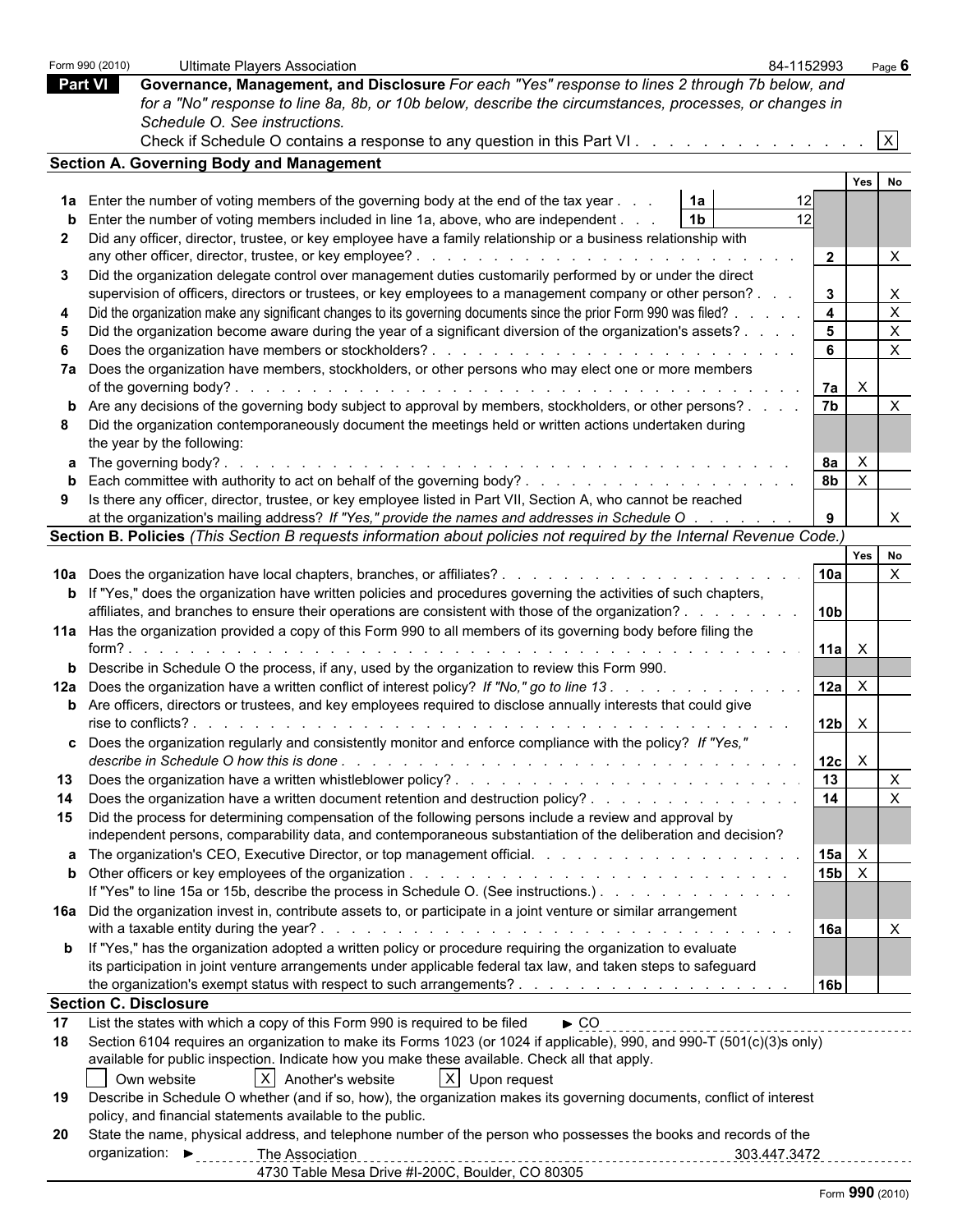| Form 990 (2010)   | Ultimate Plavers Association                                                             | 84-1152993 | Page. |
|-------------------|------------------------------------------------------------------------------------------|------------|-------|
| Part VII          | <b>Compensation of Officers, Directors, Trustees, Key Employees, Highest Compensated</b> |            |       |
|                   | <b>Employees, and Independent Contractors</b>                                            |            |       |
|                   | Check if Schedule O contains a response to any question in this Part VII.                |            |       |
| <b>Section A.</b> | Officers, Directors, Trustees, Key Employees, and Highest Compensated Employees          |            |       |

**1a** Complete this table for all persons required to be listed. Report compensation for the calendar year ending with or within the organization's tax year.

List all of the organization's **current** officers, directors, trustees (whether individuals or organizations), regardless of amount of compensation. Enter -0- in columns (D), (E), and (F) if no compensation was paid.

List all of the organization's **current** key employees, if any. See instructions for definition of "key employee."

List the organization's five **current** highest compensated employees (other than an officer, director, trustee, or key employee) who received reportable compensation (Box 5 of Form W-2 and/or Box 7 of Form 1099-MISC) of more than \$100,000 from the organization and any related organizations.

List all of the organization's **former** officers, key employees, and highest compensated employees who received more than \$100,000 of reportable compensation from the organization and any related organizations.

List all of the organization's **former directors or trustees** that received, in the capacity as a former director or trustee of the organization, more than \$10,000 of reportable compensation from the organization and any related organizations.

List persons in the following order: individual trustees or directors; institutional trustees; officers; key employees; highest compensated employees; and former such persons.

Check this box if neither the organization nor any related organization compensated any current officer, director, or trustee.

| (A)                                                                                                                                         | (B)                                                                        |                                   |                       | (C)            |                |                                            |        | (D)                                    | (E)                                        | (F)                                                                      |
|---------------------------------------------------------------------------------------------------------------------------------------------|----------------------------------------------------------------------------|-----------------------------------|-----------------------|----------------|----------------|--------------------------------------------|--------|----------------------------------------|--------------------------------------------|--------------------------------------------------------------------------|
| Name and Title                                                                                                                              | Average<br>hours per<br>week                                               |                                   |                       |                |                | Position (check all that apply)            |        | Reportable<br>compensation<br>from     | Reportable<br>compensation<br>from related | Estimated<br>amount of<br>other                                          |
|                                                                                                                                             | (describe<br>hours for<br>related<br>organizations<br>in Schedule<br>$O$ ) | Individual trustee<br>or director | Institutional trustee | Officer        | Key employee   | Highest compensated<br>Highest compensated | Former | the<br>organization<br>(W-2/1099-MISC) | organizations<br>(W-2/1099-MISC)           | compensation<br>from the<br>organization<br>and related<br>organizations |
| (1) Mike Payne                                                                                                                              |                                                                            |                                   |                       |                |                |                                            |        |                                        |                                            |                                                                          |
| President                                                                                                                                   | 3.                                                                         | X                                 |                       | Χ              |                |                                            |        | 0                                      | 0                                          | 0                                                                        |
| (2) Colin McIntyre 2001 2002 2010 10:00                                                                                                     |                                                                            |                                   |                       |                |                |                                            |        |                                        |                                            |                                                                          |
| Sectetary                                                                                                                                   | 3.                                                                         | X                                 |                       | $\mathsf{X}$   |                |                                            |        | 0                                      | 0                                          | 0                                                                        |
| (3) Audrius Barzdukas<br>Director                                                                                                           | 3.                                                                         | $\pmb{\times}$                    |                       |                |                |                                            |        | $\mathbf 0$                            | 0                                          | 0                                                                        |
| (4) Seth Grossinger                                                                                                                         |                                                                            |                                   |                       |                |                |                                            |        |                                        |                                            |                                                                          |
| Treasurer                                                                                                                                   | 3.                                                                         | X                                 |                       | $\pmb{\times}$ |                |                                            |        | 0                                      | 0                                          | 0                                                                        |
| (5) Henry Thorne                                                                                                                            |                                                                            |                                   |                       |                |                |                                            |        |                                        |                                            |                                                                          |
| Director                                                                                                                                    | 3.                                                                         | X                                 |                       |                |                |                                            |        | 0                                      | 0                                          | 0                                                                        |
| (6) Ben Banyas                                                                                                                              |                                                                            |                                   |                       |                |                |                                            |        |                                        |                                            |                                                                          |
| Director                                                                                                                                    | 3.                                                                         | $\boldsymbol{\mathsf{X}}$         |                       |                |                |                                            |        | 0                                      | 0                                          | 0                                                                        |
| (7) Jason Chow<br>and a complete the contract of the complete state of the complete state of the complete state of the complete<br>Director | 3.                                                                         | X                                 |                       |                |                |                                            |        | 0                                      | 0                                          | 0                                                                        |
| (8) Mandy Eckhoff                                                                                                                           |                                                                            |                                   |                       |                |                |                                            |        |                                        |                                            |                                                                          |
| Director                                                                                                                                    | 3.                                                                         | X                                 |                       |                |                |                                            |        | 0                                      | 0                                          | 0                                                                        |
| (9) Gwen Ambler<br>Vice President                                                                                                           | 3.                                                                         | X                                 |                       | Χ              |                |                                            |        | 0                                      | 0                                          | 0                                                                        |
| (10) Matt Farrell<br>______________________________<br>Director                                                                             | 3.                                                                         | X                                 |                       |                |                |                                            |        | 0                                      | 0                                          | 0                                                                        |
|                                                                                                                                             |                                                                            |                                   |                       |                |                |                                            |        |                                        |                                            |                                                                          |
| Director                                                                                                                                    | 3.                                                                         | $\pmb{\times}$                    |                       |                |                |                                            |        | $\mathbf 0$                            | 0                                          | 0                                                                        |
|                                                                                                                                             |                                                                            |                                   |                       |                |                |                                            |        |                                        |                                            |                                                                          |
| Director                                                                                                                                    | 3.                                                                         | Х                                 |                       |                |                |                                            |        | $\Omega$                               | 0                                          | 0                                                                        |
| (13) Thomas Crawford                                                                                                                        |                                                                            |                                   |                       |                |                |                                            |        |                                        |                                            |                                                                          |
| <b>Chief Executive Officer</b>                                                                                                              | 40.                                                                        |                                   |                       | X              | $\pmb{\times}$ | Χ                                          |        | 154,737                                | 0                                          | 0                                                                        |
| (14)                                                                                                                                        |                                                                            |                                   |                       |                |                |                                            |        |                                        |                                            |                                                                          |
| (15)                                                                                                                                        |                                                                            |                                   |                       |                |                |                                            |        |                                        |                                            |                                                                          |
| (16)                                                                                                                                        |                                                                            |                                   |                       |                |                |                                            |        |                                        |                                            |                                                                          |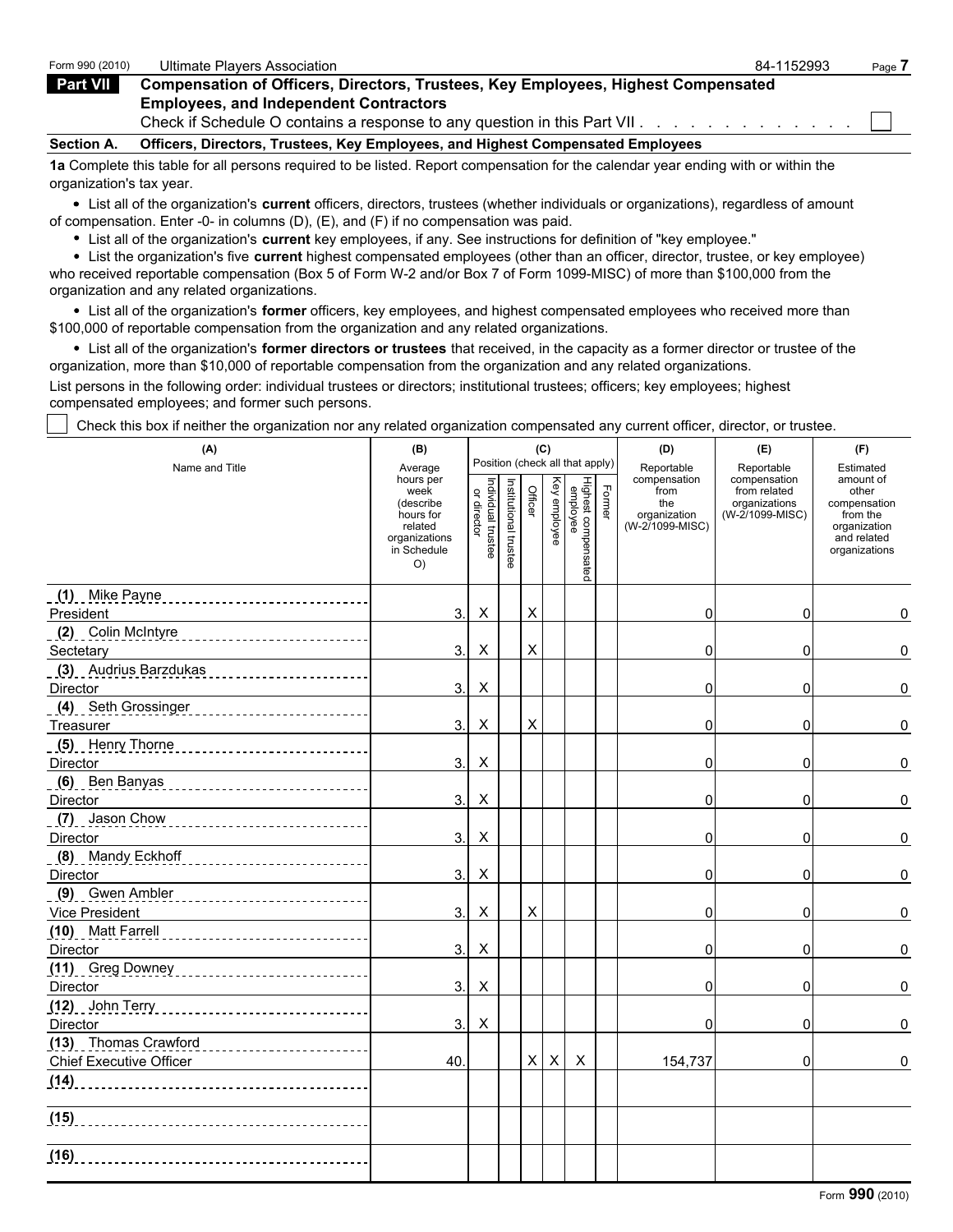|                  | Form 990 (2010) | <b>Ultimate Players Association</b>                                                                                                                                                                                                                                                                                                                                                                |                                                                                                                 |                                   |                       |                |              |                                                                    |        |                                                                                     | 84-1152993                                                                            | Page 8                                                                                                             |
|------------------|-----------------|----------------------------------------------------------------------------------------------------------------------------------------------------------------------------------------------------------------------------------------------------------------------------------------------------------------------------------------------------------------------------------------------------|-----------------------------------------------------------------------------------------------------------------|-----------------------------------|-----------------------|----------------|--------------|--------------------------------------------------------------------|--------|-------------------------------------------------------------------------------------|---------------------------------------------------------------------------------------|--------------------------------------------------------------------------------------------------------------------|
|                  | Part VII        | Section A. Officers, Directors, Trustees, Key Employees, and Highest Compensated Employees (continued)                                                                                                                                                                                                                                                                                             |                                                                                                                 |                                   |                       |                |              |                                                                    |        |                                                                                     |                                                                                       |                                                                                                                    |
|                  |                 | (A)<br>Name and title                                                                                                                                                                                                                                                                                                                                                                              | (B)<br>Average<br>hours per<br>week<br>(describe<br>hours for<br>related<br>organizations<br>in Schedule<br>O() | Individual trustee<br>or director | Institutional trustee | (C)<br>Officer | Key employee | Position (check all that apply)<br>Highest comper<br>employee<br>g | Former | (D)<br>Reportable<br>compensation<br>from<br>the<br>organization<br>(W-2/1099-MISC) | (E)<br>Reportable<br>compensation<br>from related<br>organizations<br>(W-2/1099-MISC) | (F)<br>Estimated<br>amount of<br>other<br>compensation<br>from the<br>organization<br>and related<br>organizations |
|                  |                 |                                                                                                                                                                                                                                                                                                                                                                                                    |                                                                                                                 |                                   |                       |                |              |                                                                    |        |                                                                                     |                                                                                       |                                                                                                                    |
|                  |                 |                                                                                                                                                                                                                                                                                                                                                                                                    |                                                                                                                 |                                   |                       |                |              |                                                                    |        |                                                                                     |                                                                                       |                                                                                                                    |
|                  |                 |                                                                                                                                                                                                                                                                                                                                                                                                    |                                                                                                                 |                                   |                       |                |              |                                                                    |        |                                                                                     |                                                                                       |                                                                                                                    |
|                  |                 | (20)                                                                                                                                                                                                                                                                                                                                                                                               |                                                                                                                 |                                   |                       |                |              |                                                                    |        |                                                                                     |                                                                                       |                                                                                                                    |
|                  |                 |                                                                                                                                                                                                                                                                                                                                                                                                    |                                                                                                                 |                                   |                       |                |              |                                                                    |        |                                                                                     |                                                                                       |                                                                                                                    |
|                  |                 |                                                                                                                                                                                                                                                                                                                                                                                                    |                                                                                                                 |                                   |                       |                |              |                                                                    |        |                                                                                     |                                                                                       |                                                                                                                    |
|                  |                 |                                                                                                                                                                                                                                                                                                                                                                                                    |                                                                                                                 |                                   |                       |                |              |                                                                    |        |                                                                                     |                                                                                       |                                                                                                                    |
|                  |                 | (24)                                                                                                                                                                                                                                                                                                                                                                                               |                                                                                                                 |                                   |                       |                |              |                                                                    |        |                                                                                     |                                                                                       |                                                                                                                    |
|                  |                 |                                                                                                                                                                                                                                                                                                                                                                                                    |                                                                                                                 |                                   |                       |                |              |                                                                    |        |                                                                                     |                                                                                       |                                                                                                                    |
|                  |                 |                                                                                                                                                                                                                                                                                                                                                                                                    |                                                                                                                 |                                   |                       |                |              |                                                                    |        |                                                                                     |                                                                                       |                                                                                                                    |
|                  |                 |                                                                                                                                                                                                                                                                                                                                                                                                    |                                                                                                                 |                                   |                       |                |              |                                                                    |        |                                                                                     |                                                                                       |                                                                                                                    |
|                  |                 |                                                                                                                                                                                                                                                                                                                                                                                                    |                                                                                                                 |                                   |                       |                |              |                                                                    |        |                                                                                     |                                                                                       |                                                                                                                    |
| C<br>$2^{\circ}$ |                 | Total from continuation sheets to Part VII, Section A ▶<br>d Total (add lines 1b and 1c). $\therefore$ $\therefore$ $\therefore$ $\therefore$ $\therefore$ $\therefore$ $\therefore$ $\therefore$ $\therefore$ $\Rightarrow$<br>Total number of individuals (including but not limited to those listed above) who received more than \$100,000 in<br>reportable compensation from the organization | $\rightarrow$                                                                                                   |                                   |                       |                |              |                                                                    |        | 154,737<br>$\mathbf{0}$<br>154,737                                                  | $\Omega$<br>$\Omega$<br>$\overline{0}$                                                | O<br>0<br>$\Omega$                                                                                                 |
| 3                |                 | Did the organization list any former officer, director or trustee, key employee, or highest compensated                                                                                                                                                                                                                                                                                            |                                                                                                                 |                                   |                       |                |              |                                                                    |        |                                                                                     |                                                                                       | Yes No<br>$\mathbf{3}$<br>X                                                                                        |
| 4                |                 | For any individual listed on line 1a, is the sum of reportable compensation and other compensation from<br>the organization and related organizations greater than \$150,000? If "Yes," complete Schedule J for such                                                                                                                                                                               |                                                                                                                 |                                   |                       |                |              |                                                                    |        |                                                                                     |                                                                                       | $\boldsymbol{\mathsf{X}}$<br>4                                                                                     |
| 5                |                 | Did any person listed on line 1a receive or accrue compensation from any unrelated organization or individual<br>for services rendered to the organization? If "Yes," complete Schedule J for such person<br><b>Section B. Independent Contractors</b>                                                                                                                                             |                                                                                                                 |                                   |                       |                |              |                                                                    |        |                                                                                     |                                                                                       | 5<br>$\mathsf{X}$                                                                                                  |
| $\mathbf 1$      |                 | Complete this table for your five highest compensated independent contractors that received more than \$100,000 of                                                                                                                                                                                                                                                                                 |                                                                                                                 |                                   |                       |                |              |                                                                    |        |                                                                                     |                                                                                       |                                                                                                                    |
|                  |                 | compensation from the organization.<br>(A)<br>Name and business address                                                                                                                                                                                                                                                                                                                            |                                                                                                                 |                                   |                       |                |              |                                                                    |        | (B)<br>Description of services                                                      |                                                                                       | (C)<br>Compensation                                                                                                |
|                  |                 |                                                                                                                                                                                                                                                                                                                                                                                                    |                                                                                                                 |                                   |                       |                |              |                                                                    |        |                                                                                     |                                                                                       |                                                                                                                    |
|                  |                 |                                                                                                                                                                                                                                                                                                                                                                                                    |                                                                                                                 |                                   |                       |                |              |                                                                    |        |                                                                                     |                                                                                       |                                                                                                                    |
|                  |                 |                                                                                                                                                                                                                                                                                                                                                                                                    |                                                                                                                 |                                   |                       |                |              |                                                                    |        |                                                                                     |                                                                                       |                                                                                                                    |
| 2                |                 | Total number of independent contractors (including but not limited to those listed above) who received<br>more than \$100,000 in compensation from the organization                                                                                                                                                                                                                                |                                                                                                                 |                                   |                       |                |              | 0                                                                  |        |                                                                                     |                                                                                       |                                                                                                                    |
|                  |                 |                                                                                                                                                                                                                                                                                                                                                                                                    |                                                                                                                 |                                   |                       |                |              |                                                                    |        |                                                                                     |                                                                                       | Form 990 (2010)                                                                                                    |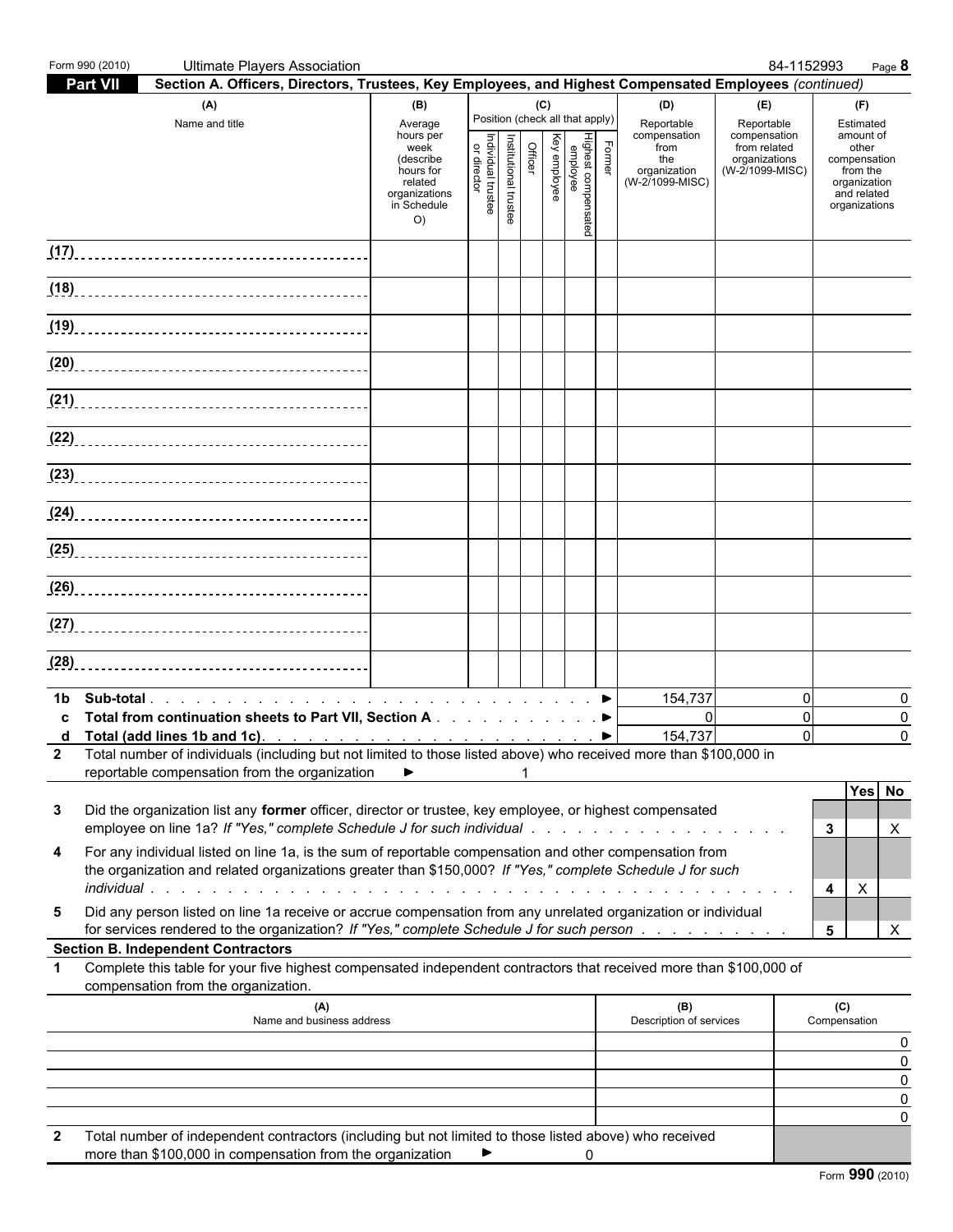| Form 990 (2010)                                           |                             | <b>Ultimate Players Association</b>                                                                                                                                                                                                                                                                                                                                                                                                                                                                                                                                                                                                                                                                                                                                                                                                                                                                                                                                                                                                                                                                                                                                                                                                                                 |                                                                                                    |                                                   |                                                    | 84-1152993                              | Page 9                                                                    |
|-----------------------------------------------------------|-----------------------------|---------------------------------------------------------------------------------------------------------------------------------------------------------------------------------------------------------------------------------------------------------------------------------------------------------------------------------------------------------------------------------------------------------------------------------------------------------------------------------------------------------------------------------------------------------------------------------------------------------------------------------------------------------------------------------------------------------------------------------------------------------------------------------------------------------------------------------------------------------------------------------------------------------------------------------------------------------------------------------------------------------------------------------------------------------------------------------------------------------------------------------------------------------------------------------------------------------------------------------------------------------------------|----------------------------------------------------------------------------------------------------|---------------------------------------------------|----------------------------------------------------|-----------------------------------------|---------------------------------------------------------------------------|
| <b>Part VIII</b>                                          |                             | <b>Statement of Revenue</b>                                                                                                                                                                                                                                                                                                                                                                                                                                                                                                                                                                                                                                                                                                                                                                                                                                                                                                                                                                                                                                                                                                                                                                                                                                         |                                                                                                    |                                                   |                                                    |                                         |                                                                           |
|                                                           |                             |                                                                                                                                                                                                                                                                                                                                                                                                                                                                                                                                                                                                                                                                                                                                                                                                                                                                                                                                                                                                                                                                                                                                                                                                                                                                     |                                                                                                    | (A)<br>Total revenue                              | (B)<br>Related or<br>exempt<br>function<br>revenue | (C)<br>Unrelated<br>business<br>revenue | (D)<br>Revenue<br>excluded from<br>tax under sections<br>512, 513, or 514 |
| Contributions, gifts, grants<br>and other similar amounts | 1a<br>b<br>c<br>d<br>е<br>h | 1a<br>Federated campaigns<br>1 <sub>b</sub><br>Membership dues<br>1 <sub>c</sub><br>Fundraising events<br>1 <sub>d</sub><br>Related organizations<br>Government grants (contributions)<br>1e<br>All other contributions, gifts, grants, and<br>similar amounts not included above<br> 1f <br>Noncash contributions included in lines 1a-1f:<br>$\mathfrak{L}$<br>Total. Add lines 1a-1f                                                                                                                                                                                                                                                                                                                                                                                                                                                                                                                                                                                                                                                                                                                                                                                                                                                                             | O<br>1,020,450<br>137,063<br>$\blacktriangleright$                                                 | 1,157,513                                         |                                                    |                                         |                                                                           |
| Program Service Revenue                                   |                             | 2a Event Fees<br>c Sanctioning fees<br>Sport development ______________________<br>--------------------------------------<br>All other program service revenue<br>Total. Add lines 2a–2f. ▶                                                                                                                                                                                                                                                                                                                                                                                                                                                                                                                                                                                                                                                                                                                                                                                                                                                                                                                                                                                                                                                                         | <b>Business Code</b><br>713990<br>541800<br>713990<br>713990                                       | 290,197<br>12,566<br>15,280<br>217,414<br>535,457 | 290,197<br>15,280<br>217,414                       | 12,566                                  |                                                                           |
| Other Revenue                                             | 3<br>4<br>5<br>6а<br>7a     | Investment income (including dividends, interest, and<br>other similar amounts). $\ldots$ $\ldots$ $\ldots$ $\ldots$ $\ldots$<br>Income from investment of tax-exempt bond proceeds ▶<br>(i) Real<br>Gross Rents<br>Less: rental expenses<br>$\overline{0}$<br>Rental income or (loss)<br>Net rental income or (loss). . <u>.</u><br>Gross amount from sales of<br>(i) Securities<br>assets other than inventory.<br>$\Omega$<br>Less: cost or other basis<br>and sales expenses<br>$\overline{0}$<br>$\overline{0}$<br><b>c</b> Gain or (loss) $\ldots$ $\ldots$ $\ldots$<br><b>d</b> Net gain or (loss). <u>. <math>\blacktriangleright</math></u><br>8a Gross income from fundraising<br>events (not including \$ 0<br>of contributions reported on line 1c).<br>See Part IV, line 18. a<br><b>b</b> Less: direct expenses <b>b</b><br>c Net income or (loss) from fundraising events ▶<br>9a Gross income from gaming activities.<br>See Part IV, line 19. $\ldots$ $\ldots$ $\ldots$ a<br><b>b</b> Less: direct expenses <b>b</b><br>c Net income or (loss) from gaming activities $\ldots$ $\ldots$ $\ldots$<br>10a Gross sales of inventory, less<br>returns and allowances $\ldots$ $\ldots$ $\ldots$ a<br><b>b</b> Less: $\cosh$ of goods $\sinh$ <b>b</b> | (ii) Personal<br>$\Omega$<br>(ii) Other<br>$\Omega$<br>$\mathbf 0$<br>$\Omega$<br>37,498<br>32,326 | 9,470<br>0<br>υı<br>$\Omega$<br>$\Omega$          |                                                    |                                         | 9,470                                                                     |
|                                                           | d<br>е                      | c Net income or (loss) from sales of inventory $\dots$ $\dots$ $\dots$<br>Miscellaneous Revenue<br>All other revenue<br>Total. Add lines $11a-11d$ . $\blacktriangleright$                                                                                                                                                                                                                                                                                                                                                                                                                                                                                                                                                                                                                                                                                                                                                                                                                                                                                                                                                                                                                                                                                          | <b>Business Code</b><br>900099                                                                     | 5,172<br>243<br>$\Omega$<br>243                   |                                                    |                                         |                                                                           |
|                                                           | 12                          | Total revenue. See instructions. ▶                                                                                                                                                                                                                                                                                                                                                                                                                                                                                                                                                                                                                                                                                                                                                                                                                                                                                                                                                                                                                                                                                                                                                                                                                                  |                                                                                                    | 1,707,855                                         | 522,891                                            | 12,566                                  | 9,470                                                                     |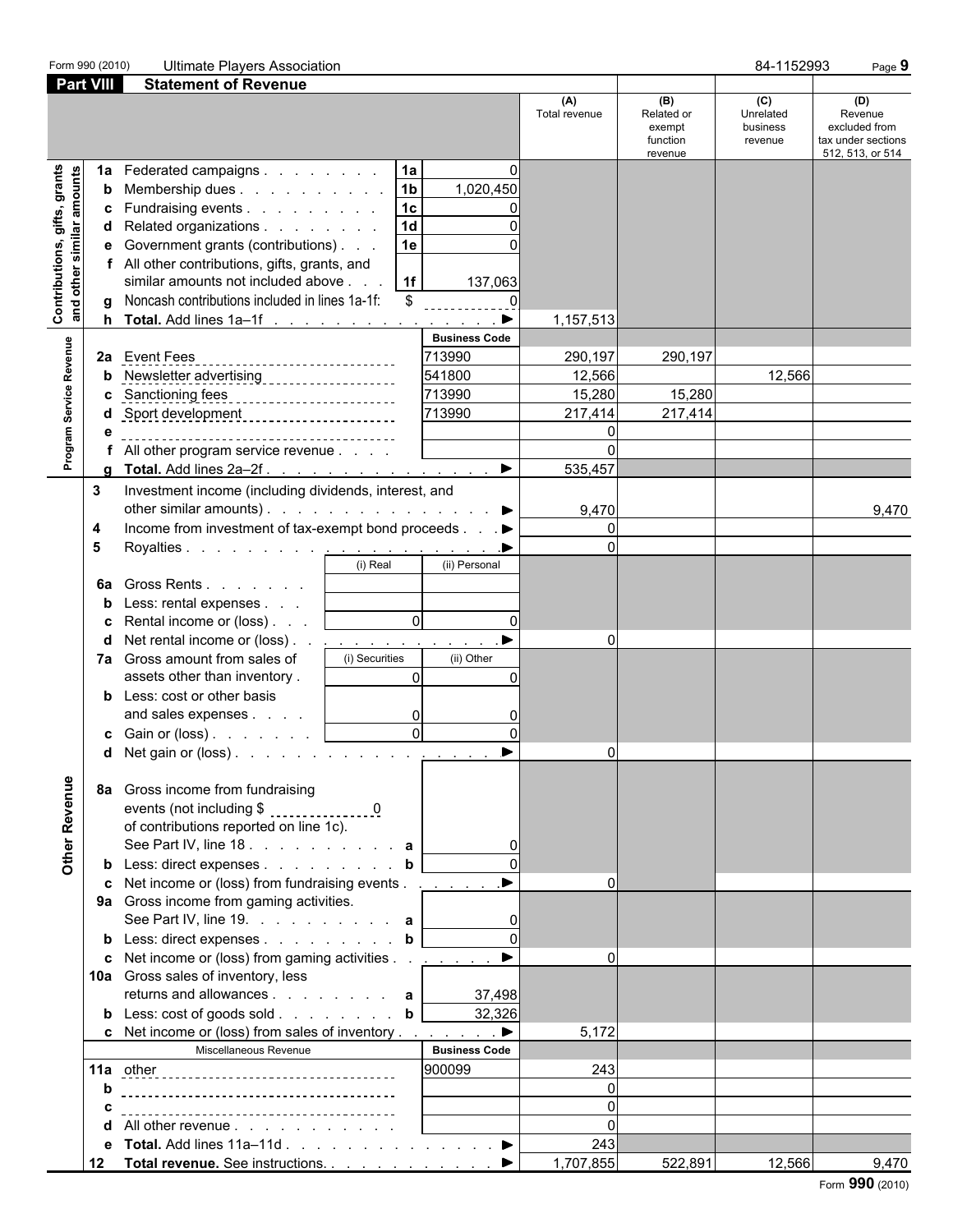|              | Form 990 (2010)<br><b>Ultimate Players Association</b>                                                                                                                                                                                                                                                                                                                                                                                                                                                                                |                       |                                    | 84-1152993                                | Page 10                        |
|--------------|---------------------------------------------------------------------------------------------------------------------------------------------------------------------------------------------------------------------------------------------------------------------------------------------------------------------------------------------------------------------------------------------------------------------------------------------------------------------------------------------------------------------------------------|-----------------------|------------------------------------|-------------------------------------------|--------------------------------|
|              | <b>Part IX</b><br><b>Statement of Functional Expenses</b>                                                                                                                                                                                                                                                                                                                                                                                                                                                                             |                       |                                    |                                           |                                |
|              | Section 501(c)(3) and 501(c)(4) organizations must complete all columns.                                                                                                                                                                                                                                                                                                                                                                                                                                                              |                       |                                    |                                           |                                |
|              | All other organizations must complete column (A) but are not required to complete columns (B), (C), and (D).                                                                                                                                                                                                                                                                                                                                                                                                                          |                       |                                    |                                           |                                |
|              | Do not include amounts reported on lines 6b,<br>7b, 8b, 9b, and 10b of Part VIII.                                                                                                                                                                                                                                                                                                                                                                                                                                                     | (A)<br>Total expenses | (B)<br>Program service<br>expenses | (C)<br>Management and<br>general expenses | (D)<br>Fundraising<br>expenses |
| $\mathbf 1$  | Grants and other assistance to governments and                                                                                                                                                                                                                                                                                                                                                                                                                                                                                        |                       |                                    |                                           |                                |
|              | organizations in the U.S. See Part IV, line 21                                                                                                                                                                                                                                                                                                                                                                                                                                                                                        | 0                     |                                    |                                           |                                |
| $\mathbf{2}$ | Grants and other assistance to individuals in                                                                                                                                                                                                                                                                                                                                                                                                                                                                                         |                       |                                    |                                           |                                |
|              | the U.S. See Part IV, line $22.1 + 1.1 + 1.1 + 1.1 + 1.1$                                                                                                                                                                                                                                                                                                                                                                                                                                                                             | 0                     |                                    |                                           |                                |
| 3            | Grants and other assistance to governments,                                                                                                                                                                                                                                                                                                                                                                                                                                                                                           |                       |                                    |                                           |                                |
|              | organizations, and individuals outside the                                                                                                                                                                                                                                                                                                                                                                                                                                                                                            |                       |                                    |                                           |                                |
|              | U.S. See Part IV, lines 15 and 16 $\ldots$ $\ldots$ $\ldots$ $\ldots$                                                                                                                                                                                                                                                                                                                                                                                                                                                                 |                       |                                    |                                           |                                |
| 4            | Benefits paid to or for members                                                                                                                                                                                                                                                                                                                                                                                                                                                                                                       | $\Omega$              |                                    |                                           |                                |
| 5            | Compensation of current officers, directors,                                                                                                                                                                                                                                                                                                                                                                                                                                                                                          |                       |                                    |                                           |                                |
|              | trustees, and key employees                                                                                                                                                                                                                                                                                                                                                                                                                                                                                                           | 154,737               | 100,579                            | 54,158                                    |                                |
| 6            | Compensation not included above, to disqualified                                                                                                                                                                                                                                                                                                                                                                                                                                                                                      |                       |                                    |                                           |                                |
|              | persons (as defined under section 4958(f)(1)) and                                                                                                                                                                                                                                                                                                                                                                                                                                                                                     | O                     |                                    |                                           |                                |
|              | persons described in section $4958(c)(3)(B)$ .                                                                                                                                                                                                                                                                                                                                                                                                                                                                                        | 354,426               | 336,604                            | 17,503                                    | 319                            |
| 7<br>8       | Other salaries and wages<br>Pension plan contributions (include section 401(k)                                                                                                                                                                                                                                                                                                                                                                                                                                                        |                       |                                    |                                           |                                |
|              | and section 403(b) employer contributions)                                                                                                                                                                                                                                                                                                                                                                                                                                                                                            | $\Omega$              |                                    |                                           |                                |
| 9            | Other employee benefits                                                                                                                                                                                                                                                                                                                                                                                                                                                                                                               | 47,263                | 40,581                             | 6,652                                     | 30                             |
| 10           | Payroll taxes                                                                                                                                                                                                                                                                                                                                                                                                                                                                                                                         | 38,605                | 33,148                             | 5,433                                     | 24                             |
| 11           | Fees for services (non-employees):                                                                                                                                                                                                                                                                                                                                                                                                                                                                                                    |                       |                                    |                                           |                                |
|              | Management.                                                                                                                                                                                                                                                                                                                                                                                                                                                                                                                           | 0                     |                                    |                                           |                                |
|              |                                                                                                                                                                                                                                                                                                                                                                                                                                                                                                                                       | 9,722                 | 8,348                              | 1,368                                     | 6                              |
|              |                                                                                                                                                                                                                                                                                                                                                                                                                                                                                                                                       | 14,481                | 12,434                             | 2,038                                     |                                |
|              |                                                                                                                                                                                                                                                                                                                                                                                                                                                                                                                                       | $\Omega$              |                                    |                                           |                                |
|              | Professional fundraising services. See Part IV, line 17                                                                                                                                                                                                                                                                                                                                                                                                                                                                               | $\Omega$              |                                    |                                           |                                |
|              | Investment management fees                                                                                                                                                                                                                                                                                                                                                                                                                                                                                                            | $\Omega$              |                                    |                                           |                                |
| g            |                                                                                                                                                                                                                                                                                                                                                                                                                                                                                                                                       | 102,072               | 97,687                             | 4,366                                     | 19                             |
| 12           | Advertising and promotion                                                                                                                                                                                                                                                                                                                                                                                                                                                                                                             | 63,082                | 63,039                             |                                           | 43                             |
| 13           | Office expenses                                                                                                                                                                                                                                                                                                                                                                                                                                                                                                                       | 37,162                | 35,257                             | 1,897                                     | 8                              |
| 14           | Information technology                                                                                                                                                                                                                                                                                                                                                                                                                                                                                                                | 93,488                | 92,042                             | 1,440                                     | 6                              |
| 15           |                                                                                                                                                                                                                                                                                                                                                                                                                                                                                                                                       | $\Omega$              |                                    |                                           |                                |
| 16           |                                                                                                                                                                                                                                                                                                                                                                                                                                                                                                                                       | 137,809               | 129,270                            | 8,501                                     | 38                             |
| 17           |                                                                                                                                                                                                                                                                                                                                                                                                                                                                                                                                       | 88,960                | 87,549                             | 1,405                                     | 6                              |
| 18           | Payments of travel or entertainment expenses                                                                                                                                                                                                                                                                                                                                                                                                                                                                                          |                       |                                    |                                           |                                |
|              | for any federal, state, or local public officials                                                                                                                                                                                                                                                                                                                                                                                                                                                                                     |                       |                                    |                                           |                                |
| 19           | Conferences, conventions, and meetings                                                                                                                                                                                                                                                                                                                                                                                                                                                                                                | 43,274                | 25,764                             | 17,510                                    |                                |
| 20           | $Interest. \qquad \qquad \ldots \qquad \ldots \qquad \ldots \qquad \ldots \qquad \ldots \qquad \ldots \qquad \ldots \qquad \ldots \qquad \ldots \qquad \ldots \qquad \ldots \qquad \ldots \qquad \ldots \qquad \ldots \qquad \ldots \qquad \ldots \qquad \ldots \qquad \ldots \qquad \ldots \qquad \ldots \qquad \ldots \qquad \ldots \qquad \ldots \qquad \ldots \qquad \ldots \qquad \ldots \qquad \ldots \qquad \ldots \qquad \ldots \qquad \ldots \qquad \ldots \qquad \ldots \qquad \ldots \qquad \ldots \qquad \ldots \qquad \$ | 0<br>$\Omega$         |                                    |                                           |                                |
| 21           | Payments to affiliates                                                                                                                                                                                                                                                                                                                                                                                                                                                                                                                |                       |                                    |                                           |                                |
| 22           | Depreciation, depletion, and amortization                                                                                                                                                                                                                                                                                                                                                                                                                                                                                             | 20,075<br>55,256      | 17,237<br>53,979                   | 2,825<br>1,271                            | 13                             |
| 23<br>24     | Other expenses. Itemize expenses not covered                                                                                                                                                                                                                                                                                                                                                                                                                                                                                          |                       |                                    |                                           |                                |
|              | above (List miscellaneous expenses in line 24f. If                                                                                                                                                                                                                                                                                                                                                                                                                                                                                    |                       |                                    |                                           |                                |
|              | line 24f amount exceeds 10% of line 25, column                                                                                                                                                                                                                                                                                                                                                                                                                                                                                        |                       |                                    |                                           |                                |
|              | (A) amount, list line 24f expenses on Schedule O.)                                                                                                                                                                                                                                                                                                                                                                                                                                                                                    |                       |                                    |                                           |                                |
|              | Player fees                                                                                                                                                                                                                                                                                                                                                                                                                                                                                                                           | 96,221                | 96,221                             |                                           |                                |
|              | --------------------------------------                                                                                                                                                                                                                                                                                                                                                                                                                                                                                                | 139,293               | 139,293                            |                                           |                                |
|              | Tournament costs                                                                                                                                                                                                                                                                                                                                                                                                                                                                                                                      | 177,423               | 177,423                            |                                           |                                |
|              | __________________________________                                                                                                                                                                                                                                                                                                                                                                                                                                                                                                    | 44,597                | 44,395                             | 202                                       |                                |
| е            | Training                                                                                                                                                                                                                                                                                                                                                                                                                                                                                                                              | 6,079                 | 6,019                              | 60                                        |                                |
|              | f All other expenses Other                                                                                                                                                                                                                                                                                                                                                                                                                                                                                                            | 23,999                | 17,752                             | 6,240                                     |                                |
|              | 25 Total functional expenses. Add lines 1 through 24f.                                                                                                                                                                                                                                                                                                                                                                                                                                                                                | 1,748,024             | 1,614,621                          | 132,869                                   | 534                            |
|              | $26$ Leint seate Check berg $\Box$ if following                                                                                                                                                                                                                                                                                                                                                                                                                                                                                       |                       |                                    |                                           |                                |

**26 Joint costs.** Check here ▶ | if following SOP 98-2 (ASC 958-720). Complete this line only if the organization reported in column (B) joint costs from a combined educational campaign and fundraising solicitation .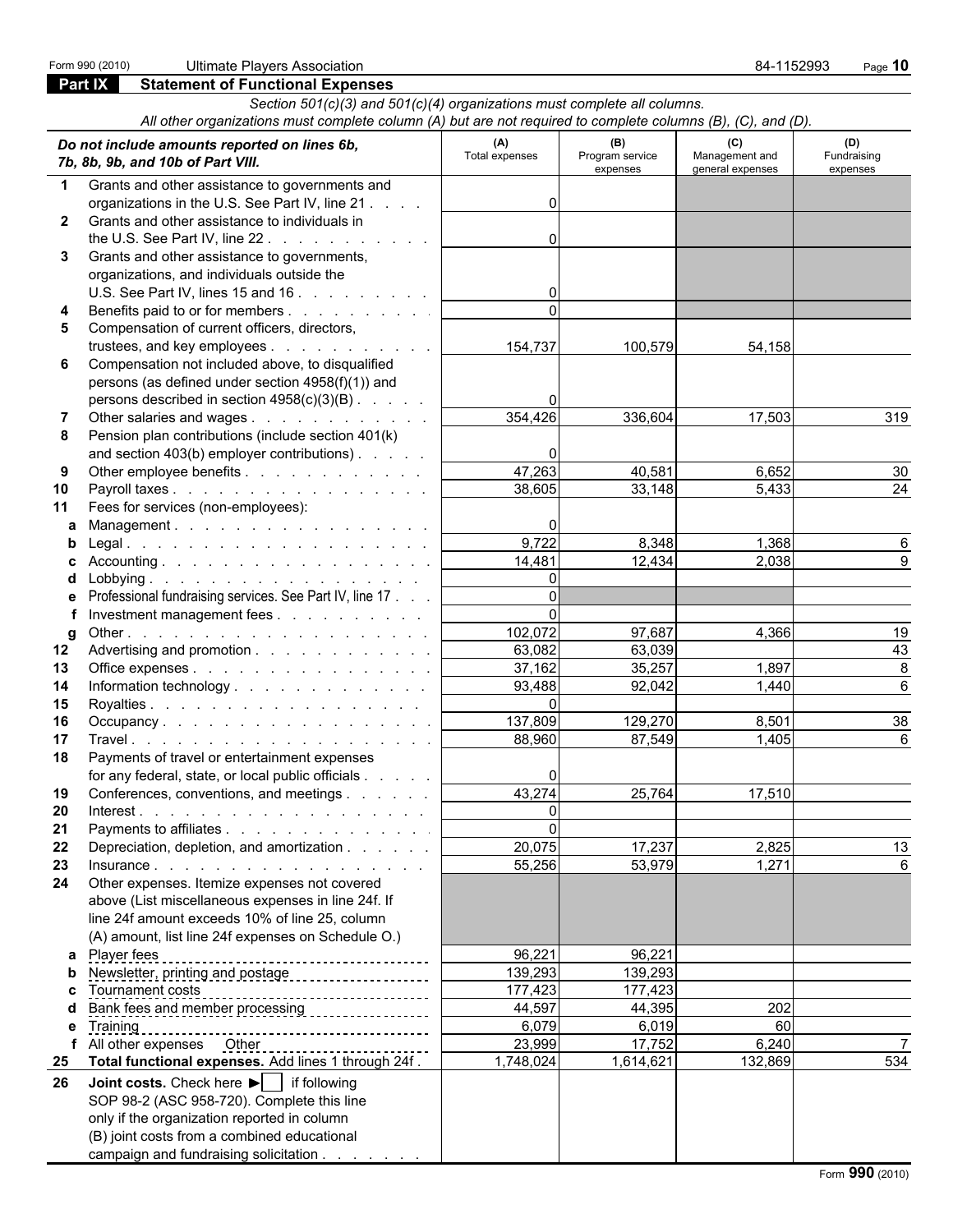**Part X Balance Sheet**

|                 |              |                                                                                | (A)<br>Beginning of year |                | (B)<br>End of year |
|-----------------|--------------|--------------------------------------------------------------------------------|--------------------------|----------------|--------------------|
|                 |              |                                                                                | 561,365                  | $\overline{1}$ | 1,124,175          |
|                 | $\mathbf{2}$ | Savings and temporary cash investments                                         | 408,364                  | $\overline{2}$ |                    |
|                 | 3            |                                                                                | $\Omega$                 | $\overline{3}$ | ∩                  |
|                 |              |                                                                                | 32,194                   | 4              | 61,640             |
|                 | 5            | Receivables from current and former officers, directors, trustees, key         |                          |                |                    |
|                 |              | employees, and highest compensated employees. Complete Part II of              |                          |                |                    |
|                 |              |                                                                                |                          | 5              |                    |
|                 | 6            | Receivables from other disqualified persons (as defined under section          |                          |                |                    |
|                 |              | 4958(f)(1)), persons described in section 4958(c)(3)(B), and contributing      |                          |                |                    |
|                 |              | employers and sponsoring organizations of section 501(c)(9) voluntary          |                          |                |                    |
|                 |              | employees' beneficiary organizations (see instructions)                        |                          | 6              |                    |
| Assets          | -7           |                                                                                | U                        | $\overline{7}$ |                    |
|                 | 8            |                                                                                | 11,647                   | 8              | 11,647             |
|                 | 9            | Prepaid expenses and deferred charges                                          | 17,872                   | 9              | 10,665             |
|                 |              | 10a Land, buildings, and equipment: cost or                                    |                          |                |                    |
|                 |              | other basis. Complete Part VI of Schedule $D \parallel 10a$<br>145,717         |                          |                |                    |
|                 | b            | 10b <br>82,924<br>Less: accumulated depreciation                               | 76,313 10c               |                | 62,793             |
|                 | 11           | Investments—publicly traded securities                                         |                          | 11             |                    |
|                 | 12           | Investments—other securities. See Part IV, line 11                             |                          | 12             |                    |
|                 | 13           | Investments—program-related. See Part IV, line 11                              | U                        | 13             | $\Omega$           |
|                 | 14           |                                                                                | $\Omega$                 | 14             | $\Omega$           |
|                 | 15           |                                                                                | 2,200                    | 15             | 3,500              |
|                 | 16           | Total assets. Add lines 1 through 15 (must equal line 34)                      | 1,109,955                | 16             | 1,274,420          |
|                 | 17           | Accounts payable and accrued expenses                                          | 48.174                   | 17<br>18       | 41,636             |
|                 | 18<br>19     |                                                                                | 129,038                  | 19             | 340,210            |
|                 | 20           |                                                                                |                          | 20             |                    |
|                 | 21           | Escrow or custodial account liability. Complete Part IV of Schedule D          |                          | 21             |                    |
| Liabilities     | 22           | Payables to current and former officers, directors, trustees, key              |                          |                |                    |
|                 |              | employees, highest compensated employees, and disqualified                     |                          |                |                    |
|                 |              | persons. Complete Part II of Schedule L.                                       |                          | 22             |                    |
|                 | 23           | Secured mortgages and notes payable to unrelated third parties                 |                          | 23             |                    |
|                 | 24           | Unsecured notes and loans payable to unrelated third parties                   |                          | 24             |                    |
|                 | 25           | Other liabilities. Complete Part X of Schedule D                               |                          | 25             |                    |
|                 | 26           | Total liabilities. Add lines 17 through 25.                                    | 177,212                  | 26             | 381,846            |
|                 |              | Organizations that follow SFAS 117, check here $\blacktriangleright$ $ X $ and |                          |                |                    |
|                 |              | complete lines 27 through 29, and lines 33 and 34.                             |                          |                |                    |
|                 | 27           |                                                                                | 932,678 27               |                | 892,574            |
| <b>Balances</b> | 28           |                                                                                |                          | 65 28          |                    |
|                 | 29           |                                                                                |                          | 29             |                    |
|                 |              | Organizations that do not follow SFAS 117, check here $\blacktriangleright$    |                          |                |                    |
| or Fund         |              | and complete lines 30 through 34.                                              |                          |                |                    |
| <b>Assets</b>   | 30           | Capital stock or trust principal, or current funds                             |                          | 30             |                    |
|                 | 31           | Paid-in or capital surplus, or land, building, or equipment fund               |                          | 31             |                    |
|                 | 32           | Retained earnings, endowment, accumulated income, or other funds               |                          | 32             |                    |
| $\frac{1}{2}$   | 33           |                                                                                | 932,743                  | 33             | 892,574            |
|                 | 34           | Total liabilities and net assets/fund balances                                 | 1,109,955 34             |                | 1,274,420          |
|                 |              |                                                                                |                          |                | Form 990 (2010)    |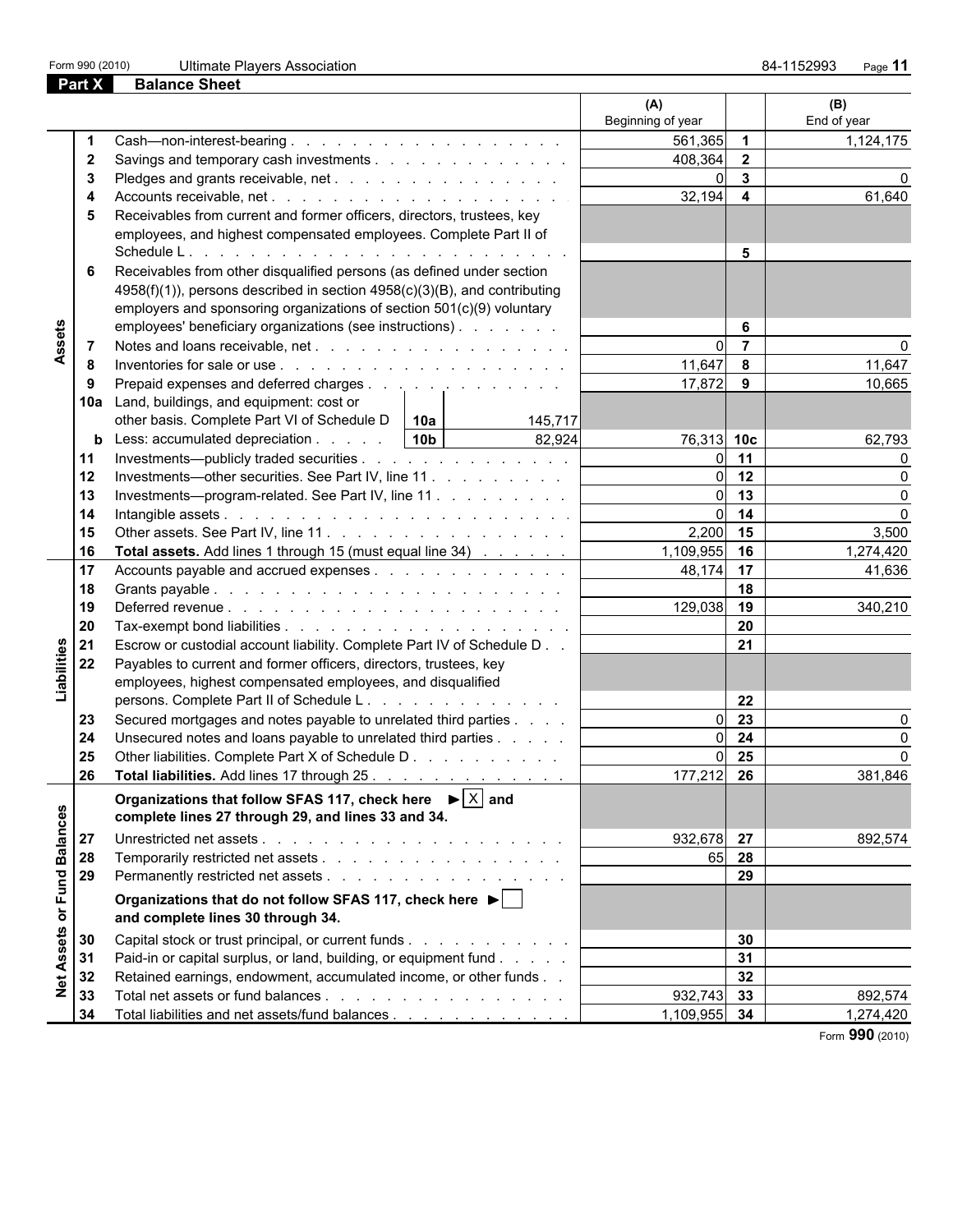|   | Form 990 (2010)<br><b>Ultimate Players Association</b>                                                                                                                                                  | 84-1152993 Page 12      |                           |           |
|---|---------------------------------------------------------------------------------------------------------------------------------------------------------------------------------------------------------|-------------------------|---------------------------|-----------|
|   | <b>Reconciliation of Net Assets</b><br><b>Part XI</b>                                                                                                                                                   |                         |                           |           |
|   | Check if Schedule O contains a response to any question in this Part XI.                                                                                                                                |                         |                           |           |
|   |                                                                                                                                                                                                         |                         |                           |           |
|   |                                                                                                                                                                                                         | $\overline{1}$          | 1,707,855                 |           |
|   |                                                                                                                                                                                                         |                         |                           | 1,748,024 |
| 3 |                                                                                                                                                                                                         |                         |                           | $-40,169$ |
| 4 | Net assets or fund balances at beginning of year (must equal Part X, line 33, column (A))                                                                                                               | $\overline{\mathbf{4}}$ |                           | 932,743   |
|   |                                                                                                                                                                                                         |                         |                           |           |
|   | Net assets or fund balances at end of year. Combine lines 3, 4, and 5 (must equal Part X, line 33,                                                                                                      |                         |                           |           |
|   |                                                                                                                                                                                                         | 6                       |                           | 892,574   |
|   | <b>Financial Statements and Reporting</b><br>Part XII                                                                                                                                                   |                         |                           |           |
|   | Check if Schedule O contains a response to any question in this Part XII.                                                                                                                               |                         |                           |           |
|   | Accounting method used to prepare the Form 990:<br>X Accrual<br>Other<br>  Cash<br>If the organization changed its method of accounting from a prior year or checked "Other," explain in<br>Schedule O. |                         | Yes                       | <b>No</b> |
|   | Were the organization's financial statements compiled or reviewed by an independent accountant?                                                                                                         | 2a                      |                           | X         |
| b | Were the organization's financial statements audited by an independent accountant?                                                                                                                      | $\overline{2b}$         | $\boldsymbol{\mathsf{X}}$ |           |
|   | If "Yes" to line 2a or 2b, does the organization have a committee that assumes responsibility for oversight of                                                                                          |                         |                           |           |
|   | the audit, review, or compilation of its financial statements and selection of an independent accountant? .                                                                                             | 2c                      | $\mathsf{X}$              |           |
|   | If the organization changed either its oversight process or selection process during the tax year, explain in<br>Schedule O.                                                                            |                         |                           |           |
|   | If "Yes" to line 2a or 2b, check a box below to indicate whether the financial statements for the year were                                                                                             |                         |                           |           |
|   |                                                                                                                                                                                                         |                         |                           |           |
|   | $ X $ Separate basis<br>Both consolidated and separate basis<br>Consolidated basis                                                                                                                      |                         |                           |           |
|   | 3a As a result of a federal award, was the organization required to undergo an audit or audits as set forth in                                                                                          |                         |                           |           |
|   |                                                                                                                                                                                                         | 3a                      |                           | X         |
|   | <b>b</b> If "Yes," did the organization undergo the required audit or audits? If the organization did not undergo the                                                                                   |                         |                           |           |
|   | required audit or audits, explain why in Schedule O and describe any steps taken to undergo such audits.                                                                                                | 3 <sub>b</sub>          |                           |           |
|   |                                                                                                                                                                                                         |                         | Form 990 (2010)           |           |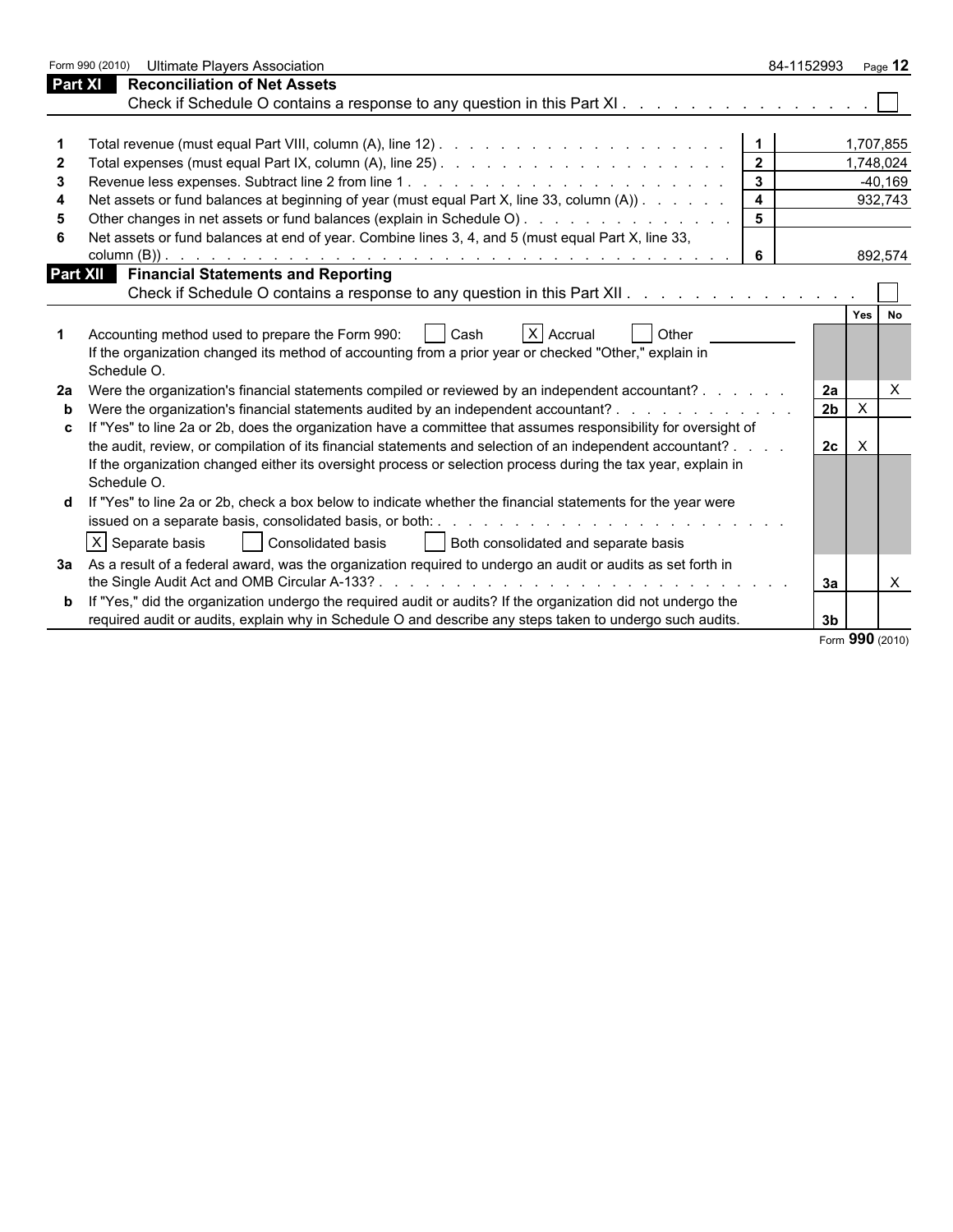Form  $\mathbf{990}\text{-}\mathbf{T}$  Exempt Organization Business Income Tax Return  $\overline{\text{OMB No. 1545-0687}}$ U /2 For calendar year 2010 or other tax year beginning **comparently**, and Department of the Treasury<br>Internal Revenue Service The Treasury<br>
Internal Revenue Service<br>
■ Check box if **and instructions. D** Employer identification number<br>
The characteristic instructions. **D** Employer identification number for 501(c)(3) Organizations Onl **Employer identification number A**  $\bigcap_{\text{Solved}}$  Check box if name changed and see instructions.) address changed (Employees' trust, see instructions) **B** Exempt under section **Definition** Ultimate Players Association **Print**  $\boxed{\text{X}}$  501 ( C ) ( 3 ) **Print** Number, street, and room or suite no. If a P.O. box, see instructions. 84-1152993 **or** 408(e) 220(e) 4730 Table Mesa Drive #I-200C **<sup>E</sup> Unrelated business activity codes Type** (See instructions.) 408A 530(a) City or town, state, and ZIP code 529(a) Boulder CO 80305 541800 **C** Book value of all assets at **F** Group exemption number (See instructions.) ▶ end of year  $_{1.274,420}$  **G** Check organization type  $\triangleright$  X 501(c) corporation 501(c) trust 401(a) trust 60ther trust **H** Describe the organization's primary unrelated business activity.  $\blacktriangleright$  Advertising in quarterly newsletter sent to membership **I** During the tax year, was the corporation a subsidiary in an affiliated group or a parent-subsidiary controlled group? . . . .  $\blacktriangleright \Box$  Yes  $\Box$  Y No If "Yes," enter the name and identifying number of the parent corporation.  $\blacktriangleright$ The books are in care of  $\blacktriangleright$  The Association Telephone number  $\blacktriangleright$  303.447.3472 **Part I Unrelated Trade or Business Income A)** (A) Income **(B) Expenses** (C) Net **1 a** Gross receipts or sales **b** Less returns and allowances **c c c** Balance **1c 1c c** 0 **2** Cost of goods sold (Schedule A, line 7)  $\ldots$  . . . . . . . . 1 **2 3** Gross profit. Subtract line 2 from line 1c . . . . . . . . . . . . . . . . . . . . . . . . . . . . . . . . . . . . . . . . . . . . . . . . . . . **3** 0 0 **4 a** Capital gain net income (attach Schedule D) . . . . . . . . 4**a b** Net gain (loss) (Form 4797, Part II, line 17) (attach Form 4797) . . . . 4**b c** Capital loss deduction for trusts . . . . . . . . . . . . . . . 4c **5** Income (loss) from partnerships and S corporations (attach statement). . . . . . . 5 **6** Rent income (Schedule C) . . . . . . . . . . . . . . . . 6 **7** Unrelated debt-financed income (Schedule E) . . . . . . | **7 8** Interest, annuities, royalties, and rents from controlled organizations (Schedule F) . . . . . . . . . . . . . . . . 8 **9** Investment income of a section 501(c)(7), (9), or (17) organization (Schedule G) . . . . . . . . . . . . . . . 1 9 **10** Exploited exempt activity income (Schedule I) . . . . . . . 10 **11** Advertising income (Schedule J) . . . . . . . . . . . | **11** | 12,566 | | 20,024 | | -7,458 **12** Other income (See instructions: attach schedule.) . . . . . 1 **12 13 Total.** Combine lines 3 through 12 . . . . . . . . . . . . 13 | 12,566 | 20,024 | | -7,458 **Part II Deductions Not Taken Elsewhere** (See instructions for limitations on deductions.) (Except for contributions, deductions must be directly connected with the unrelated business income.) **14** Compensation of officers, directors, and trustees (Schedule K) . . . . . . . . . . . . . . . . . . . . . . . . . . . . . . . . . . . . . . . . . . . . . . **14 15** Salaries and wages . . . . . . . . . . . . . . . . . . . . . . . . . . . . . . . . . . . . . . . . . . . . . . . . . . . . . . . . . **15 16** Repairs and maintenance . . . . . . . . . . . . . . . . . . . . . . . . . . . . . . . . . . . . . . . . . . . . . . . . . . . . . . . . **16 17** Bad debts . . . . . . . . . . . . . . . . . . . . . . . . . . . . . . . . . . . . . . . . . . . . . . . . . . . . . . . . . . . . **17 18** Interest (attach schedule) . . . . . . . . . . . . . . . . . . . . . . . . . . . . . . . . . . . . . . . . . . . . . . . . . . . . . . . **18 19** Taxes and licenses . . . . . . . . . . . . . . . . . . . . . . . . . . . . . . . . . . . . . . . . . . . . . . . . . . . . . . . . . **19 20** Charitable contributions (See instructions for limitation rules.) . . . . . . . . . . . . . . . . . . . . . . . . . . . . . . . . . . . . . . . . . **20 21** Depreciation (attach Form 4562) . . . . . . . . . . . . . . . . . . . . . . . . . . . . . . . . . . . . . . . . . . . . . . . . . . . . . . **21 22** Less depreciation claimed on Schedule A and elsewhere on return . . . . . **22a 22b 23** Depletion . . . . . . . . . . . . . . . . . . . . . . . . . . . . . . . . . . . . . . . . . . . . . . . . . . . . . . . . . . . . **23 24** Contributions to deferred compensation plans . . . . . . . . . . . . . . . . . . . . . . . . . . . . . . . . . . . . . . . . . . . . . . . . . . . **24 25** Employee benefit programs . . . . . . . . . . . . . . . . . . . . . . . . . . . . . . . . . . . . . . . . . . . . . . . . . . . . . . . . **25 26** Excess exempt expenses (Schedule I) . . . . . . . . . . . . . . . . . . . . . . . . . . . . . . . . . . . . . . . . . . . . . . . . . . . . . **26 27** Excess readership costs (Schedule J) . . . . . . . . . . . . . . . . . . . . . . . . . . . . . . . . . . . . . . . . . . . . . . . . . . . . . **27 28** Other deductions (attach schedule) . . . . . . . . . . . . . . . . . . . . . . . . . . . . . . . . . . . . . . . . . . . . . . . . . . . . . **28 29 Total deductions.** Add lines 14 through 28 . . . . . . . . . . . . . . . . . . . . . . . . . . . . . . . . . . . . . . . . . . . . . . . . . . . **29** 0 **30** Unrelated business taxable income before net operating loss deduction. Subtract line 29 from line 13 . . . 30 - 7,458 **31** Net operating loss deduction (limited to the amount on line 30) . . . . . . . . . . . . . . . . . . . . . . . . . . . . . . . . . . . . . . . . . . . . . . **31 32** Unrelated business taxable income before specific deduction. Subtract line 31 from line 30 . . . . . . . . . . . . . . . . . . . . . . . . . . . . . . . . . . . . . . . **32** -7,458 **33** Specific deduction (Generally \$1,000, but see line 33 instructions for exceptions.) . . . . . . . . . . . . . . . . . . . . . . . . . . . . . . . . . . . . . . . . . **33 34 Unrelated business taxable income.** Subtract line 33 from line 32. If line 33 is greater than line 32, enter the smaller of zero or line 32 . . . . . . . . . . . . . . . . . . . . . . . . . . . . . . . . . . . . . . . . . . . . . . . . **34** -7,458

**For Privacy Act and Paperwork Reduction Act Notice, see instructions.** The state of the state of the state of  $(2010)$ (HTA)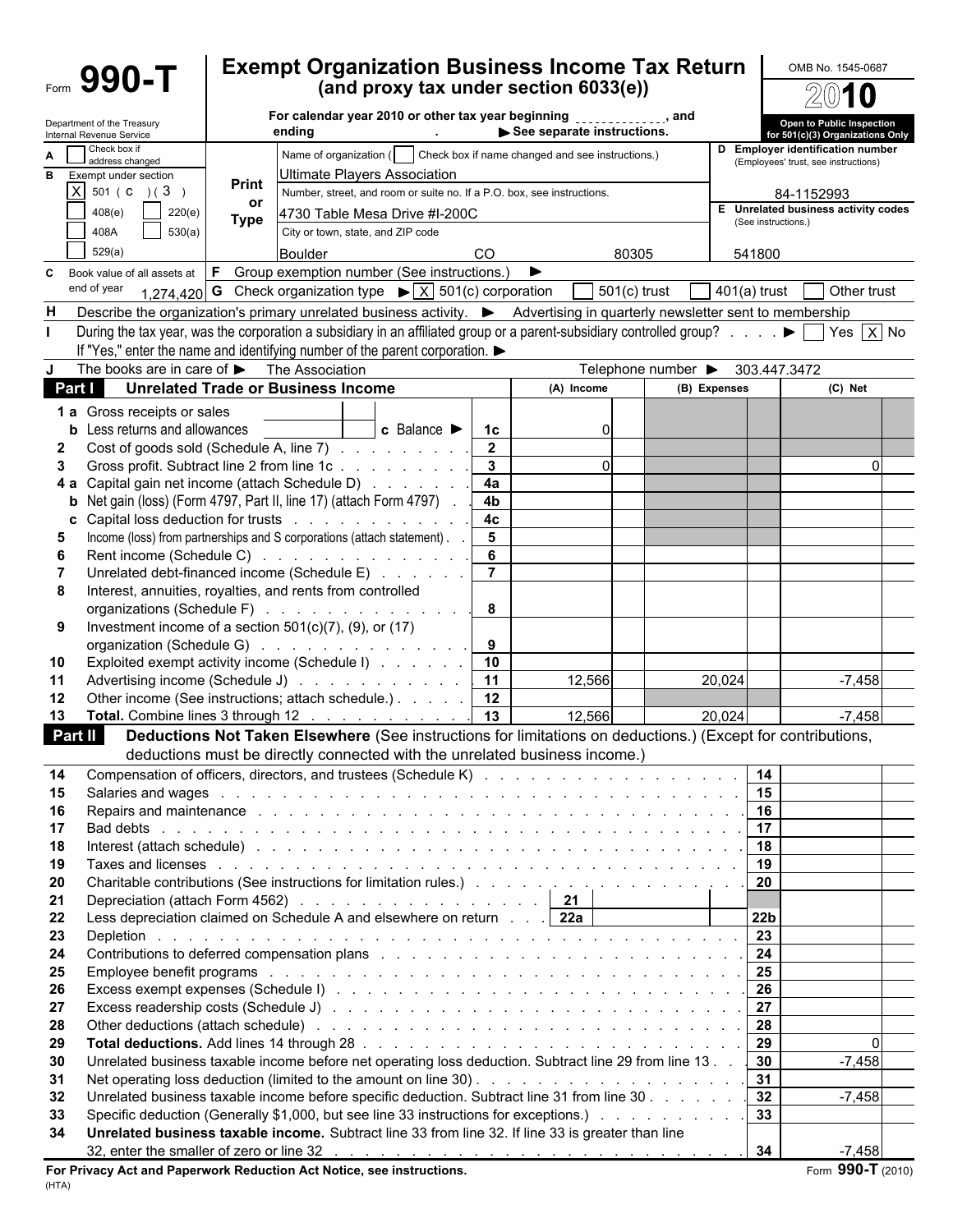| Form 990-T (2010) |                                                                                                                                                                                                                               | <b>Ultimate Players Association</b> |                      |                                                       |                      | 84-1152993                                                            |
|-------------------|-------------------------------------------------------------------------------------------------------------------------------------------------------------------------------------------------------------------------------|-------------------------------------|----------------------|-------------------------------------------------------|----------------------|-----------------------------------------------------------------------|
| Part III          | <b>Tax Computation</b>                                                                                                                                                                                                        |                                     |                      |                                                       |                      |                                                                       |
| 35                | Organizations Taxable as Corporations. See instructions for tax computation. Controlled group                                                                                                                                 |                                     |                      |                                                       |                      |                                                                       |
|                   | members (sections 1561 and 1563) check here $\blacktriangleright$   See instructions and:                                                                                                                                     |                                     |                      |                                                       |                      |                                                                       |
|                   | a Enter your share of the \$50,000, \$25,000, and \$9,925,000 taxable income brackets (in that order):                                                                                                                        |                                     |                      |                                                       |                      |                                                                       |
| $(1)$ \$          | $(2)$ \$                                                                                                                                                                                                                      |                                     | $(3)$ \$             |                                                       |                      |                                                                       |
|                   |                                                                                                                                                                                                                               |                                     |                      |                                                       |                      |                                                                       |
|                   | <b>b</b> Enter organization's share of: (1) Additional 5% tax (not more than \$11,750). $\sqrt{\$}$                                                                                                                           |                                     |                      |                                                       |                      |                                                                       |
|                   | (2) Additional 3% tax (not more than \$100,000) $\ldots$ $\ldots$ $\ldots$ $\ldots$ $\ldots$ $\qquad$                                                                                                                         |                                     |                      |                                                       |                      |                                                                       |
|                   | <b>c</b> Income tax on the amount on line $34$ by $\ldots$ is a contracted in the set of $\ldots$ is a contracted in the set of $\ldots$                                                                                      |                                     |                      |                                                       | 35c                  |                                                                       |
| 36.               | Trusts Taxable at Trust Rates. See instructions for tax computation. Income tax on the                                                                                                                                        |                                     |                      |                                                       |                      |                                                                       |
|                   |                                                                                                                                                                                                                               |                                     |                      |                                                       | 36                   |                                                                       |
| -37               |                                                                                                                                                                                                                               |                                     |                      |                                                       | 37                   |                                                                       |
| 38                | Alternative minimum tax research and contact the contact of the contact of the contact of the contact of the contact of the contact of the contact of the contact of the contact of the contact of the contact of the contact |                                     |                      |                                                       | $\vert$ 38           |                                                                       |
| 39                |                                                                                                                                                                                                                               |                                     |                      |                                                       | 39                   |                                                                       |
| <b>Part IV</b>    | <b>Tax and Payments</b>                                                                                                                                                                                                       |                                     |                      |                                                       |                      |                                                                       |
|                   | 40 a Foreign tax credit (corporations attach Form 1118; trusts attach Form 1116)   40a                                                                                                                                        |                                     |                      |                                                       |                      |                                                                       |
|                   | <b>b</b> Other credits (see instructions). $\ldots$ $\ldots$ $\ldots$ $\ldots$ $\ldots$ $\ldots$                                                                                                                              |                                     |                      | 40b                                                   |                      |                                                                       |
|                   | General business credit. Attach Form 3800                                                                                                                                                                                     |                                     |                      | 40 <sub>c</sub>                                       |                      |                                                                       |
|                   | Credit for prior year minimum tax (attach Form 8801 or 8827) $\ldots$ 40d                                                                                                                                                     |                                     |                      |                                                       |                      |                                                                       |
|                   |                                                                                                                                                                                                                               |                                     |                      |                                                       | 40e                  |                                                                       |
| 41                |                                                                                                                                                                                                                               |                                     |                      |                                                       |                      |                                                                       |
| 42                |                                                                                                                                                                                                                               |                                     |                      |                                                       |                      |                                                                       |
| 43                |                                                                                                                                                                                                                               |                                     |                      |                                                       | 43                   |                                                                       |
|                   | 44 a Payments: A 2009 overpayment credited to 2010                                                                                                                                                                            |                                     |                      | - 44a                                                 |                      |                                                                       |
|                   | <b>b</b> 2010 estimated tax payments $\ldots$ $\ldots$ $\ldots$ $\ldots$ $\ldots$ $\ldots$ $\ldots$                                                                                                                           |                                     |                      | 44b                                                   |                      |                                                                       |
|                   | <b>c</b> Tax deposited with Form 8868 $\ldots$ $\ldots$ $\ldots$ $\ldots$ $\ldots$ $\ldots$ $\ldots$                                                                                                                          |                                     |                      | 44c                                                   |                      |                                                                       |
|                   | d Foreign organizations: Tax paid or withheld at source (see instructions).                                                                                                                                                   |                                     |                      | 44d                                                   |                      |                                                                       |
|                   | Backup withholding (see instructions)                                                                                                                                                                                         |                                     |                      | 44e                                                   |                      |                                                                       |
|                   |                                                                                                                                                                                                                               |                                     |                      | 44f                                                   |                      |                                                                       |
|                   | f Credit for small employer health insurance premiums (Attach Form 8941)                                                                                                                                                      |                                     |                      |                                                       |                      |                                                                       |
|                   | g Other credits and payments: $\vert \ \vert$ Form 2439                                                                                                                                                                       |                                     |                      |                                                       |                      |                                                                       |
|                   | Form 4136                                                                                                                                                                                                                     |                                     |                      |                                                       |                      |                                                                       |
| 45                |                                                                                                                                                                                                                               |                                     |                      |                                                       | 45                   |                                                                       |
| 46                | Estimated tax penalty (see instructions). Check if Form 2220 is attached $\blacktriangleright$                                                                                                                                |                                     |                      |                                                       | 46                   |                                                                       |
| 47                |                                                                                                                                                                                                                               |                                     |                      |                                                       | 47                   |                                                                       |
| 48                | <b>Overpayment.</b> If line 45 is larger than the total of lines 43 and 46, enter amount overpaid                                                                                                                             |                                     |                      |                                                       | 48<br>▁▶∣            |                                                                       |
| 49                | Enter the amount of line 48 you want: Credited to 2011 estimated tax ▶                                                                                                                                                        |                                     |                      | Refunded $\blacktriangleright$                        | 49                   |                                                                       |
| Part V            | <b>Statements Regarding Certain Activities and Other Information (see instructions)</b>                                                                                                                                       |                                     |                      |                                                       |                      |                                                                       |
|                   |                                                                                                                                                                                                                               |                                     |                      |                                                       |                      |                                                                       |
|                   | At any time during the 2010 calendar year, did the organization have an interest in or a signature                                                                                                                            |                                     |                      |                                                       |                      |                                                                       |
|                   | or other authority over a financial account (bank, securities, or other) in a foreign country?                                                                                                                                |                                     |                      |                                                       |                      |                                                                       |
|                   | If YES, the organization may have to file Form TD F 90-22.1, Report of Foreign Bank and                                                                                                                                       |                                     |                      |                                                       |                      |                                                                       |
|                   | Financial Accounts. If YES, enter the name of the foreign country here ▶                                                                                                                                                      |                                     |                      |                                                       |                      |                                                                       |
| $\mathbf{2}$      | During the tax year, did the organization receive a distribution from, or was it the grantor of, or transferor to, a foreign trust?                                                                                           |                                     |                      |                                                       |                      |                                                                       |
|                   | If YES, see instructions for other forms the organization may have to file.                                                                                                                                                   |                                     |                      |                                                       |                      |                                                                       |
|                   | Enter the amount of tax-exempt interest received or accrued during the tax year $\triangleright$ \$                                                                                                                           |                                     |                      |                                                       |                      |                                                                       |
|                   | Schedule A-Cost of Goods Sold. Enter method of inventory valuation ▶                                                                                                                                                          |                                     |                      |                                                       |                      |                                                                       |
|                   | Inventory at beginning of year                                                                                                                                                                                                | $\mathbf 1$                         |                      | 6 Inventory at end of year                            | 6                    |                                                                       |
|                   | Purchases                                                                                                                                                                                                                     | $\overline{2}$                      |                      | Cost of goods sold. Subtract                          |                      |                                                                       |
|                   | Cost of labor                                                                                                                                                                                                                 | $\mathbf{3}$                        |                      | line 6 from line 5. Enter here                        |                      |                                                                       |
|                   | 4 a Additional section 263A costs                                                                                                                                                                                             |                                     |                      | and in Part I, line 2.                                | $\overline{7}$       |                                                                       |
|                   | (attach schedule)                                                                                                                                                                                                             | 4a                                  |                      | 8 Do the rules of section 263A (with respect to       |                      | Yes No                                                                |
|                   | <b>b</b> Other costs (attach schedule).                                                                                                                                                                                       | 4 <sub>b</sub>                      |                      | property produced or acquired for resale)             |                      |                                                                       |
|                   | 5 Total. Add lines 1 through 4b                                                                                                                                                                                               | 5                                   |                      | apply to the organization? $\ldots$ $\ldots$ $\ldots$ |                      |                                                                       |
|                   | Under penalties of perjury, I declare that I have examined this return, including accompanying schedules and statements, and to the best of my knowledge and belief, it is true, correct,                                     |                                     |                      |                                                       |                      |                                                                       |
| <b>Sign</b>       | and complete. Declaration of preparer (other than taxpayer) is based on all information of which preparer has any knowledge.                                                                                                  |                                     |                      |                                                       |                      |                                                                       |
|                   |                                                                                                                                                                                                                               |                                     |                      |                                                       |                      | May the IRS discuss this return with<br>the preparer shown below (see |
| <b>Here</b>       | Signature of officer                                                                                                                                                                                                          | Date                                | Title                |                                                       |                      | instructions)? $Yes \ X$ No                                           |
|                   |                                                                                                                                                                                                                               |                                     |                      |                                                       |                      |                                                                       |
| Paid              | Print/Type preparer's name                                                                                                                                                                                                    |                                     | Preparer's signature | Date                                                  | Check $\overline{X}$ | PTIN                                                                  |
|                   | Jon Blomberg CPA                                                                                                                                                                                                              |                                     | Jon Blomberg CPA     | 8/2/2011                                              | self-employed        | P00188093                                                             |
| <b>Preparer's</b> | Firm's name                                                                                                                                                                                                                   |                                     |                      |                                                       | Firm's EIN           |                                                                       |
| <b>Use Only</b>   | Firm's address > 1630 30th Street #308, Boulder, CO 80302                                                                                                                                                                     |                                     |                      |                                                       | Phone no.            | 303 443 8490                                                          |
|                   |                                                                                                                                                                                                                               |                                     |                      |                                                       |                      |                                                                       |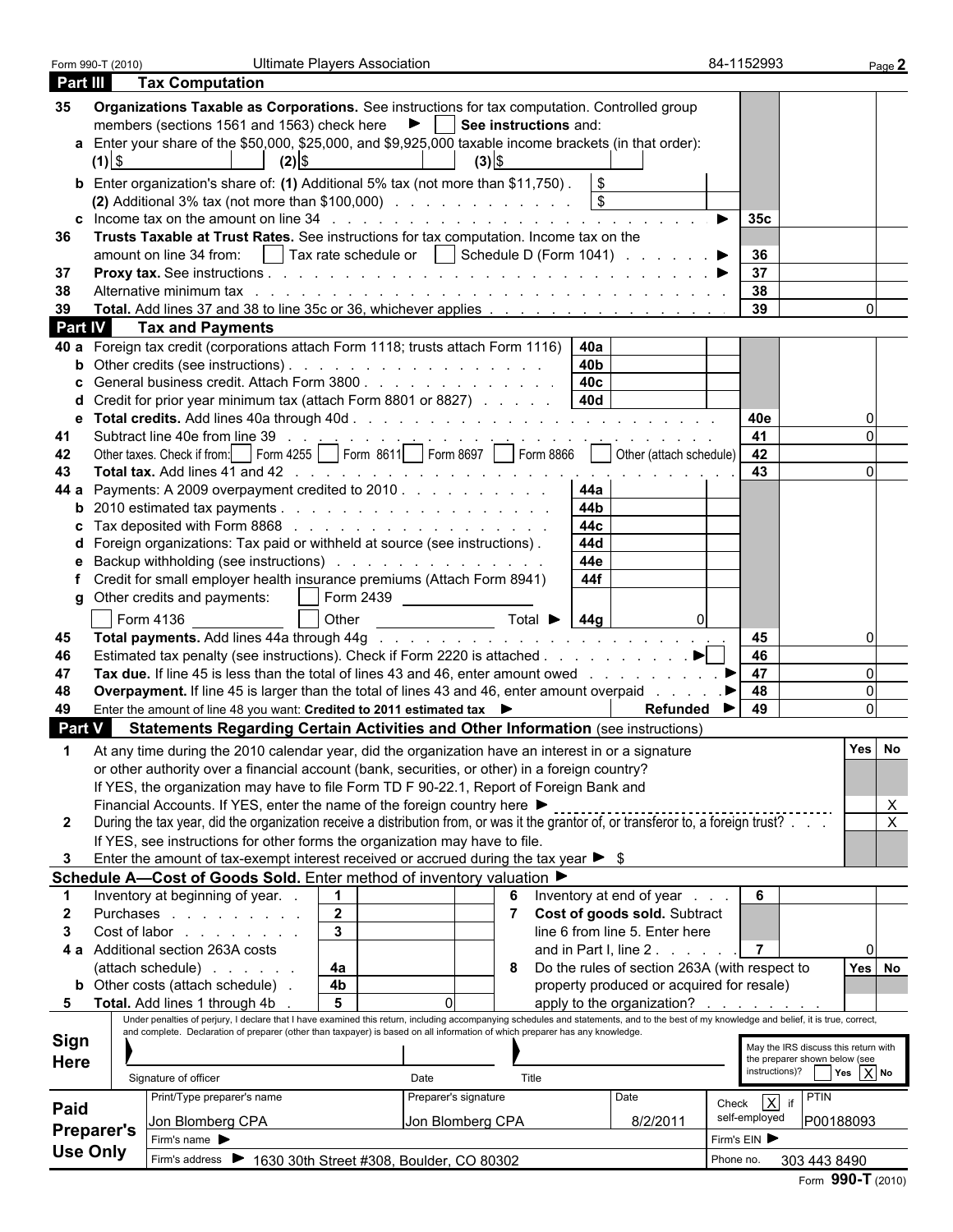|  |  | Form 990-T (2010) |
|--|--|-------------------|
|--|--|-------------------|

Form 990-T (2010) Ultimate Players Association 84-1152993 Page 3

|        | Schedule C—Rent Income (From Real Property and Personal Property Leased With Real Property)<br>(see instructions)                   |                                                                                                |                                                                                                                                                     |                                        |                                                                                 |                                                                                                                                                                                                                                |                                                                                                                                                                |                                                                                                        |                                           |                                                                                   |           |
|--------|-------------------------------------------------------------------------------------------------------------------------------------|------------------------------------------------------------------------------------------------|-----------------------------------------------------------------------------------------------------------------------------------------------------|----------------------------------------|---------------------------------------------------------------------------------|--------------------------------------------------------------------------------------------------------------------------------------------------------------------------------------------------------------------------------|----------------------------------------------------------------------------------------------------------------------------------------------------------------|--------------------------------------------------------------------------------------------------------|-------------------------------------------|-----------------------------------------------------------------------------------|-----------|
|        | 1. Description of property                                                                                                          |                                                                                                |                                                                                                                                                     |                                        |                                                                                 |                                                                                                                                                                                                                                |                                                                                                                                                                |                                                                                                        |                                           |                                                                                   |           |
| (1)    |                                                                                                                                     |                                                                                                |                                                                                                                                                     |                                        |                                                                                 |                                                                                                                                                                                                                                |                                                                                                                                                                |                                                                                                        |                                           |                                                                                   |           |
| (2)    |                                                                                                                                     |                                                                                                |                                                                                                                                                     |                                        |                                                                                 |                                                                                                                                                                                                                                |                                                                                                                                                                |                                                                                                        |                                           |                                                                                   |           |
| (3)    |                                                                                                                                     |                                                                                                |                                                                                                                                                     |                                        |                                                                                 |                                                                                                                                                                                                                                |                                                                                                                                                                |                                                                                                        |                                           |                                                                                   |           |
| (4)    |                                                                                                                                     |                                                                                                |                                                                                                                                                     |                                        |                                                                                 |                                                                                                                                                                                                                                |                                                                                                                                                                |                                                                                                        |                                           |                                                                                   |           |
|        |                                                                                                                                     | 2. Rent received or accrued                                                                    |                                                                                                                                                     |                                        |                                                                                 |                                                                                                                                                                                                                                |                                                                                                                                                                |                                                                                                        |                                           |                                                                                   |           |
|        | (a) From personal property (if the percentage of rent<br>for personal property is more than 10% but not<br>more than 50%)           |                                                                                                | (b) From real and personal property (if the<br>percentage of rent for personal property exceeds<br>50% or if the rent is based on profit or income) |                                        |                                                                                 |                                                                                                                                                                                                                                |                                                                                                                                                                | 3(a) Deductions directly connected with the income<br>in columns 2(a) and 2(b) (attach schedule)       |                                           |                                                                                   |           |
| (1)    |                                                                                                                                     |                                                                                                |                                                                                                                                                     |                                        |                                                                                 |                                                                                                                                                                                                                                |                                                                                                                                                                |                                                                                                        |                                           |                                                                                   |           |
| (2)    |                                                                                                                                     |                                                                                                |                                                                                                                                                     |                                        |                                                                                 |                                                                                                                                                                                                                                |                                                                                                                                                                |                                                                                                        |                                           |                                                                                   |           |
| (3)    |                                                                                                                                     |                                                                                                |                                                                                                                                                     |                                        |                                                                                 |                                                                                                                                                                                                                                |                                                                                                                                                                |                                                                                                        |                                           |                                                                                   |           |
| (4)    |                                                                                                                                     |                                                                                                |                                                                                                                                                     |                                        |                                                                                 |                                                                                                                                                                                                                                |                                                                                                                                                                |                                                                                                        |                                           |                                                                                   |           |
| Total  |                                                                                                                                     | 0 Total                                                                                        |                                                                                                                                                     |                                        |                                                                                 | 0                                                                                                                                                                                                                              |                                                                                                                                                                |                                                                                                        |                                           |                                                                                   |           |
|        | (c) Total income. Add totals of columns 2(a) and 2(b). Enter<br><b>Schedule E-Unrelated Debt-Financed Income (see instructions)</b> |                                                                                                |                                                                                                                                                     |                                        |                                                                                 | 0                                                                                                                                                                                                                              |                                                                                                                                                                | (b) Total deductions.<br>Enter here and on page 1,<br>Part I, line 6, column (B) $\blacktriangleright$ |                                           |                                                                                   | 0         |
|        |                                                                                                                                     |                                                                                                | 2. Gross income from or                                                                                                                             |                                        |                                                                                 |                                                                                                                                                                                                                                |                                                                                                                                                                | 3. Deductions directly connected with or allocable<br>to debt-financed property                        |                                           |                                                                                   |           |
|        | 1. Description of debt-financed property                                                                                            |                                                                                                | allocable to debt-financed                                                                                                                          | property                               |                                                                                 |                                                                                                                                                                                                                                |                                                                                                                                                                | (a) Straight line depreciation<br>(attach schedule)                                                    | (b) Other deductions<br>(attach schedule) |                                                                                   |           |
| (1)    |                                                                                                                                     |                                                                                                |                                                                                                                                                     |                                        |                                                                                 |                                                                                                                                                                                                                                |                                                                                                                                                                |                                                                                                        |                                           |                                                                                   |           |
| (2)    |                                                                                                                                     |                                                                                                |                                                                                                                                                     |                                        |                                                                                 |                                                                                                                                                                                                                                |                                                                                                                                                                |                                                                                                        |                                           |                                                                                   |           |
| (3)    |                                                                                                                                     |                                                                                                |                                                                                                                                                     |                                        |                                                                                 |                                                                                                                                                                                                                                |                                                                                                                                                                |                                                                                                        |                                           |                                                                                   |           |
| (4)    |                                                                                                                                     |                                                                                                |                                                                                                                                                     |                                        |                                                                                 |                                                                                                                                                                                                                                |                                                                                                                                                                |                                                                                                        |                                           |                                                                                   |           |
|        | 4. Amount of average<br>acquisition debt on or<br>allocable to debt-financed<br>property (attach schedule)                          | 5. Average adjusted basis<br>of or allocable to<br>debt-financed property<br>(attach schedule) | 6. Column<br>7. Gross income reportable<br>4 divided<br>(column 2 x column 6)<br>by column 5                                                        |                                        | 8. Allocable deductions<br>(column 6 x total of columns)<br>$3(a)$ and $3(b)$ ) |                                                                                                                                                                                                                                |                                                                                                                                                                |                                                                                                        |                                           |                                                                                   |           |
| (1)    |                                                                                                                                     |                                                                                                |                                                                                                                                                     |                                        | $\%$                                                                            |                                                                                                                                                                                                                                |                                                                                                                                                                | 0                                                                                                      |                                           |                                                                                   | 0         |
| (2)    |                                                                                                                                     |                                                                                                |                                                                                                                                                     |                                        | $\%$                                                                            |                                                                                                                                                                                                                                |                                                                                                                                                                | 0                                                                                                      |                                           |                                                                                   | $\pmb{0}$ |
| (3)    |                                                                                                                                     |                                                                                                |                                                                                                                                                     |                                        | $\%$                                                                            |                                                                                                                                                                                                                                |                                                                                                                                                                | 0                                                                                                      |                                           |                                                                                   | 0         |
| (4)    |                                                                                                                                     |                                                                                                |                                                                                                                                                     |                                        | %                                                                               |                                                                                                                                                                                                                                |                                                                                                                                                                | $\Omega$                                                                                               |                                           |                                                                                   | $\Omega$  |
| Totals |                                                                                                                                     |                                                                                                |                                                                                                                                                     |                                        |                                                                                 | Enter here and on page 1,<br>Part I, line 7, column (A).                                                                                                                                                                       |                                                                                                                                                                | $\Omega$                                                                                               |                                           | Enter here and on page 1,<br>Part I, line 7, column (B).                          | 0         |
|        | Total dividends-received deductions included in column 8                                                                            |                                                                                                |                                                                                                                                                     |                                        |                                                                                 | the contract of the contract of the contract of the contract of the contract of the contract of the contract of the contract of the contract of the contract of the contract of the contract of the contract of the contract o |                                                                                                                                                                |                                                                                                        |                                           |                                                                                   |           |
|        | Schedule F-Interest, Annuities, Royalties, and Rents From Controlled Organizations (see instructions)                               |                                                                                                |                                                                                                                                                     |                                        |                                                                                 |                                                                                                                                                                                                                                |                                                                                                                                                                |                                                                                                        |                                           |                                                                                   |           |
|        |                                                                                                                                     |                                                                                                |                                                                                                                                                     |                                        |                                                                                 |                                                                                                                                                                                                                                |                                                                                                                                                                |                                                                                                        |                                           |                                                                                   |           |
|        | 1. Name of controlled<br>organization                                                                                               | 2. Employer<br>identification number                                                           | <b>Exempt Controlled Organizations</b><br>3. Net unrelated income<br>(loss) (see instructions)                                                      |                                        | 4. Total of specified<br>payments made                                          |                                                                                                                                                                                                                                |                                                                                                                                                                | 5. Part of column 4 that is<br>included in the controlling<br>organization's gross income              |                                           | 6. Deductions directly<br>connected with income<br>in column 5                    |           |
| (1)    |                                                                                                                                     |                                                                                                |                                                                                                                                                     |                                        |                                                                                 |                                                                                                                                                                                                                                |                                                                                                                                                                |                                                                                                        |                                           |                                                                                   |           |
| (2)    |                                                                                                                                     |                                                                                                |                                                                                                                                                     |                                        |                                                                                 |                                                                                                                                                                                                                                |                                                                                                                                                                |                                                                                                        |                                           |                                                                                   |           |
| (3)    |                                                                                                                                     |                                                                                                |                                                                                                                                                     |                                        |                                                                                 |                                                                                                                                                                                                                                |                                                                                                                                                                |                                                                                                        |                                           |                                                                                   |           |
| (4)    |                                                                                                                                     |                                                                                                |                                                                                                                                                     |                                        |                                                                                 |                                                                                                                                                                                                                                |                                                                                                                                                                |                                                                                                        |                                           |                                                                                   |           |
|        | Nonexempt Controlled Organizations                                                                                                  |                                                                                                |                                                                                                                                                     |                                        |                                                                                 |                                                                                                                                                                                                                                |                                                                                                                                                                |                                                                                                        |                                           |                                                                                   |           |
|        | 7. Taxable Income                                                                                                                   | 8. Net unrelated income<br>(loss) (see instructions)                                           |                                                                                                                                                     | 9. Total of specified<br>payments made |                                                                                 |                                                                                                                                                                                                                                | 10. Part of column 9 that is<br>11. Deductions directly<br>included in the controlling<br>connected with income in<br>organization's gross income<br>column 10 |                                                                                                        |                                           |                                                                                   |           |
| (1)    |                                                                                                                                     |                                                                                                |                                                                                                                                                     |                                        |                                                                                 |                                                                                                                                                                                                                                |                                                                                                                                                                |                                                                                                        |                                           |                                                                                   |           |
| (2)    |                                                                                                                                     |                                                                                                |                                                                                                                                                     |                                        |                                                                                 |                                                                                                                                                                                                                                |                                                                                                                                                                |                                                                                                        |                                           |                                                                                   |           |
| (3)    |                                                                                                                                     |                                                                                                |                                                                                                                                                     |                                        |                                                                                 |                                                                                                                                                                                                                                |                                                                                                                                                                |                                                                                                        |                                           |                                                                                   |           |
| (4)    |                                                                                                                                     |                                                                                                |                                                                                                                                                     |                                        |                                                                                 |                                                                                                                                                                                                                                |                                                                                                                                                                |                                                                                                        |                                           |                                                                                   |           |
|        |                                                                                                                                     |                                                                                                |                                                                                                                                                     |                                        |                                                                                 |                                                                                                                                                                                                                                |                                                                                                                                                                | Add columns 5 and 10.<br>Enter here and on page 1,<br>Part I, line 8, column (A).                      |                                           | Add columns 6 and 11.<br>Enter here and on page 1,<br>Part I, line 8, column (B). |           |
| Totals |                                                                                                                                     |                                                                                                |                                                                                                                                                     |                                        |                                                                                 |                                                                                                                                                                                                                                |                                                                                                                                                                |                                                                                                        | 0                                         |                                                                                   | $\Omega$  |
|        |                                                                                                                                     |                                                                                                |                                                                                                                                                     |                                        |                                                                                 |                                                                                                                                                                                                                                |                                                                                                                                                                |                                                                                                        |                                           |                                                                                   |           |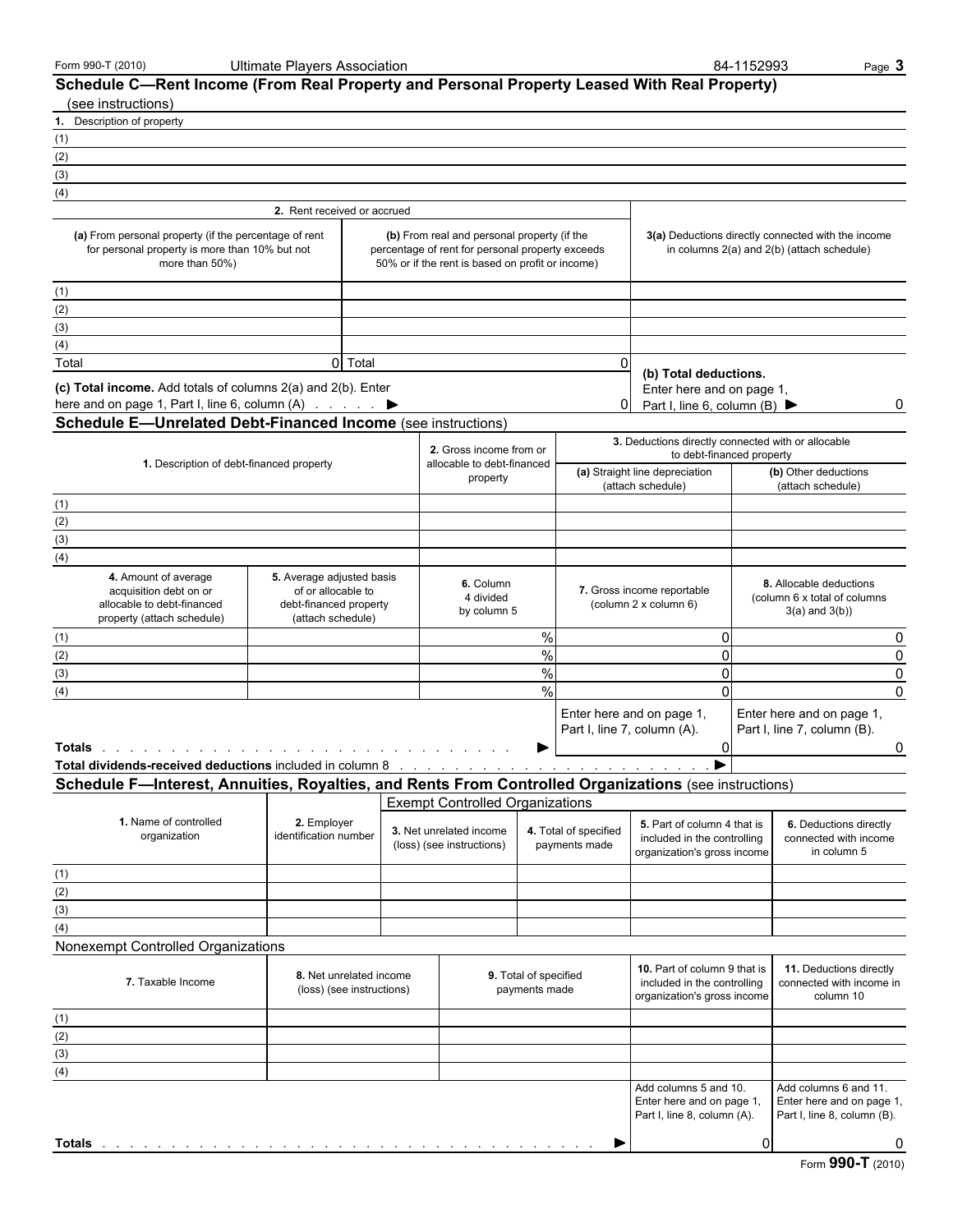| Form 990-T (2010)                                                                                                                                                                                                             | <b>Ultimate Players Association</b>                                       |                                                                                            |                                                                                                                                             |                                                                              | 84-1152993                                 | Page 4                                                                                          |
|-------------------------------------------------------------------------------------------------------------------------------------------------------------------------------------------------------------------------------|---------------------------------------------------------------------------|--------------------------------------------------------------------------------------------|---------------------------------------------------------------------------------------------------------------------------------------------|------------------------------------------------------------------------------|--------------------------------------------|-------------------------------------------------------------------------------------------------|
| Schedule G-Investment Income of a Section 501(c)(7), (9), or (17) Organization (see instructions)                                                                                                                             |                                                                           |                                                                                            |                                                                                                                                             |                                                                              |                                            |                                                                                                 |
| 1. Description of income                                                                                                                                                                                                      | 2. Amount of income                                                       |                                                                                            | 3. Deductions<br>directly connected<br>(attach schedule)                                                                                    | 4. Set-asides<br>(attach schedule)                                           |                                            | 5. Total deductions<br>and set-asides (col. 3<br>plus col. 4)                                   |
| (1)                                                                                                                                                                                                                           |                                                                           |                                                                                            |                                                                                                                                             |                                                                              |                                            | 0                                                                                               |
| (2)                                                                                                                                                                                                                           |                                                                           |                                                                                            |                                                                                                                                             |                                                                              |                                            | $\mathbf{0}$                                                                                    |
| (3)                                                                                                                                                                                                                           |                                                                           |                                                                                            |                                                                                                                                             |                                                                              |                                            | $\mathbf{0}$                                                                                    |
| (4)                                                                                                                                                                                                                           |                                                                           |                                                                                            |                                                                                                                                             |                                                                              |                                            | $\mathbf{0}$                                                                                    |
|                                                                                                                                                                                                                               | Enter here and on page 1,<br>Part I, line 9, column (A).                  |                                                                                            |                                                                                                                                             |                                                                              |                                            | Enter here and on page 1,<br>Part I, line 9, column (B).                                        |
| ▶<br><b>Totals</b>                                                                                                                                                                                                            |                                                                           | 0                                                                                          |                                                                                                                                             |                                                                              |                                            | 0                                                                                               |
| Schedule I-Exploited Exempt Activity Income, Other Than Advertising Income (see instructions)                                                                                                                                 |                                                                           |                                                                                            |                                                                                                                                             |                                                                              |                                            |                                                                                                 |
| 1. Description of exploited activity                                                                                                                                                                                          | 2. Gross<br>unrelated<br>business income<br>from trade or<br>business     | 3. Expenses<br>directly<br>connected with<br>production of<br>unrelated<br>business income | 4. Net income<br>(loss) from<br>unrelated trade<br>or business<br>(column 2 minus<br>column 3). If a<br>gain, compute<br>cols. 5 through 7. | 5. Gross income<br>from activity that<br>is not unrelated<br>business income | 6. Expenses<br>attributable to<br>column 5 | 7. Excess exempt<br>expenses<br>(column 6 minus<br>column 5, but not<br>more than<br>column 4). |
| (1)                                                                                                                                                                                                                           |                                                                           |                                                                                            | 0                                                                                                                                           |                                                                              |                                            | 0                                                                                               |
| (2)                                                                                                                                                                                                                           |                                                                           |                                                                                            | 0                                                                                                                                           |                                                                              |                                            | $\mathbf{0}$                                                                                    |
| (3)                                                                                                                                                                                                                           |                                                                           |                                                                                            | $\overline{0}$                                                                                                                              |                                                                              |                                            | $\mathbf{0}$                                                                                    |
| (4)                                                                                                                                                                                                                           |                                                                           |                                                                                            | $\overline{0}$                                                                                                                              |                                                                              |                                            | $\Omega$                                                                                        |
| Totals and the second service of the service of the service of the service of the series of the series of the series of the series of the series of the series of the series of the series of the series of the series of the | Enter here and on<br>page 1, Part I,<br>line 10, col. (A).<br>$\Omega$    | Enter here and on<br>page 1, Part I,<br>line 10, col. (B).<br>0                            |                                                                                                                                             |                                                                              |                                            | Enter here and<br>on page 1,<br>Part II, line 26.<br>0                                          |
| <b>Schedule J-Advertising Income (see instructions)</b>                                                                                                                                                                       |                                                                           |                                                                                            |                                                                                                                                             |                                                                              |                                            |                                                                                                 |
| Income From Periodicals Reported on a Consolidated Basis<br>Part I                                                                                                                                                            |                                                                           |                                                                                            |                                                                                                                                             |                                                                              |                                            |                                                                                                 |
| 1. Name of periodical                                                                                                                                                                                                         | 2. Gross<br>advertising<br>income                                         | 3. Direct<br>advertising costs                                                             | 4. Advertising<br>gain or (loss) (col.<br>2 minus col. 3). If<br>a gain, compute<br>cols. 5 through 7.                                      | 5. Circulation<br>income                                                     | 6. Readership<br>costs                     | 7. Excess readership<br>costs (column 6<br>minus column 5,<br>but not more than<br>column 4).   |
| (1) Newsletter                                                                                                                                                                                                                | 12,566                                                                    | 20,024                                                                                     |                                                                                                                                             | 90,000                                                                       | 125,906                                    |                                                                                                 |
| (2)                                                                                                                                                                                                                           |                                                                           |                                                                                            |                                                                                                                                             |                                                                              |                                            |                                                                                                 |
| (3)                                                                                                                                                                                                                           |                                                                           |                                                                                            |                                                                                                                                             |                                                                              |                                            |                                                                                                 |
| (4)                                                                                                                                                                                                                           |                                                                           |                                                                                            |                                                                                                                                             |                                                                              |                                            |                                                                                                 |
|                                                                                                                                                                                                                               |                                                                           |                                                                                            |                                                                                                                                             |                                                                              |                                            |                                                                                                 |
| <b>Totals</b> (carry to Part II, line (5)) $\cdot \cdot \cdot$                                                                                                                                                                | 12,566                                                                    | 20,024                                                                                     | $-7,458$                                                                                                                                    | 90,000                                                                       | 125,906                                    | 0                                                                                               |
| Income From Periodicals Reported on a Separate Basis (For each periodical listed in Part II, fill in<br><b>Part II</b>                                                                                                        |                                                                           |                                                                                            |                                                                                                                                             |                                                                              |                                            |                                                                                                 |
| columns 2 through 7 on a line-by-line basis.)                                                                                                                                                                                 |                                                                           |                                                                                            |                                                                                                                                             |                                                                              |                                            |                                                                                                 |
| 1. Name of periodical                                                                                                                                                                                                         | 2. Gross<br>advertising<br>income                                         | 3. Direct<br>advertising costs                                                             | 4. Advertising<br>gain or (loss) (col.<br>2 minus col. 3). If<br>a gain, compute<br>cols. 5 through 7.                                      | 5. Circulation<br>income                                                     | 6. Readership<br>costs                     | 7. Excess readership<br>costs (column 6<br>minus column 5,<br>but not more than<br>column 4).   |
| (1)                                                                                                                                                                                                                           |                                                                           |                                                                                            | $\overline{0}$                                                                                                                              |                                                                              |                                            | 0                                                                                               |
| (2)                                                                                                                                                                                                                           |                                                                           |                                                                                            | 0                                                                                                                                           |                                                                              |                                            |                                                                                                 |
| (3)                                                                                                                                                                                                                           |                                                                           |                                                                                            | $\overline{0}$                                                                                                                              |                                                                              |                                            | 0                                                                                               |
| (4)                                                                                                                                                                                                                           |                                                                           |                                                                                            | $\overline{0}$                                                                                                                              |                                                                              |                                            | 0                                                                                               |
| (5) Totals from Part I                                                                                                                                                                                                        | 12,566                                                                    | 20,024                                                                                     |                                                                                                                                             |                                                                              |                                            | $\Omega$                                                                                        |
| <b>Totals, Part II (lines 1-5)</b>                                                                                                                                                                                            | Enter here and on<br>page 1, Part I,<br>line 11, col. (A).<br>12,566<br>▶ | Enter here and on<br>page 1, Part I,<br>line 11, col. (B).<br>20,024                       |                                                                                                                                             |                                                                              |                                            | Enter here and<br>on page 1,<br>Part II, line 27.<br>0                                          |
| Schedule K-Compensation of Officers, Directors, and Trustees (see instructions)                                                                                                                                               |                                                                           |                                                                                            |                                                                                                                                             |                                                                              |                                            |                                                                                                 |
| 1. Name                                                                                                                                                                                                                       |                                                                           |                                                                                            | 2. Title                                                                                                                                    | 3. Percent of<br>time devoted to<br>business                                 |                                            | 4. Compensation attributable to<br>unrelated business                                           |
| (1)                                                                                                                                                                                                                           |                                                                           |                                                                                            |                                                                                                                                             |                                                                              | $\%$                                       |                                                                                                 |
| (2)                                                                                                                                                                                                                           |                                                                           |                                                                                            |                                                                                                                                             |                                                                              | $\%$                                       |                                                                                                 |
| (3)                                                                                                                                                                                                                           |                                                                           |                                                                                            |                                                                                                                                             |                                                                              | $\%$                                       |                                                                                                 |
| (4)                                                                                                                                                                                                                           |                                                                           |                                                                                            |                                                                                                                                             |                                                                              | %                                          |                                                                                                 |
| Total. Enter here and on page 1, Part II, line 14                                                                                                                                                                             |                                                                           |                                                                                            |                                                                                                                                             |                                                                              | ▸                                          | 0                                                                                               |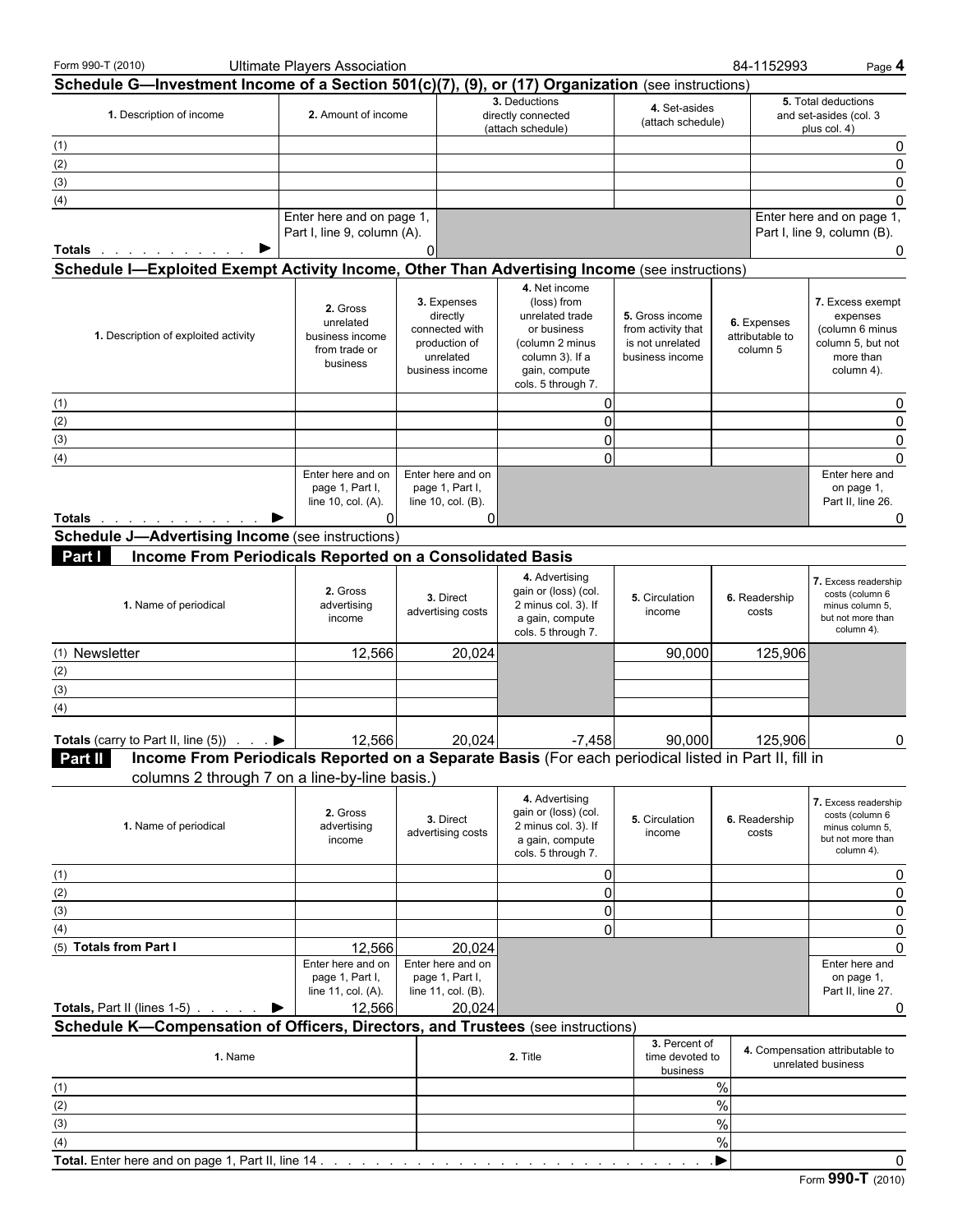# **SCHEDULE A** Public Charity Status and Public Support <u>DOMB No. 1545-0047</u>

**Complete if the organization is a section 501(c)(3) organization or a section**

|                          |                 | Department of the Treasury            |                                                                  | 4947(a)(1) nonexempt charitable trust.                                                                                                                                                                                                                                                                                                                                                                                                                                           |     |                                                                               |     |                                                                           |                                                                                                                                                                                                                                |                                                                      | <b>Open to Public</b>      |  |  |  |  |
|--------------------------|-----------------|---------------------------------------|------------------------------------------------------------------|----------------------------------------------------------------------------------------------------------------------------------------------------------------------------------------------------------------------------------------------------------------------------------------------------------------------------------------------------------------------------------------------------------------------------------------------------------------------------------|-----|-------------------------------------------------------------------------------|-----|---------------------------------------------------------------------------|--------------------------------------------------------------------------------------------------------------------------------------------------------------------------------------------------------------------------------|----------------------------------------------------------------------|----------------------------|--|--|--|--|
|                          |                 | Internal Revenue Service              | Attach to Form 990 or Form 990-EZ.<br>See separate instructions. |                                                                                                                                                                                                                                                                                                                                                                                                                                                                                  |     |                                                                               |     |                                                                           |                                                                                                                                                                                                                                | <b>Inspection</b>                                                    |                            |  |  |  |  |
| Name of the organization |                 |                                       |                                                                  |                                                                                                                                                                                                                                                                                                                                                                                                                                                                                  |     |                                                                               |     |                                                                           | <b>Employer identification number</b>                                                                                                                                                                                          |                                                                      |                            |  |  |  |  |
|                          |                 | <b>Ultimate Players Association</b>   |                                                                  |                                                                                                                                                                                                                                                                                                                                                                                                                                                                                  |     |                                                                               |     |                                                                           |                                                                                                                                                                                                                                |                                                                      | 84-1152993                 |  |  |  |  |
| Part I                   |                 |                                       |                                                                  | Reason for Public Charity Status (All organizations must complete this part.) See instructions.<br>The organization is not a private foundation because it is: (For lines 1 through 11, check only one box.)                                                                                                                                                                                                                                                                     |     |                                                                               |     |                                                                           |                                                                                                                                                                                                                                |                                                                      |                            |  |  |  |  |
|                          |                 |                                       |                                                                  | A church, convention of churches, or association of churches described in section 170(b)(1)(A)(i).                                                                                                                                                                                                                                                                                                                                                                               |     |                                                                               |     |                                                                           |                                                                                                                                                                                                                                |                                                                      |                            |  |  |  |  |
| $\mathbf{2}$             |                 |                                       |                                                                  | A school described in section 170(b)(1)(A)(ii). (Attach Schedule E.)                                                                                                                                                                                                                                                                                                                                                                                                             |     |                                                                               |     |                                                                           |                                                                                                                                                                                                                                |                                                                      |                            |  |  |  |  |
| 3                        |                 |                                       |                                                                  | A hospital or a cooperative hospital service organization described in section 170(b)(1)(A)(iii).                                                                                                                                                                                                                                                                                                                                                                                |     |                                                                               |     |                                                                           |                                                                                                                                                                                                                                |                                                                      |                            |  |  |  |  |
|                          |                 |                                       |                                                                  | A medical research organization operated in conjunction with a hospital described in section 170(b)(1)(A)(iii). Enter the                                                                                                                                                                                                                                                                                                                                                        |     |                                                                               |     |                                                                           |                                                                                                                                                                                                                                |                                                                      |                            |  |  |  |  |
|                          |                 |                                       | hospital's name, city, and state:                                |                                                                                                                                                                                                                                                                                                                                                                                                                                                                                  |     |                                                                               |     |                                                                           |                                                                                                                                                                                                                                |                                                                      |                            |  |  |  |  |
| 5                        |                 |                                       |                                                                  | An organization operated for the benefit of a college or university owned or operated by a governmental unit described<br>in section 170(b)(1)(A)(iv). (Complete Part II.)                                                                                                                                                                                                                                                                                                       |     |                                                                               |     |                                                                           |                                                                                                                                                                                                                                |                                                                      |                            |  |  |  |  |
| 6                        |                 |                                       |                                                                  | A federal, state, or local government or governmental unit described in section 170(b)(1)(A)(v).                                                                                                                                                                                                                                                                                                                                                                                 |     |                                                                               |     |                                                                           |                                                                                                                                                                                                                                |                                                                      |                            |  |  |  |  |
|                          |                 |                                       |                                                                  | An organization that normally receives a substantial part of its support from a governmental unit or from the general public<br>described in section 170(b)(1)(A)(vi). (Complete Part II.)                                                                                                                                                                                                                                                                                       |     |                                                                               |     |                                                                           |                                                                                                                                                                                                                                |                                                                      |                            |  |  |  |  |
| 8                        |                 |                                       |                                                                  | A community trust described in section 170(b)(1)(A)(vi). (Complete Part II.)                                                                                                                                                                                                                                                                                                                                                                                                     |     |                                                                               |     |                                                                           |                                                                                                                                                                                                                                |                                                                      |                            |  |  |  |  |
| 9                        | $\vert x \vert$ |                                       |                                                                  | An organization that normally receives: (1) more than 33 1/3% of its support from contributions, membership fees, and gross<br>receipts from activities related to its exempt functions—subject to certain exceptions, and (2) no more than 33 1/3% of its<br>support from gross investment income and unrelated business taxable income (less section 511 tax) from businesses<br>acquired by the organization after June 30, 1975. See section 509(a)(2). (Complete Part III.) |     |                                                                               |     |                                                                           |                                                                                                                                                                                                                                |                                                                      |                            |  |  |  |  |
| 10                       |                 |                                       |                                                                  | An organization organized and operated exclusively to test for public safety. See section 509(a)(4).                                                                                                                                                                                                                                                                                                                                                                             |     |                                                                               |     |                                                                           |                                                                                                                                                                                                                                |                                                                      |                            |  |  |  |  |
| 11                       |                 | Type I<br>a <sub>l</sub>              | bl                                                               | An organization organized and operated exclusively for the benefit of, to perform the functions of, or to carry out the<br>purposes of one or more publicly supported organizations described in section $509(a)(1)$ or section $509(a)(2)$ . See section<br>509(a)(3). Check the box that describes the type of supporting organization and complete lines 11e through 11h.<br>Type II<br>c l                                                                                   |     | Type III-Functionally integrated                                              |     |                                                                           |                                                                                                                                                                                                                                |                                                                      | Type III-Other             |  |  |  |  |
| e                        |                 |                                       | 509(a)(1) or section 509(a)(2).                                  | By checking this box, I certify that the organization is not controlled directly or indirectly by one or more disqualified<br>persons other than foundation managers and other than one or more publicly supported organizations described in section                                                                                                                                                                                                                            |     |                                                                               |     |                                                                           |                                                                                                                                                                                                                                |                                                                      |                            |  |  |  |  |
| f                        |                 |                                       |                                                                  | If the organization received a written determination from the IRS that it is a Type I, Type II, or Type III supporting                                                                                                                                                                                                                                                                                                                                                           |     |                                                                               |     |                                                                           |                                                                                                                                                                                                                                |                                                                      |                            |  |  |  |  |
|                          |                 |                                       | organization, check this box.                                    |                                                                                                                                                                                                                                                                                                                                                                                                                                                                                  |     |                                                                               |     |                                                                           |                                                                                                                                                                                                                                |                                                                      |                            |  |  |  |  |
| g                        |                 |                                       |                                                                  | Since August 17, 2006, has the organization accepted any gift or contribution from any of the                                                                                                                                                                                                                                                                                                                                                                                    |     |                                                                               |     |                                                                           |                                                                                                                                                                                                                                |                                                                      |                            |  |  |  |  |
|                          |                 | following persons?<br>(i)             |                                                                  | A person who directly or indirectly controls, either alone or together with persons described in (ii)                                                                                                                                                                                                                                                                                                                                                                            |     |                                                                               |     |                                                                           |                                                                                                                                                                                                                                |                                                                      | <b>Yes</b><br>No           |  |  |  |  |
|                          |                 |                                       |                                                                  | and (iii) below, the governing body of the supported organization?                                                                                                                                                                                                                                                                                                                                                                                                               |     |                                                                               |     |                                                                           |                                                                                                                                                                                                                                |                                                                      | X<br>11g(i)                |  |  |  |  |
|                          |                 | (ii)                                  |                                                                  | A family member of a person described in (i) above?.                                                                                                                                                                                                                                                                                                                                                                                                                             |     |                                                                               |     |                                                                           | and the second control of the second control of the second control of the second control of the second control of the second control of the second control of the second control of the second control of the second control o |                                                                      | $\mathsf{x}$<br>11g(ii)    |  |  |  |  |
|                          |                 |                                       |                                                                  | (iii) A 35% controlled entity of a person described in (i) or (ii) above?.                                                                                                                                                                                                                                                                                                                                                                                                       |     |                                                                               |     |                                                                           | the contract of the contract of the con-                                                                                                                                                                                       |                                                                      | $\overline{X}$<br>11g(iii) |  |  |  |  |
| h.                       |                 |                                       |                                                                  | Provide the following information about the supported organization(s).                                                                                                                                                                                                                                                                                                                                                                                                           |     |                                                                               |     |                                                                           |                                                                                                                                                                                                                                |                                                                      |                            |  |  |  |  |
|                          |                 | (i) Name of supported<br>organization | (ii) EIN                                                         | (iii) Type of organization<br>(described on lines 1-9<br>above or IRC section<br>(see instructions))                                                                                                                                                                                                                                                                                                                                                                             |     | (iv) Is the organization<br>in col. (i) listed in your<br>governing document? |     | (v) Did you notify<br>the organization in<br>col. (i) of your<br>support? |                                                                                                                                                                                                                                | (vi) is the<br>organization in col.<br>(i) organized in the<br>U.S.? | (vii) Amount of<br>support |  |  |  |  |
|                          |                 |                                       |                                                                  |                                                                                                                                                                                                                                                                                                                                                                                                                                                                                  | Yes | No                                                                            | Yes | No                                                                        | Yes                                                                                                                                                                                                                            | No                                                                   |                            |  |  |  |  |
| (A)                      |                 |                                       |                                                                  |                                                                                                                                                                                                                                                                                                                                                                                                                                                                                  |     |                                                                               |     |                                                                           |                                                                                                                                                                                                                                |                                                                      |                            |  |  |  |  |
|                          |                 |                                       |                                                                  |                                                                                                                                                                                                                                                                                                                                                                                                                                                                                  |     |                                                                               |     |                                                                           |                                                                                                                                                                                                                                |                                                                      | 0                          |  |  |  |  |
| (B)                      |                 |                                       |                                                                  |                                                                                                                                                                                                                                                                                                                                                                                                                                                                                  |     |                                                                               |     |                                                                           |                                                                                                                                                                                                                                |                                                                      | 0                          |  |  |  |  |
| (C)                      |                 |                                       |                                                                  |                                                                                                                                                                                                                                                                                                                                                                                                                                                                                  |     |                                                                               |     |                                                                           |                                                                                                                                                                                                                                |                                                                      |                            |  |  |  |  |
| (D)                      |                 |                                       |                                                                  |                                                                                                                                                                                                                                                                                                                                                                                                                                                                                  |     |                                                                               |     |                                                                           |                                                                                                                                                                                                                                |                                                                      | 0                          |  |  |  |  |
| (E)                      |                 |                                       |                                                                  |                                                                                                                                                                                                                                                                                                                                                                                                                                                                                  |     |                                                                               |     |                                                                           |                                                                                                                                                                                                                                |                                                                      | 0                          |  |  |  |  |
|                          |                 |                                       |                                                                  |                                                                                                                                                                                                                                                                                                                                                                                                                                                                                  |     |                                                                               |     |                                                                           |                                                                                                                                                                                                                                |                                                                      | 0                          |  |  |  |  |

**Total** 0

2010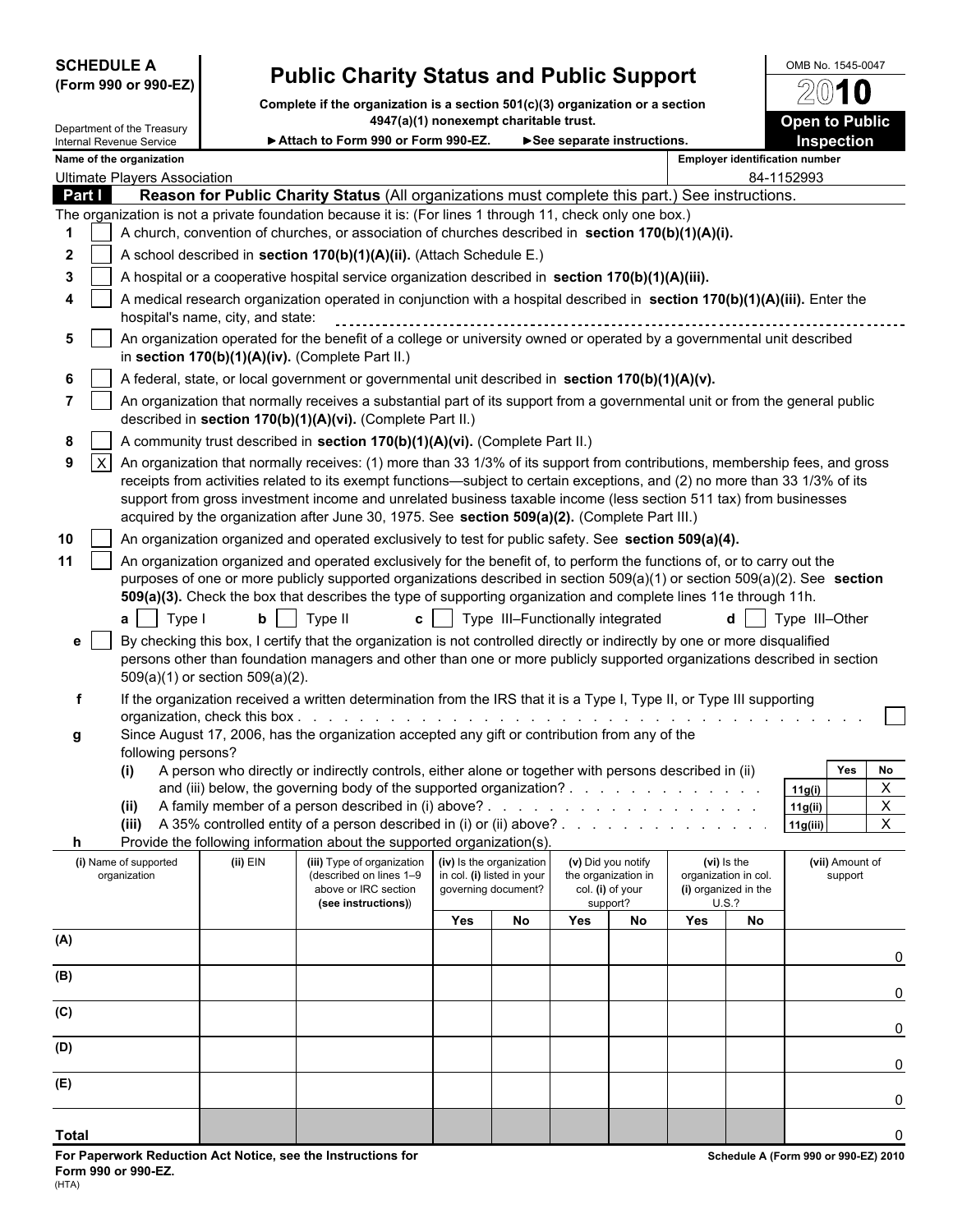|              | Schedule A (Form 990 or 990-EZ) 2010<br><b>Ultimate Players Association</b>                                                        |               |          |            |            | 84-1152993                           | Page 2                  |
|--------------|------------------------------------------------------------------------------------------------------------------------------------|---------------|----------|------------|------------|--------------------------------------|-------------------------|
| Part II      | Support Schedule for Organizations Described in Sections 170(b)(1)(A)(iv) and 170(b)(1)(A)(vi)                                     |               |          |            |            |                                      |                         |
|              | (Complete only if you checked the box on line 5, 7, or 8 of Part I or if the organization failed to qualify under                  |               |          |            |            |                                      |                         |
|              | Part III. If the organization fails to qualify under the tests listed below, please complete Part III.)                            |               |          |            |            |                                      |                         |
|              | <b>Section A. Public Support</b>                                                                                                   |               |          |            |            |                                      |                         |
|              | Calendar year (or fiscal year beginning in) ▶                                                                                      | (a) 2006      | (b) 2007 | $(c)$ 2008 | $(d)$ 2009 | (e) 2010                             | (f) Total               |
|              | Gifts, grants, contributions, and                                                                                                  |               |          |            |            |                                      |                         |
|              | membership fees received. (Do not                                                                                                  |               |          |            |            |                                      |                         |
|              | include any "unusual grants.") $\ldots$                                                                                            |               |          |            |            |                                      | $\Omega$                |
| $\mathbf{2}$ | Tax revenues levied for the organization's                                                                                         |               |          |            |            |                                      |                         |
|              | benefit and either paid to or expended on                                                                                          |               |          |            |            |                                      |                         |
|              | $its$ behalf $\ldots$ $\ldots$ $\ldots$ $\ldots$                                                                                   | $\Omega$      |          |            |            |                                      | $\Omega$                |
| 3            | The value of services or facilities                                                                                                |               |          |            |            |                                      |                         |
|              | furnished by a governmental unit to the                                                                                            |               |          |            |            |                                      |                         |
|              | organization without charge<br><b>Total.</b> Add lines 1 through 3                                                                 | 0<br>$\Omega$ | $\Omega$ | ŋ          | $\Omega$   | $\Omega$                             | $\Omega$                |
| 5            | The portion of total contributions by each                                                                                         |               |          |            |            |                                      |                         |
|              | person (other than a governmental unit                                                                                             |               |          |            |            |                                      |                         |
|              | or publicly supported organization)                                                                                                |               |          |            |            |                                      |                         |
|              | included on line 1 that exceeds 2%                                                                                                 |               |          |            |            |                                      |                         |
|              | of the amount shown on line 11,                                                                                                    |               |          |            |            |                                      |                         |
|              | column (f) $\ldots$ $\ldots$ $\ldots$ $\ldots$ $\ldots$                                                                            |               |          |            |            |                                      |                         |
|              | Public support. Subtract line 5 from line 4.                                                                                       |               |          |            |            |                                      |                         |
|              | <b>Section B. Total Support</b>                                                                                                    |               |          |            |            |                                      |                         |
|              | Calendar year (or fiscal year beginning in) ▶                                                                                      | (a) 2006      | (b) 2007 | $(c)$ 2008 | $(d)$ 2009 | (e) 2010                             | (f) Total               |
|              | Amounts from line 4.                                                                                                               | $\Omega$      | $\Omega$ |            | $\Omega$   | $\Omega$                             |                         |
| 8            | Gross income from interest, dividends,                                                                                             |               |          |            |            |                                      |                         |
|              | payments received on securities loans,                                                                                             |               |          |            |            |                                      |                         |
|              | rents, royalties and income from similar                                                                                           |               |          |            |            |                                      |                         |
|              | SOUICES.                                                                                                                           | O             |          |            |            |                                      | $\Omega$                |
| 9            | Net income from unrelated business                                                                                                 |               |          |            |            |                                      |                         |
|              | activities, whether or not the business is                                                                                         |               |          |            |            |                                      |                         |
|              | regularly carried on                                                                                                               |               |          |            |            |                                      | 0                       |
| 10           | Other income. Do not include gain or                                                                                               |               |          |            |            |                                      |                         |
|              | loss from the sale of capital assets                                                                                               |               |          |            |            |                                      |                         |
|              | (Explain in Part IV.)                                                                                                              | $\mathbf 0$   |          |            |            |                                      | 0                       |
| 11           | Total support. Add lines 7 through 10.                                                                                             |               |          |            |            |                                      | $\Omega$                |
| 12           | Gross receipts from related activities, etc. (see instructions).                                                                   |               |          |            |            | 12 <sub>2</sub>                      |                         |
|              | First five years. If the Form 990 is for the organization's first, second, third, fourth, or fifth tax year as a section 501(c)(3) |               |          |            |            |                                      |                         |
|              |                                                                                                                                    |               |          |            |            |                                      |                         |
|              | <b>Section C. Computation of Public Support Percentage</b>                                                                         |               |          |            |            |                                      |                         |
| 14           | Public support percentage for 2010 (line 6, column (f) divided by line 11, column (f) $\ldots$ $\ldots$ $\ldots$                   |               |          |            |            | 14                                   | $0.00\%$                |
| 15           | Public support percentage from 2009 Schedule A, Part II, line 14.                                                                  |               |          |            |            | 15                                   | $0.00\%$                |
| 16a          | 33 1/3% support test-2010. If the organization did not check the box on line 13, and line 14 is 33 1/3% or more, check this box    |               |          |            |            |                                      |                         |
|              |                                                                                                                                    |               |          |            |            |                                      | $\blacktriangleright$   |
|              | b 33 1/3% support test-2009. If the organization did not check a box on line 13 or 16a, and line 15 is 33 1/3% or more, check this |               |          |            |            |                                      |                         |
|              |                                                                                                                                    |               |          |            |            |                                      | $\blacktriangleright$   |
| 17a          | 10%-facts-and-circumstances test-2010. If the organization did not check a box on line 13, 16a, or 16b, and line 14                |               |          |            |            |                                      |                         |
|              | is 10% or more, and if the organization meets the "facts-and-circumstances" test, check this box and stop here. Explain in         |               |          |            |            |                                      |                         |
|              | Part IV how the organization meets the "facts-and-circumstances" test. The organization qualifies as a publicly supported          |               |          |            |            |                                      |                         |
|              |                                                                                                                                    |               |          |            |            |                                      | $\blacktriangleright$ l |
|              | <b>b</b> 10%-facts-and-circumstances test-2009. If the organization did not check a box on line 13, 16a, 16b, or 17a, and line     |               |          |            |            |                                      |                         |
|              | 15 is 10% or more, and if the organization meets the "facts-and-circumstances" test, check this box and stop here. Explain in      |               |          |            |            |                                      |                         |
|              | Part IV how the organization meets the "facts-and-circumstances" test. The organization qualifies as a publicly                    |               |          |            |            |                                      |                         |
|              |                                                                                                                                    |               |          |            |            |                                      |                         |
| 18           | Private foundation. If the organization did not check a box on line 13, 16a, 16b, 17a , or 17b, check this box and see             |               |          |            |            |                                      |                         |
|              |                                                                                                                                    |               |          |            |            |                                      |                         |
|              |                                                                                                                                    |               |          |            |            | Schedule A (Form 990 or 990-EZ) 2010 |                         |
|              |                                                                                                                                    |               |          |            |            |                                      |                         |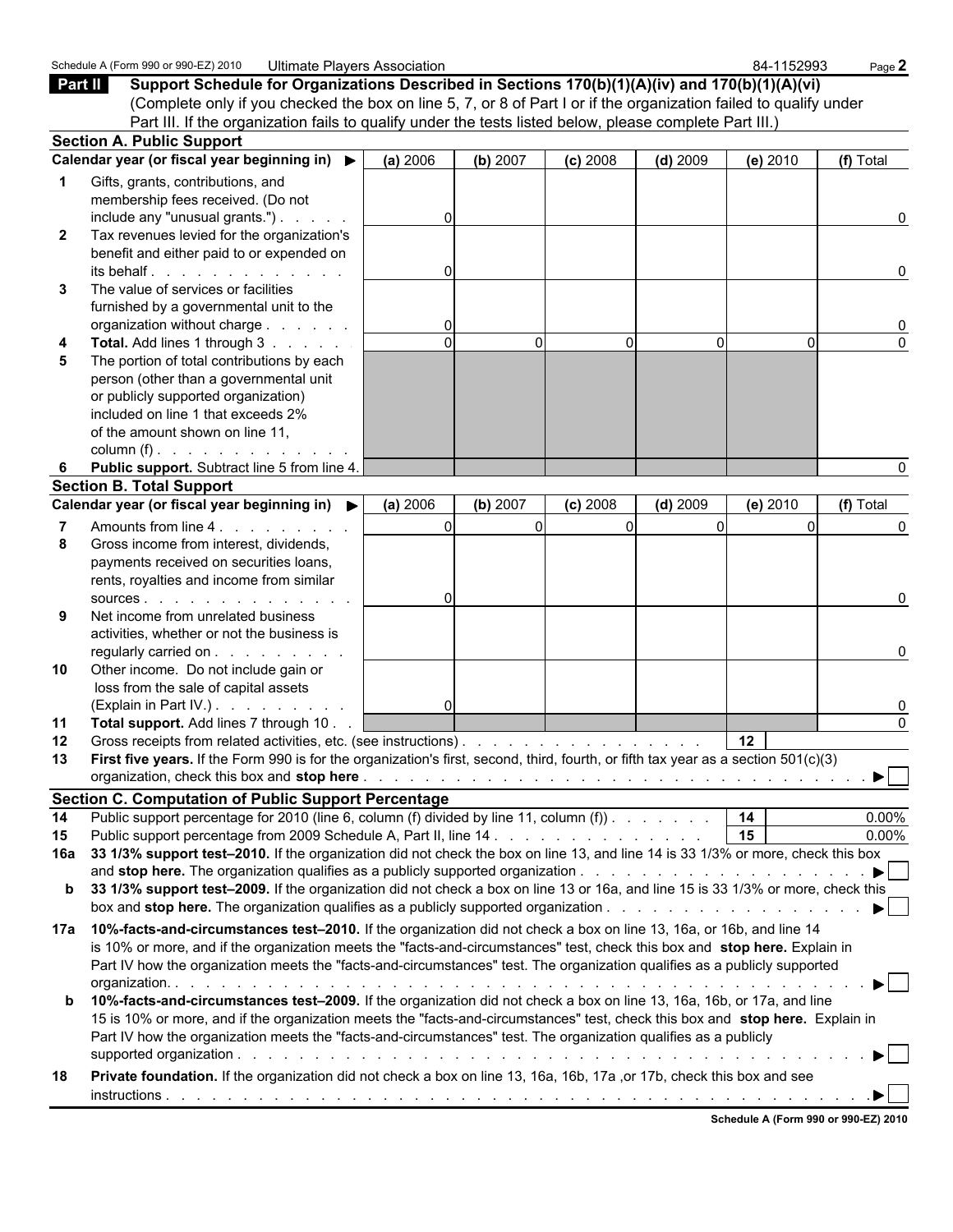|              | Part III<br>Support Schedule for Organizations Described in Section 509(a)(2)                                                                                                                                                                                                                                                                                                                 |                |             |                |            |                 |                                |
|--------------|-----------------------------------------------------------------------------------------------------------------------------------------------------------------------------------------------------------------------------------------------------------------------------------------------------------------------------------------------------------------------------------------------|----------------|-------------|----------------|------------|-----------------|--------------------------------|
|              | (Complete only if you checked the box on line 9 of Part I or if the organization failed to qualify under Part II.                                                                                                                                                                                                                                                                             |                |             |                |            |                 |                                |
|              | If the organization fails to qualify under the tests listed below, please complete Part II.)                                                                                                                                                                                                                                                                                                  |                |             |                |            |                 |                                |
|              | <b>Section A. Public Support</b>                                                                                                                                                                                                                                                                                                                                                              |                |             |                |            |                 |                                |
|              | Calendar year (or fiscal year beginning in)                                                                                                                                                                                                                                                                                                                                                   | (a) 2006       | (b) 2007    | $(c)$ 2008     | $(d)$ 2009 | $(e)$ 2010      | (f) Total                      |
| 1            | Gifts, grants, contributions, and membership fees<br>received. (Do not include any "unusual grants.")                                                                                                                                                                                                                                                                                         | 861,152        | 913,701     | 1,023,525      | 1,066,852  | 1,157,513       | 5,022,743                      |
| $\mathbf{2}$ | Gross receipts from admissions, merchandise<br>sold or services performed, or facilities furnished<br>in any activity that is related to the<br>organization's tax-exempt purpose                                                                                                                                                                                                             | 306,722        | 269,148     | 358,300        | 400,363    | 540,629         | 1,875,162                      |
| 3            | Gross receipts from activities that are not an<br>unrelated trade or business under section 513.                                                                                                                                                                                                                                                                                              |                |             |                |            |                 | 0                              |
| 4            | Tax revenues levied for the organization's<br>benefit and either paid to or expended on<br>its behalf.                                                                                                                                                                                                                                                                                        | 0              | $\Omega$    | $\Omega$       |            | 0               | 0                              |
| 5            | The value of services or facilities<br>furnished by a governmental unit to the<br>organization without charge                                                                                                                                                                                                                                                                                 |                |             | $\overline{0}$ |            | 0               | 0                              |
| 6            | Total. Add lines 1 through 5.<br>7a Amounts included on lines 1, 2, and 3                                                                                                                                                                                                                                                                                                                     | 1,167,874      | 1,182,849   | 1,381,825      | 1,467,215  | 1,698,142       | 6,897,905                      |
|              | received from disqualified persons<br><b>b</b> Amounts included on lines 2 and 3 received<br>from other than disqualified persons that<br>exceed the greater of \$5,000 or 1% of the                                                                                                                                                                                                          |                |             |                |            |                 | 0                              |
|              | amount on line 13 for the year                                                                                                                                                                                                                                                                                                                                                                |                |             |                |            |                 | 0                              |
| C.<br>8      | Add lines 7a and 7b.<br>Public support (Subtract line 7c from<br>$line 6.)$ .                                                                                                                                                                                                                                                                                                                 | $\Omega$       | $\mathbf 0$ | $\Omega$       | $\Omega$   | $\Omega$        | $\pmb{0}$<br>6,897,905         |
|              | <b>Section B. Total Support</b>                                                                                                                                                                                                                                                                                                                                                               |                |             |                |            |                 |                                |
|              | Calendar year (or fiscal year beginning in) ▶                                                                                                                                                                                                                                                                                                                                                 | (a) 2006       | (b) 2007    | $(c)$ 2008     | $(d)$ 2009 | (e) 2010        | (f) Total                      |
| 9            | Amounts from line 6.                                                                                                                                                                                                                                                                                                                                                                          | 1,167,874      | 1,182,849   | 1,381,825      | 1,467,215  |                 |                                |
| 10a          | Gross income from interest, dividends,<br>payments received on securities loans,                                                                                                                                                                                                                                                                                                              |                |             |                |            | 1,698,142       | 6,897,905                      |
|              | rents, royalties and income from similar sources<br><b>b</b> Unrelated business taxable income (less<br>section 511 taxes) from businesses<br>acquired after June 30, 1975                                                                                                                                                                                                                    | 10,022         | 31,845      | 30,201         | 16,755     | 9,470           | 98,293<br>0                    |
| C            | Add lines 10a and 10b                                                                                                                                                                                                                                                                                                                                                                         | 10,022         | 31,845      | 30,201         | 16,755     | 9,470           | 98,293                         |
| 11           | Net income from unrelated business<br>activities not included in line 10b, whether<br>or not the business is regularly carried on                                                                                                                                                                                                                                                             |                |             |                |            |                 | 0                              |
| 12           | Other income. Do not include gain or<br>loss from the sale of capital assets<br>(Explain in Part IV.)                                                                                                                                                                                                                                                                                         | $\overline{0}$ |             |                |            | 243             | 243                            |
| 13           | Total support. (Add lines 9, 10c, 11,                                                                                                                                                                                                                                                                                                                                                         | 1,177,896      | 1,214,694   | 1,412,026      | 1,483,970  | 1,707,855       | 6,996,441                      |
| 14           | First five years. If the Form 990 is for the organization's first, second, third, fourth, or fifth tax year as a section 501(c)(3)                                                                                                                                                                                                                                                            |                |             |                |            |                 | $\blacktriangleright$          |
|              | <b>Section C. Computation of Public Support Percentage</b>                                                                                                                                                                                                                                                                                                                                    |                |             |                |            |                 |                                |
| 15           | Public support percentage for 2010 (line 8, column (f) divided by line 13, column (f)).                                                                                                                                                                                                                                                                                                       |                |             |                |            | 15              | 98.59%                         |
| 16           |                                                                                                                                                                                                                                                                                                                                                                                               |                |             |                |            | 16              | 98.45%                         |
|              | Section D. Computation of Investment Income Percentage                                                                                                                                                                                                                                                                                                                                        |                |             |                |            |                 |                                |
| 17           | Investment income percentage for 2010 (line 10c, column (f) divided by line 13, column (f)).                                                                                                                                                                                                                                                                                                  |                |             |                |            | $\overline{17}$ | 1.40%                          |
| 18           |                                                                                                                                                                                                                                                                                                                                                                                               |                |             |                |            | 18              | 1.55%                          |
| 19a<br>b     | 33 1/3% support tests-2010. If the organization did not check the box on line 14, and line 15 is more than 33 1/3% and line 17 is<br>not more than 33 1/3%, check this box and stop here. The organization qualifies as a publicly supported organization<br>33 1/3% support tests-2009. If the organization did not check a box on line 14 or line 19a, and line 16 is more than 33 1/3% and |                |             |                |            |                 | $\blacktriangleright$ $\mid$ X |
|              | line 18 is not more than 33 1/3%, check this box and stop here. The organization qualifies as a publicly supported organization                                                                                                                                                                                                                                                               |                |             |                |            |                 |                                |
| 20           | <b>Private foundation.</b> If the organization did not check a box on line 14, 19a, or 19b, check this box and see instructions                                                                                                                                                                                                                                                               |                |             |                |            |                 |                                |

Schedule A (Form 990 or 990-EZ) 2010 Ultimate Players Association 84-1152993 Page 3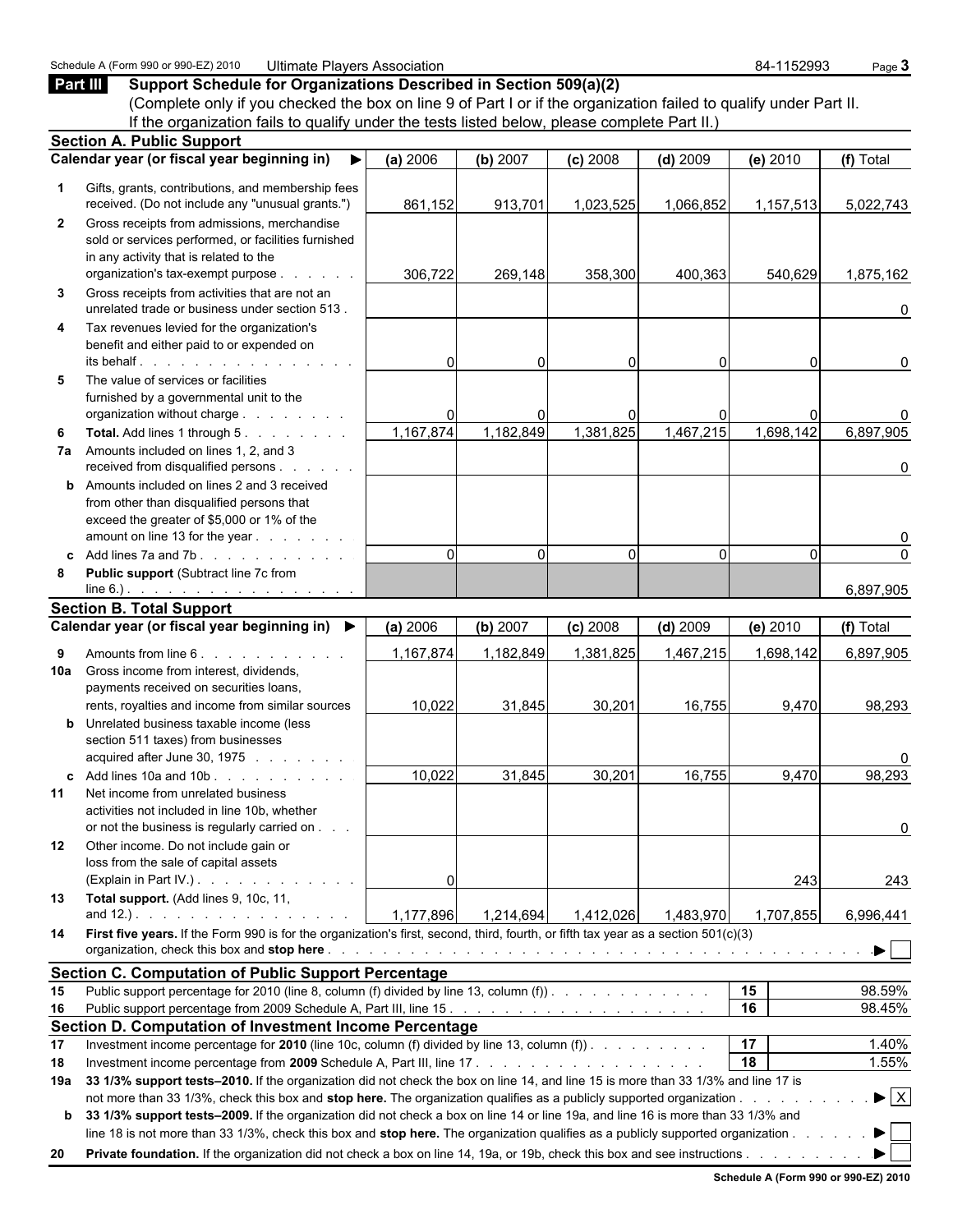|         | Schedule A (Form 990 or 990-EZ) 2010 | <b>Ultimate Players Association</b>                                                                                                                                                                                     | 84-1152993 | Page 4 |
|---------|--------------------------------------|-------------------------------------------------------------------------------------------------------------------------------------------------------------------------------------------------------------------------|------------|--------|
| Part IV |                                      | Supplemental Information. Complete this part to provide the explanations required by Part II, line 10;<br>Part II, line 17a or 17b; and Part III, line 12. Also complete this part for any additional information. (See |            |        |
|         | instructions).                       |                                                                                                                                                                                                                         |            |        |
|         |                                      |                                                                                                                                                                                                                         |            |        |
|         |                                      |                                                                                                                                                                                                                         |            |        |
|         |                                      |                                                                                                                                                                                                                         |            |        |
|         |                                      |                                                                                                                                                                                                                         |            |        |
|         |                                      |                                                                                                                                                                                                                         |            |        |
|         |                                      |                                                                                                                                                                                                                         |            |        |
|         |                                      |                                                                                                                                                                                                                         |            |        |
|         |                                      |                                                                                                                                                                                                                         |            |        |
|         |                                      |                                                                                                                                                                                                                         |            |        |
|         |                                      |                                                                                                                                                                                                                         |            |        |
|         |                                      |                                                                                                                                                                                                                         |            |        |
|         |                                      |                                                                                                                                                                                                                         |            |        |
|         |                                      |                                                                                                                                                                                                                         |            |        |
|         |                                      |                                                                                                                                                                                                                         |            |        |
|         |                                      |                                                                                                                                                                                                                         |            |        |
|         |                                      |                                                                                                                                                                                                                         |            |        |
|         |                                      |                                                                                                                                                                                                                         |            |        |
|         |                                      |                                                                                                                                                                                                                         |            |        |
|         |                                      |                                                                                                                                                                                                                         |            |        |
|         |                                      |                                                                                                                                                                                                                         |            |        |
|         |                                      |                                                                                                                                                                                                                         |            |        |
|         |                                      |                                                                                                                                                                                                                         |            |        |
|         |                                      |                                                                                                                                                                                                                         |            |        |
|         |                                      |                                                                                                                                                                                                                         |            |        |
|         |                                      |                                                                                                                                                                                                                         |            |        |
|         |                                      |                                                                                                                                                                                                                         |            |        |
|         |                                      |                                                                                                                                                                                                                         |            |        |
|         |                                      |                                                                                                                                                                                                                         |            |        |
|         |                                      |                                                                                                                                                                                                                         |            |        |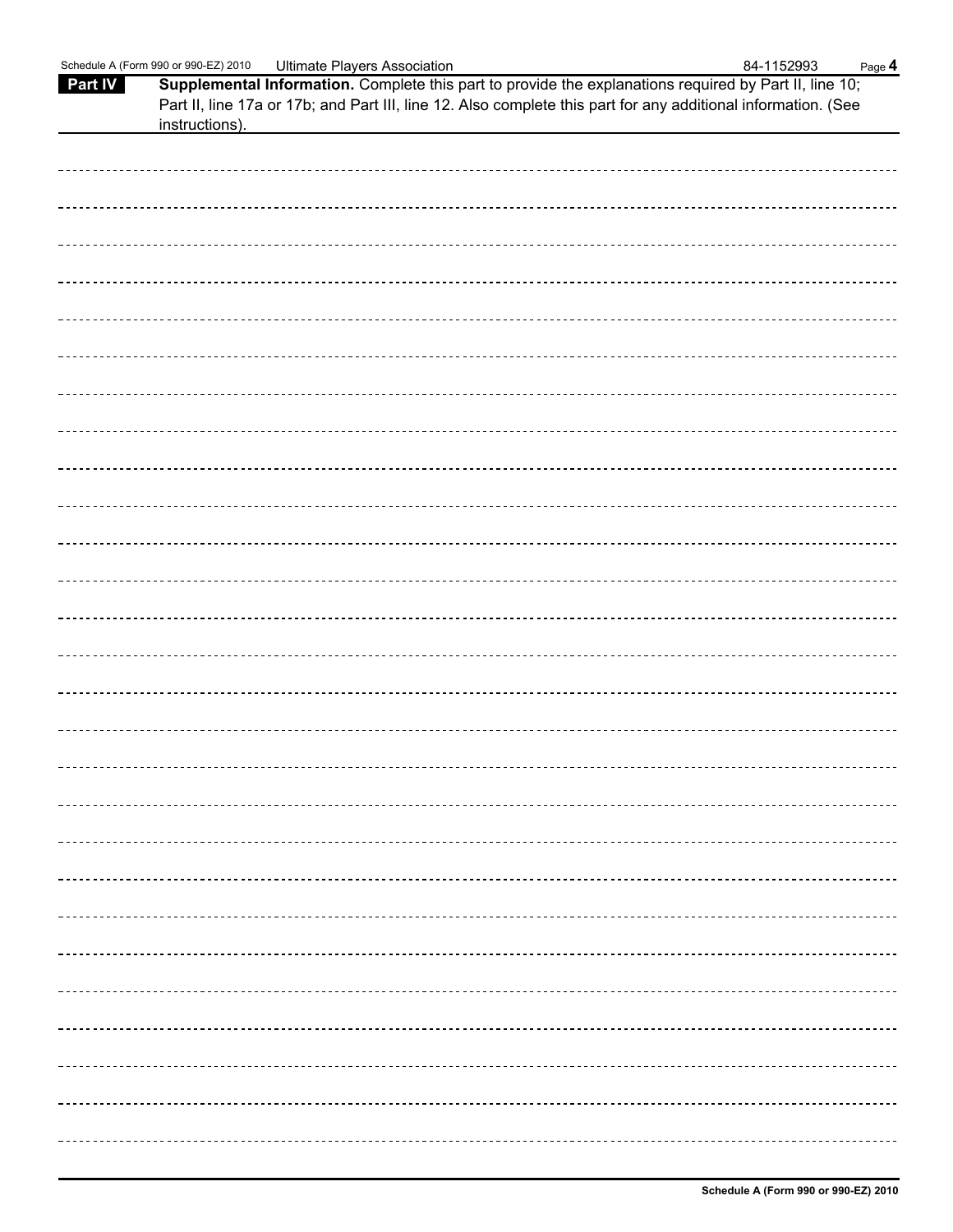| <b>SCHEDULE D</b><br>(Form 990) |                                                        | <b>Supplemental Financial Statements</b><br>Complete if the organization answered "Yes," to Form 990,<br>Part IV, line 6, 7, 8, 9, 10, 11, or 12. |                         |                                                     |                                       | OMB No. 1545-0047                                   |  |
|---------------------------------|--------------------------------------------------------|---------------------------------------------------------------------------------------------------------------------------------------------------|-------------------------|-----------------------------------------------------|---------------------------------------|-----------------------------------------------------|--|
|                                 |                                                        |                                                                                                                                                   |                         |                                                     |                                       | <b>Open to Public</b>                               |  |
|                                 | Department of the Treasury<br>Internal Revenue Service |                                                                                                                                                   | Attach to Form 990.     | See separate instructions.                          |                                       | Inspection                                          |  |
|                                 | Name of the organization                               |                                                                                                                                                   |                         |                                                     | <b>Employer identification number</b> |                                                     |  |
|                                 | <b>Ultimate Players Association</b>                    |                                                                                                                                                   |                         |                                                     |                                       | 84-1152993                                          |  |
| Part I                          |                                                        | Organizations Maintaining Donor Advised Funds or Other Similar Funds or Accounts. Complete if                                                     |                         |                                                     |                                       |                                                     |  |
|                                 |                                                        | the organization answered "Yes" to Form 990, Part IV, line 6.                                                                                     |                         |                                                     |                                       |                                                     |  |
|                                 |                                                        |                                                                                                                                                   | (a) Donor advised funds |                                                     |                                       | (b) Funds and other accounts                        |  |
|                                 |                                                        | Total number at end of year                                                                                                                       |                         |                                                     |                                       |                                                     |  |
| $\mathbf{2}$                    |                                                        | Aggregate contributions to (during year)                                                                                                          |                         |                                                     |                                       |                                                     |  |
| 3                               |                                                        | Aggregate grants from (during year)                                                                                                               |                         |                                                     |                                       |                                                     |  |
| 4                               |                                                        | Aggregate value at end of year                                                                                                                    |                         |                                                     |                                       |                                                     |  |
| 5                               |                                                        | Did the organization inform all donors and donor advisors in writing that the assets held in donor advised                                        |                         |                                                     |                                       |                                                     |  |
|                                 |                                                        | funds are the organization's property, subject to the organization's exclusive legal control?                                                     |                         |                                                     |                                       | <b>Yes</b><br>No                                    |  |
| 6                               |                                                        | Did the organization inform all grantees, donors, and donor advisors in writing that grant funds can be                                           |                         |                                                     |                                       |                                                     |  |
|                                 |                                                        | used only for charitable purposes and not for the benefit of the donor or donor advisor, or for any other                                         |                         |                                                     |                                       | <b>No</b>                                           |  |
|                                 |                                                        | purpose conferring impermissible private benefit?.                                                                                                |                         | and the contract of the contract of the contract of |                                       | <b>Yes</b>                                          |  |
| <b>Part II</b>                  |                                                        | Conservation Easements. Complete if the organization answered "Yes" to Form 990, Part IV, line 7.                                                 |                         |                                                     |                                       |                                                     |  |
| 1                               |                                                        | Purpose(s) of conservation easements held by the organization (check all that apply).                                                             |                         |                                                     |                                       |                                                     |  |
|                                 |                                                        | Preservation of land for public use (e.g., recreation or education)                                                                               |                         |                                                     |                                       | Preservation of an historically important land area |  |
|                                 |                                                        | Protection of natural habitat                                                                                                                     |                         | Preservation of a certified historic structure      |                                       |                                                     |  |
|                                 |                                                        | Preservation of open space                                                                                                                        |                         |                                                     |                                       |                                                     |  |
| $\mathbf{2}$                    |                                                        | Complete lines 2a through 2d if the organization held a qualified conservation contribution in the form of a conservation                         |                         |                                                     |                                       |                                                     |  |
|                                 |                                                        | easement on the last day of the tax year.                                                                                                         |                         |                                                     |                                       |                                                     |  |
|                                 |                                                        |                                                                                                                                                   |                         |                                                     |                                       | Held at the End of the Tax Year                     |  |
|                                 |                                                        |                                                                                                                                                   |                         |                                                     | 2a                                    |                                                     |  |
| b                               |                                                        |                                                                                                                                                   |                         |                                                     | 2 <sub>b</sub>                        |                                                     |  |
|                                 |                                                        | Number of conservation easements on a certified historic structure included in (a)                                                                |                         |                                                     | 2c                                    |                                                     |  |
| d                               |                                                        | Number of conservation easements included in (c) acquired after 8/17/06, and not on a                                                             |                         |                                                     |                                       |                                                     |  |
|                                 |                                                        |                                                                                                                                                   |                         |                                                     | 2d                                    |                                                     |  |
| 3                               |                                                        | Number of conservation easements modified, transferred, released, extinguished, or terminated by the organization                                 |                         |                                                     |                                       |                                                     |  |
|                                 | during the tax year                                    |                                                                                                                                                   |                         |                                                     |                                       |                                                     |  |
| 4                               |                                                        | Number of states where property subject to conservation easement is located                                                                       |                         |                                                     |                                       |                                                     |  |
| 5                               |                                                        | Does the organization have a written policy regarding the periodic monitoring, inspection, handling of                                            |                         |                                                     |                                       |                                                     |  |
|                                 |                                                        |                                                                                                                                                   |                         |                                                     |                                       | <b>Yes</b><br>No                                    |  |
| 6                               |                                                        | Staff and volunteer hours devoted to monitoring, inspecting, and enforcing conservation easements during the year                                 |                         |                                                     |                                       |                                                     |  |
|                                 |                                                        |                                                                                                                                                   |                         |                                                     |                                       |                                                     |  |
| $7^{\circ}$                     |                                                        | Amount of expenses incurred in monitoring, inspecting, and enforcing conservation easements during the year                                       |                         |                                                     |                                       |                                                     |  |
|                                 | $\blacktriangleright$ \$                               |                                                                                                                                                   |                         |                                                     |                                       |                                                     |  |
| 8                               |                                                        | Does each conservation easement reported on line 2(d) above satisfy the requirements of section                                                   |                         |                                                     |                                       |                                                     |  |
|                                 |                                                        |                                                                                                                                                   |                         |                                                     |                                       | No<br><b>Yes</b>                                    |  |
| 9                               |                                                        | In Part XIV, describe how the organization reports conservation easements in its revenue and expense statement, and                               |                         |                                                     |                                       |                                                     |  |
|                                 |                                                        | balance sheet, and include, if applicable, the text of the footnote to the organization's financial statements that describes                     |                         |                                                     |                                       |                                                     |  |
|                                 |                                                        | the organization's accounting for conservation easements.                                                                                         |                         |                                                     |                                       |                                                     |  |
| Part III                        |                                                        | Organizations Maintaining Collections of Art, Historical Treasures, or Other Similar Assets.                                                      |                         |                                                     |                                       |                                                     |  |
|                                 |                                                        | Complete if the organization answered "Yes" to Form 990, Part IV, line 8.                                                                         |                         |                                                     |                                       |                                                     |  |
|                                 |                                                        | 1a If the organization elected, as permitted under SFAS 116 (ASC 958), not to report in its revenue statement and balance sheet                   |                         |                                                     |                                       |                                                     |  |
|                                 |                                                        | works of art, historical treasures, or other similar assets held for public exhibition, education, or research in furtherance                     |                         |                                                     |                                       |                                                     |  |
|                                 |                                                        | of public service, provide, in Part XIV, the text of the footnote to its financial statements that describes these items.                         |                         |                                                     |                                       |                                                     |  |
| b                               |                                                        | If the organization elected, as permitted under SFAS 116 (ASC 958), to report in its revenue statement and balance sheet                          |                         |                                                     |                                       |                                                     |  |
|                                 |                                                        | works of art, historical treasures, or other similar assets held for public exhibition, education, or research in furtherance                     |                         |                                                     |                                       |                                                     |  |
|                                 |                                                        | of public service, provide the following amounts relating to these items:                                                                         |                         |                                                     |                                       |                                                     |  |
|                                 |                                                        |                                                                                                                                                   |                         |                                                     |                                       |                                                     |  |
|                                 |                                                        |                                                                                                                                                   |                         |                                                     |                                       |                                                     |  |
| $\mathbf{2}$                    |                                                        | If the organization received or held works of art, historical treasures, or other similar assets for financial gain, provide the                  |                         |                                                     |                                       |                                                     |  |
|                                 |                                                        | following amounts required to be reported under SFAS 116 (ASC 958) relating to these items:                                                       |                         |                                                     |                                       |                                                     |  |
|                                 |                                                        |                                                                                                                                                   |                         |                                                     | $\triangleright$ \$                   |                                                     |  |
| b                               |                                                        |                                                                                                                                                   |                         |                                                     |                                       | ---------------------                               |  |
|                                 |                                                        |                                                                                                                                                   |                         |                                                     |                                       |                                                     |  |
|                                 |                                                        | For Paperwork Reduction Act Notice, see the Instructions for Form 990.                                                                            |                         |                                                     |                                       | Schedule D (Form 990) 2010                          |  |

(HTA)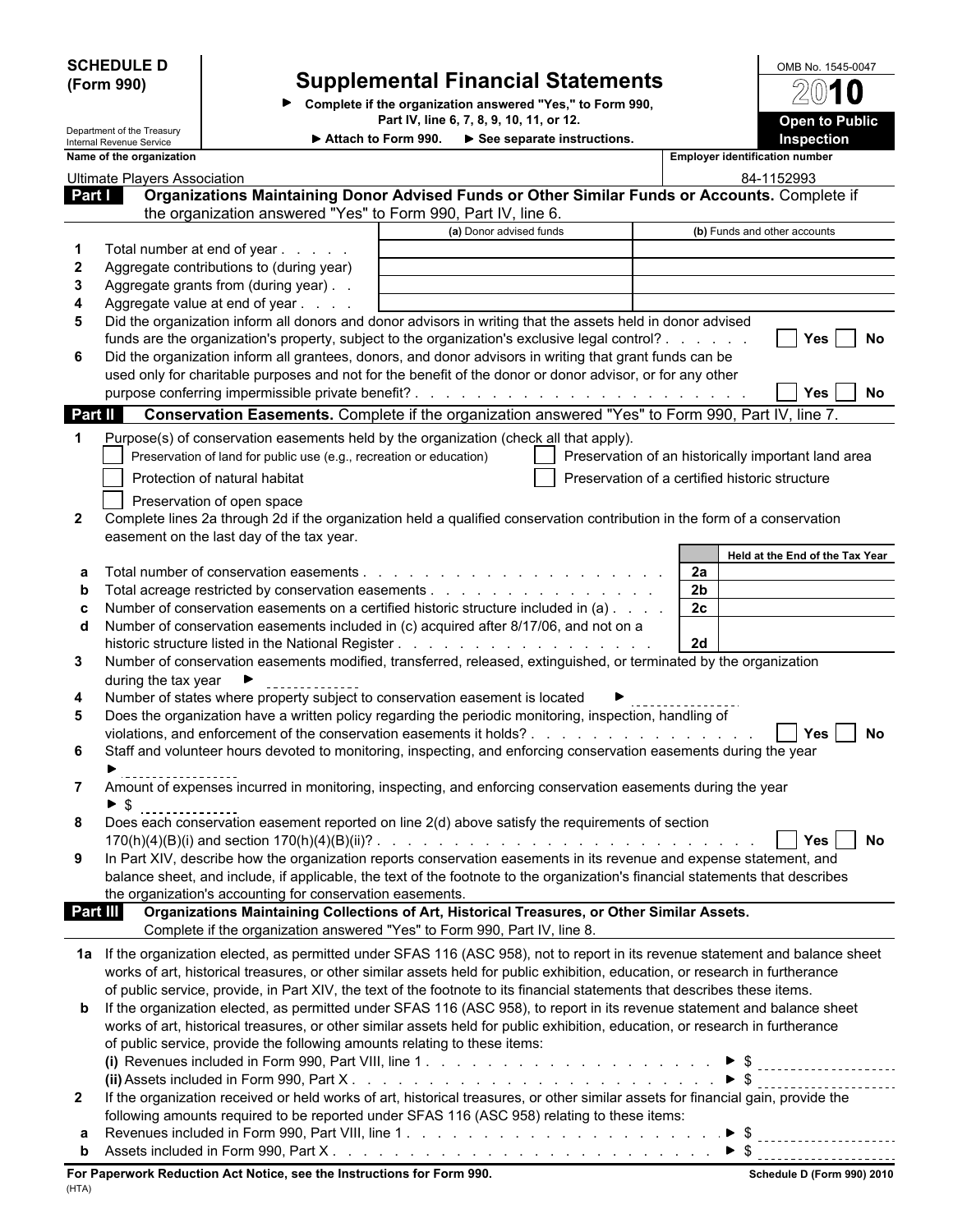| Schedule D (Form 990) 2010<br>Part III<br>Organizations Maintaining Collections of Art, Historical Treasures, or Other Similar Assets (continued)<br>Using the organization's acquisition, accession, and other records, check any of the following that are a significant<br>use of its collection items (check all that apply):<br>Public exhibition<br>Loan or exchange programs<br>a<br>Scholarly research<br>Other<br>e<br>b<br>Preservation for future generations<br>C<br>Provide a description of the organization's collections and explain how they further the organization's exempt purpose in<br>Part XIV.<br>During the year, did the organization solicit or receive donations of art, historical treasures, or other similar<br>assets to be sold to raise funds rather than to be maintained as part of the organization's collection?<br>Yes  <br>No<br>Part IV<br>Escrow and Custodial Arrangements. Complete if the organization answered "Yes" to Form 990, Part<br>IV, line 9, or reported an amount on Form 990, Part X, line 21.<br>Is the organization an agent, trustee, custodian or other intermediary for contributions or other assets not<br><b>Yes</b><br><b>No</b><br>If "Yes," explain the arrangement in Part XIV and complete the following table:<br>Amount<br>1 <sup>c</sup><br>0<br>1 <sub>d</sub><br>1e<br>1f<br>∩<br>Yes $X$ No<br>If "Yes," explain the arrangement in Part XIV.<br>b<br>Part V<br>Endowment Funds. Complete if the organization answered "Yes" to Form 990, Part IV, line 10.<br>(a) Current year<br>(c) Two years back<br>(d) Three years back<br>(e) Four years back<br>(b) Prior year<br> 0 <br>$\Omega$<br>Beginning of year balance<br>Contributions<br>Net investment earnings, gains,<br>C<br>and losses<br>Grants or scholarships<br>Other expenditures for facilities<br>e<br>and programs<br>Administrative expenses<br>$\Omega$<br>$\Omega$<br>ΩI<br>End of year balance<br>Provide the estimated percentage of the year end balance held as:<br>$\%$<br>Board designated or quasi-endowment<br>Permanent endowment<br>b<br>$\%$<br>Term endowment<br>C<br>Are there endowment funds not in the possession of the organization that are held and administered for the<br>No<br>Yes<br>organization by:<br>3a(i)<br>(i)<br>3a(ii)<br>(ii)<br>If "Yes" to 3a(ii), are the related organizations listed as required on Schedule R?<br>3 <sub>b</sub><br>b<br>Describe in Part XIV the intended uses of the organization's endowment funds.<br><b>Part VI</b><br>Land, Buildings, and Equipment. See Form 990, Part X, line 10.<br>Description of investment<br>(a) Cost or other basis<br>(b) Cost or other<br>(c) Accumulated<br>(d) Book value<br>(investment)<br>basis (other)<br>depreciation<br>$\mathbf 0$<br>0l<br>Land.<br>O<br>$\mathbf 0$<br>$\Omega$<br>$\Omega$<br>Buildings<br>b<br>$\mathbf 0$<br>$\Omega$<br>$\Omega$<br>Leasehold improvements<br>$\mathbf 0$<br>145,717<br>82,924<br>62,793<br>Equipment. $\ldots$ $\ldots$ $\ldots$ $\ldots$ $\ldots$<br>d<br>$\Omega$<br>$\Omega$<br>Other<br>е<br>Total. Add lines 1a through 1e. (Column (d) must equal Form 990, Part X, column (B), line 10(c).) ▶<br>62,793 |              | <b>Ultimate Players Association</b> |  | 84-1152993 |        |
|--------------------------------------------------------------------------------------------------------------------------------------------------------------------------------------------------------------------------------------------------------------------------------------------------------------------------------------------------------------------------------------------------------------------------------------------------------------------------------------------------------------------------------------------------------------------------------------------------------------------------------------------------------------------------------------------------------------------------------------------------------------------------------------------------------------------------------------------------------------------------------------------------------------------------------------------------------------------------------------------------------------------------------------------------------------------------------------------------------------------------------------------------------------------------------------------------------------------------------------------------------------------------------------------------------------------------------------------------------------------------------------------------------------------------------------------------------------------------------------------------------------------------------------------------------------------------------------------------------------------------------------------------------------------------------------------------------------------------------------------------------------------------------------------------------------------------------------------------------------------------------------------------------------------------------------------------------------------------------------------------------------------------------------------------------------------------------------------------------------------------------------------------------------------------------------------------------------------------------------------------------------------------------------------------------------------------------------------------------------------------------------------------------------------------------------------------------------------------------------------------------------------------------------------------------------------------------------------------------------------------------------------------------------------------------------------------------------------------------------------------------------------------------------------------------------------------------------------------------------------------------------------------------------------------------------------------------------------------------------------------------------------------------------------------------------------------------------------------------------------------------------------------------------------------------------------------------|--------------|-------------------------------------|--|------------|--------|
|                                                                                                                                                                                                                                                                                                                                                                                                                                                                                                                                                                                                                                                                                                                                                                                                                                                                                                                                                                                                                                                                                                                                                                                                                                                                                                                                                                                                                                                                                                                                                                                                                                                                                                                                                                                                                                                                                                                                                                                                                                                                                                                                                                                                                                                                                                                                                                                                                                                                                                                                                                                                                                                                                                                                                                                                                                                                                                                                                                                                                                                                                                                                                                                                        |              |                                     |  |            | Page 2 |
|                                                                                                                                                                                                                                                                                                                                                                                                                                                                                                                                                                                                                                                                                                                                                                                                                                                                                                                                                                                                                                                                                                                                                                                                                                                                                                                                                                                                                                                                                                                                                                                                                                                                                                                                                                                                                                                                                                                                                                                                                                                                                                                                                                                                                                                                                                                                                                                                                                                                                                                                                                                                                                                                                                                                                                                                                                                                                                                                                                                                                                                                                                                                                                                                        |              |                                     |  |            |        |
|                                                                                                                                                                                                                                                                                                                                                                                                                                                                                                                                                                                                                                                                                                                                                                                                                                                                                                                                                                                                                                                                                                                                                                                                                                                                                                                                                                                                                                                                                                                                                                                                                                                                                                                                                                                                                                                                                                                                                                                                                                                                                                                                                                                                                                                                                                                                                                                                                                                                                                                                                                                                                                                                                                                                                                                                                                                                                                                                                                                                                                                                                                                                                                                                        | 3            |                                     |  |            |        |
|                                                                                                                                                                                                                                                                                                                                                                                                                                                                                                                                                                                                                                                                                                                                                                                                                                                                                                                                                                                                                                                                                                                                                                                                                                                                                                                                                                                                                                                                                                                                                                                                                                                                                                                                                                                                                                                                                                                                                                                                                                                                                                                                                                                                                                                                                                                                                                                                                                                                                                                                                                                                                                                                                                                                                                                                                                                                                                                                                                                                                                                                                                                                                                                                        |              |                                     |  |            |        |
|                                                                                                                                                                                                                                                                                                                                                                                                                                                                                                                                                                                                                                                                                                                                                                                                                                                                                                                                                                                                                                                                                                                                                                                                                                                                                                                                                                                                                                                                                                                                                                                                                                                                                                                                                                                                                                                                                                                                                                                                                                                                                                                                                                                                                                                                                                                                                                                                                                                                                                                                                                                                                                                                                                                                                                                                                                                                                                                                                                                                                                                                                                                                                                                                        |              |                                     |  |            |        |
|                                                                                                                                                                                                                                                                                                                                                                                                                                                                                                                                                                                                                                                                                                                                                                                                                                                                                                                                                                                                                                                                                                                                                                                                                                                                                                                                                                                                                                                                                                                                                                                                                                                                                                                                                                                                                                                                                                                                                                                                                                                                                                                                                                                                                                                                                                                                                                                                                                                                                                                                                                                                                                                                                                                                                                                                                                                                                                                                                                                                                                                                                                                                                                                                        |              |                                     |  |            |        |
|                                                                                                                                                                                                                                                                                                                                                                                                                                                                                                                                                                                                                                                                                                                                                                                                                                                                                                                                                                                                                                                                                                                                                                                                                                                                                                                                                                                                                                                                                                                                                                                                                                                                                                                                                                                                                                                                                                                                                                                                                                                                                                                                                                                                                                                                                                                                                                                                                                                                                                                                                                                                                                                                                                                                                                                                                                                                                                                                                                                                                                                                                                                                                                                                        | 4            |                                     |  |            |        |
|                                                                                                                                                                                                                                                                                                                                                                                                                                                                                                                                                                                                                                                                                                                                                                                                                                                                                                                                                                                                                                                                                                                                                                                                                                                                                                                                                                                                                                                                                                                                                                                                                                                                                                                                                                                                                                                                                                                                                                                                                                                                                                                                                                                                                                                                                                                                                                                                                                                                                                                                                                                                                                                                                                                                                                                                                                                                                                                                                                                                                                                                                                                                                                                                        | 5            |                                     |  |            |        |
|                                                                                                                                                                                                                                                                                                                                                                                                                                                                                                                                                                                                                                                                                                                                                                                                                                                                                                                                                                                                                                                                                                                                                                                                                                                                                                                                                                                                                                                                                                                                                                                                                                                                                                                                                                                                                                                                                                                                                                                                                                                                                                                                                                                                                                                                                                                                                                                                                                                                                                                                                                                                                                                                                                                                                                                                                                                                                                                                                                                                                                                                                                                                                                                                        |              |                                     |  |            |        |
|                                                                                                                                                                                                                                                                                                                                                                                                                                                                                                                                                                                                                                                                                                                                                                                                                                                                                                                                                                                                                                                                                                                                                                                                                                                                                                                                                                                                                                                                                                                                                                                                                                                                                                                                                                                                                                                                                                                                                                                                                                                                                                                                                                                                                                                                                                                                                                                                                                                                                                                                                                                                                                                                                                                                                                                                                                                                                                                                                                                                                                                                                                                                                                                                        | 1a           |                                     |  |            |        |
|                                                                                                                                                                                                                                                                                                                                                                                                                                                                                                                                                                                                                                                                                                                                                                                                                                                                                                                                                                                                                                                                                                                                                                                                                                                                                                                                                                                                                                                                                                                                                                                                                                                                                                                                                                                                                                                                                                                                                                                                                                                                                                                                                                                                                                                                                                                                                                                                                                                                                                                                                                                                                                                                                                                                                                                                                                                                                                                                                                                                                                                                                                                                                                                                        |              |                                     |  |            |        |
|                                                                                                                                                                                                                                                                                                                                                                                                                                                                                                                                                                                                                                                                                                                                                                                                                                                                                                                                                                                                                                                                                                                                                                                                                                                                                                                                                                                                                                                                                                                                                                                                                                                                                                                                                                                                                                                                                                                                                                                                                                                                                                                                                                                                                                                                                                                                                                                                                                                                                                                                                                                                                                                                                                                                                                                                                                                                                                                                                                                                                                                                                                                                                                                                        |              |                                     |  |            |        |
|                                                                                                                                                                                                                                                                                                                                                                                                                                                                                                                                                                                                                                                                                                                                                                                                                                                                                                                                                                                                                                                                                                                                                                                                                                                                                                                                                                                                                                                                                                                                                                                                                                                                                                                                                                                                                                                                                                                                                                                                                                                                                                                                                                                                                                                                                                                                                                                                                                                                                                                                                                                                                                                                                                                                                                                                                                                                                                                                                                                                                                                                                                                                                                                                        |              |                                     |  |            |        |
|                                                                                                                                                                                                                                                                                                                                                                                                                                                                                                                                                                                                                                                                                                                                                                                                                                                                                                                                                                                                                                                                                                                                                                                                                                                                                                                                                                                                                                                                                                                                                                                                                                                                                                                                                                                                                                                                                                                                                                                                                                                                                                                                                                                                                                                                                                                                                                                                                                                                                                                                                                                                                                                                                                                                                                                                                                                                                                                                                                                                                                                                                                                                                                                                        |              |                                     |  |            |        |
|                                                                                                                                                                                                                                                                                                                                                                                                                                                                                                                                                                                                                                                                                                                                                                                                                                                                                                                                                                                                                                                                                                                                                                                                                                                                                                                                                                                                                                                                                                                                                                                                                                                                                                                                                                                                                                                                                                                                                                                                                                                                                                                                                                                                                                                                                                                                                                                                                                                                                                                                                                                                                                                                                                                                                                                                                                                                                                                                                                                                                                                                                                                                                                                                        |              |                                     |  |            |        |
|                                                                                                                                                                                                                                                                                                                                                                                                                                                                                                                                                                                                                                                                                                                                                                                                                                                                                                                                                                                                                                                                                                                                                                                                                                                                                                                                                                                                                                                                                                                                                                                                                                                                                                                                                                                                                                                                                                                                                                                                                                                                                                                                                                                                                                                                                                                                                                                                                                                                                                                                                                                                                                                                                                                                                                                                                                                                                                                                                                                                                                                                                                                                                                                                        |              |                                     |  |            |        |
|                                                                                                                                                                                                                                                                                                                                                                                                                                                                                                                                                                                                                                                                                                                                                                                                                                                                                                                                                                                                                                                                                                                                                                                                                                                                                                                                                                                                                                                                                                                                                                                                                                                                                                                                                                                                                                                                                                                                                                                                                                                                                                                                                                                                                                                                                                                                                                                                                                                                                                                                                                                                                                                                                                                                                                                                                                                                                                                                                                                                                                                                                                                                                                                                        | 2a           |                                     |  |            |        |
|                                                                                                                                                                                                                                                                                                                                                                                                                                                                                                                                                                                                                                                                                                                                                                                                                                                                                                                                                                                                                                                                                                                                                                                                                                                                                                                                                                                                                                                                                                                                                                                                                                                                                                                                                                                                                                                                                                                                                                                                                                                                                                                                                                                                                                                                                                                                                                                                                                                                                                                                                                                                                                                                                                                                                                                                                                                                                                                                                                                                                                                                                                                                                                                                        |              |                                     |  |            |        |
|                                                                                                                                                                                                                                                                                                                                                                                                                                                                                                                                                                                                                                                                                                                                                                                                                                                                                                                                                                                                                                                                                                                                                                                                                                                                                                                                                                                                                                                                                                                                                                                                                                                                                                                                                                                                                                                                                                                                                                                                                                                                                                                                                                                                                                                                                                                                                                                                                                                                                                                                                                                                                                                                                                                                                                                                                                                                                                                                                                                                                                                                                                                                                                                                        |              |                                     |  |            |        |
|                                                                                                                                                                                                                                                                                                                                                                                                                                                                                                                                                                                                                                                                                                                                                                                                                                                                                                                                                                                                                                                                                                                                                                                                                                                                                                                                                                                                                                                                                                                                                                                                                                                                                                                                                                                                                                                                                                                                                                                                                                                                                                                                                                                                                                                                                                                                                                                                                                                                                                                                                                                                                                                                                                                                                                                                                                                                                                                                                                                                                                                                                                                                                                                                        | 1a           |                                     |  |            |        |
|                                                                                                                                                                                                                                                                                                                                                                                                                                                                                                                                                                                                                                                                                                                                                                                                                                                                                                                                                                                                                                                                                                                                                                                                                                                                                                                                                                                                                                                                                                                                                                                                                                                                                                                                                                                                                                                                                                                                                                                                                                                                                                                                                                                                                                                                                                                                                                                                                                                                                                                                                                                                                                                                                                                                                                                                                                                                                                                                                                                                                                                                                                                                                                                                        |              |                                     |  |            |        |
|                                                                                                                                                                                                                                                                                                                                                                                                                                                                                                                                                                                                                                                                                                                                                                                                                                                                                                                                                                                                                                                                                                                                                                                                                                                                                                                                                                                                                                                                                                                                                                                                                                                                                                                                                                                                                                                                                                                                                                                                                                                                                                                                                                                                                                                                                                                                                                                                                                                                                                                                                                                                                                                                                                                                                                                                                                                                                                                                                                                                                                                                                                                                                                                                        |              |                                     |  |            |        |
|                                                                                                                                                                                                                                                                                                                                                                                                                                                                                                                                                                                                                                                                                                                                                                                                                                                                                                                                                                                                                                                                                                                                                                                                                                                                                                                                                                                                                                                                                                                                                                                                                                                                                                                                                                                                                                                                                                                                                                                                                                                                                                                                                                                                                                                                                                                                                                                                                                                                                                                                                                                                                                                                                                                                                                                                                                                                                                                                                                                                                                                                                                                                                                                                        |              |                                     |  |            |        |
|                                                                                                                                                                                                                                                                                                                                                                                                                                                                                                                                                                                                                                                                                                                                                                                                                                                                                                                                                                                                                                                                                                                                                                                                                                                                                                                                                                                                                                                                                                                                                                                                                                                                                                                                                                                                                                                                                                                                                                                                                                                                                                                                                                                                                                                                                                                                                                                                                                                                                                                                                                                                                                                                                                                                                                                                                                                                                                                                                                                                                                                                                                                                                                                                        |              |                                     |  |            |        |
|                                                                                                                                                                                                                                                                                                                                                                                                                                                                                                                                                                                                                                                                                                                                                                                                                                                                                                                                                                                                                                                                                                                                                                                                                                                                                                                                                                                                                                                                                                                                                                                                                                                                                                                                                                                                                                                                                                                                                                                                                                                                                                                                                                                                                                                                                                                                                                                                                                                                                                                                                                                                                                                                                                                                                                                                                                                                                                                                                                                                                                                                                                                                                                                                        |              |                                     |  |            |        |
|                                                                                                                                                                                                                                                                                                                                                                                                                                                                                                                                                                                                                                                                                                                                                                                                                                                                                                                                                                                                                                                                                                                                                                                                                                                                                                                                                                                                                                                                                                                                                                                                                                                                                                                                                                                                                                                                                                                                                                                                                                                                                                                                                                                                                                                                                                                                                                                                                                                                                                                                                                                                                                                                                                                                                                                                                                                                                                                                                                                                                                                                                                                                                                                                        |              |                                     |  |            |        |
|                                                                                                                                                                                                                                                                                                                                                                                                                                                                                                                                                                                                                                                                                                                                                                                                                                                                                                                                                                                                                                                                                                                                                                                                                                                                                                                                                                                                                                                                                                                                                                                                                                                                                                                                                                                                                                                                                                                                                                                                                                                                                                                                                                                                                                                                                                                                                                                                                                                                                                                                                                                                                                                                                                                                                                                                                                                                                                                                                                                                                                                                                                                                                                                                        |              |                                     |  |            |        |
|                                                                                                                                                                                                                                                                                                                                                                                                                                                                                                                                                                                                                                                                                                                                                                                                                                                                                                                                                                                                                                                                                                                                                                                                                                                                                                                                                                                                                                                                                                                                                                                                                                                                                                                                                                                                                                                                                                                                                                                                                                                                                                                                                                                                                                                                                                                                                                                                                                                                                                                                                                                                                                                                                                                                                                                                                                                                                                                                                                                                                                                                                                                                                                                                        |              |                                     |  |            |        |
|                                                                                                                                                                                                                                                                                                                                                                                                                                                                                                                                                                                                                                                                                                                                                                                                                                                                                                                                                                                                                                                                                                                                                                                                                                                                                                                                                                                                                                                                                                                                                                                                                                                                                                                                                                                                                                                                                                                                                                                                                                                                                                                                                                                                                                                                                                                                                                                                                                                                                                                                                                                                                                                                                                                                                                                                                                                                                                                                                                                                                                                                                                                                                                                                        | $\mathbf{2}$ |                                     |  |            |        |
|                                                                                                                                                                                                                                                                                                                                                                                                                                                                                                                                                                                                                                                                                                                                                                                                                                                                                                                                                                                                                                                                                                                                                                                                                                                                                                                                                                                                                                                                                                                                                                                                                                                                                                                                                                                                                                                                                                                                                                                                                                                                                                                                                                                                                                                                                                                                                                                                                                                                                                                                                                                                                                                                                                                                                                                                                                                                                                                                                                                                                                                                                                                                                                                                        |              |                                     |  |            |        |
|                                                                                                                                                                                                                                                                                                                                                                                                                                                                                                                                                                                                                                                                                                                                                                                                                                                                                                                                                                                                                                                                                                                                                                                                                                                                                                                                                                                                                                                                                                                                                                                                                                                                                                                                                                                                                                                                                                                                                                                                                                                                                                                                                                                                                                                                                                                                                                                                                                                                                                                                                                                                                                                                                                                                                                                                                                                                                                                                                                                                                                                                                                                                                                                                        |              |                                     |  |            |        |
|                                                                                                                                                                                                                                                                                                                                                                                                                                                                                                                                                                                                                                                                                                                                                                                                                                                                                                                                                                                                                                                                                                                                                                                                                                                                                                                                                                                                                                                                                                                                                                                                                                                                                                                                                                                                                                                                                                                                                                                                                                                                                                                                                                                                                                                                                                                                                                                                                                                                                                                                                                                                                                                                                                                                                                                                                                                                                                                                                                                                                                                                                                                                                                                                        |              |                                     |  |            |        |
|                                                                                                                                                                                                                                                                                                                                                                                                                                                                                                                                                                                                                                                                                                                                                                                                                                                                                                                                                                                                                                                                                                                                                                                                                                                                                                                                                                                                                                                                                                                                                                                                                                                                                                                                                                                                                                                                                                                                                                                                                                                                                                                                                                                                                                                                                                                                                                                                                                                                                                                                                                                                                                                                                                                                                                                                                                                                                                                                                                                                                                                                                                                                                                                                        | За           |                                     |  |            |        |
|                                                                                                                                                                                                                                                                                                                                                                                                                                                                                                                                                                                                                                                                                                                                                                                                                                                                                                                                                                                                                                                                                                                                                                                                                                                                                                                                                                                                                                                                                                                                                                                                                                                                                                                                                                                                                                                                                                                                                                                                                                                                                                                                                                                                                                                                                                                                                                                                                                                                                                                                                                                                                                                                                                                                                                                                                                                                                                                                                                                                                                                                                                                                                                                                        |              |                                     |  |            |        |
|                                                                                                                                                                                                                                                                                                                                                                                                                                                                                                                                                                                                                                                                                                                                                                                                                                                                                                                                                                                                                                                                                                                                                                                                                                                                                                                                                                                                                                                                                                                                                                                                                                                                                                                                                                                                                                                                                                                                                                                                                                                                                                                                                                                                                                                                                                                                                                                                                                                                                                                                                                                                                                                                                                                                                                                                                                                                                                                                                                                                                                                                                                                                                                                                        |              |                                     |  |            |        |
|                                                                                                                                                                                                                                                                                                                                                                                                                                                                                                                                                                                                                                                                                                                                                                                                                                                                                                                                                                                                                                                                                                                                                                                                                                                                                                                                                                                                                                                                                                                                                                                                                                                                                                                                                                                                                                                                                                                                                                                                                                                                                                                                                                                                                                                                                                                                                                                                                                                                                                                                                                                                                                                                                                                                                                                                                                                                                                                                                                                                                                                                                                                                                                                                        |              |                                     |  |            |        |
|                                                                                                                                                                                                                                                                                                                                                                                                                                                                                                                                                                                                                                                                                                                                                                                                                                                                                                                                                                                                                                                                                                                                                                                                                                                                                                                                                                                                                                                                                                                                                                                                                                                                                                                                                                                                                                                                                                                                                                                                                                                                                                                                                                                                                                                                                                                                                                                                                                                                                                                                                                                                                                                                                                                                                                                                                                                                                                                                                                                                                                                                                                                                                                                                        |              |                                     |  |            |        |
|                                                                                                                                                                                                                                                                                                                                                                                                                                                                                                                                                                                                                                                                                                                                                                                                                                                                                                                                                                                                                                                                                                                                                                                                                                                                                                                                                                                                                                                                                                                                                                                                                                                                                                                                                                                                                                                                                                                                                                                                                                                                                                                                                                                                                                                                                                                                                                                                                                                                                                                                                                                                                                                                                                                                                                                                                                                                                                                                                                                                                                                                                                                                                                                                        | 4            |                                     |  |            |        |
|                                                                                                                                                                                                                                                                                                                                                                                                                                                                                                                                                                                                                                                                                                                                                                                                                                                                                                                                                                                                                                                                                                                                                                                                                                                                                                                                                                                                                                                                                                                                                                                                                                                                                                                                                                                                                                                                                                                                                                                                                                                                                                                                                                                                                                                                                                                                                                                                                                                                                                                                                                                                                                                                                                                                                                                                                                                                                                                                                                                                                                                                                                                                                                                                        |              |                                     |  |            |        |
|                                                                                                                                                                                                                                                                                                                                                                                                                                                                                                                                                                                                                                                                                                                                                                                                                                                                                                                                                                                                                                                                                                                                                                                                                                                                                                                                                                                                                                                                                                                                                                                                                                                                                                                                                                                                                                                                                                                                                                                                                                                                                                                                                                                                                                                                                                                                                                                                                                                                                                                                                                                                                                                                                                                                                                                                                                                                                                                                                                                                                                                                                                                                                                                                        |              |                                     |  |            |        |
|                                                                                                                                                                                                                                                                                                                                                                                                                                                                                                                                                                                                                                                                                                                                                                                                                                                                                                                                                                                                                                                                                                                                                                                                                                                                                                                                                                                                                                                                                                                                                                                                                                                                                                                                                                                                                                                                                                                                                                                                                                                                                                                                                                                                                                                                                                                                                                                                                                                                                                                                                                                                                                                                                                                                                                                                                                                                                                                                                                                                                                                                                                                                                                                                        | 1a           |                                     |  |            |        |
|                                                                                                                                                                                                                                                                                                                                                                                                                                                                                                                                                                                                                                                                                                                                                                                                                                                                                                                                                                                                                                                                                                                                                                                                                                                                                                                                                                                                                                                                                                                                                                                                                                                                                                                                                                                                                                                                                                                                                                                                                                                                                                                                                                                                                                                                                                                                                                                                                                                                                                                                                                                                                                                                                                                                                                                                                                                                                                                                                                                                                                                                                                                                                                                                        |              |                                     |  |            |        |
|                                                                                                                                                                                                                                                                                                                                                                                                                                                                                                                                                                                                                                                                                                                                                                                                                                                                                                                                                                                                                                                                                                                                                                                                                                                                                                                                                                                                                                                                                                                                                                                                                                                                                                                                                                                                                                                                                                                                                                                                                                                                                                                                                                                                                                                                                                                                                                                                                                                                                                                                                                                                                                                                                                                                                                                                                                                                                                                                                                                                                                                                                                                                                                                                        |              |                                     |  |            |        |
|                                                                                                                                                                                                                                                                                                                                                                                                                                                                                                                                                                                                                                                                                                                                                                                                                                                                                                                                                                                                                                                                                                                                                                                                                                                                                                                                                                                                                                                                                                                                                                                                                                                                                                                                                                                                                                                                                                                                                                                                                                                                                                                                                                                                                                                                                                                                                                                                                                                                                                                                                                                                                                                                                                                                                                                                                                                                                                                                                                                                                                                                                                                                                                                                        |              |                                     |  |            |        |
|                                                                                                                                                                                                                                                                                                                                                                                                                                                                                                                                                                                                                                                                                                                                                                                                                                                                                                                                                                                                                                                                                                                                                                                                                                                                                                                                                                                                                                                                                                                                                                                                                                                                                                                                                                                                                                                                                                                                                                                                                                                                                                                                                                                                                                                                                                                                                                                                                                                                                                                                                                                                                                                                                                                                                                                                                                                                                                                                                                                                                                                                                                                                                                                                        |              |                                     |  |            |        |
|                                                                                                                                                                                                                                                                                                                                                                                                                                                                                                                                                                                                                                                                                                                                                                                                                                                                                                                                                                                                                                                                                                                                                                                                                                                                                                                                                                                                                                                                                                                                                                                                                                                                                                                                                                                                                                                                                                                                                                                                                                                                                                                                                                                                                                                                                                                                                                                                                                                                                                                                                                                                                                                                                                                                                                                                                                                                                                                                                                                                                                                                                                                                                                                                        |              |                                     |  |            |        |

**Schedule D (Form 990) 2010**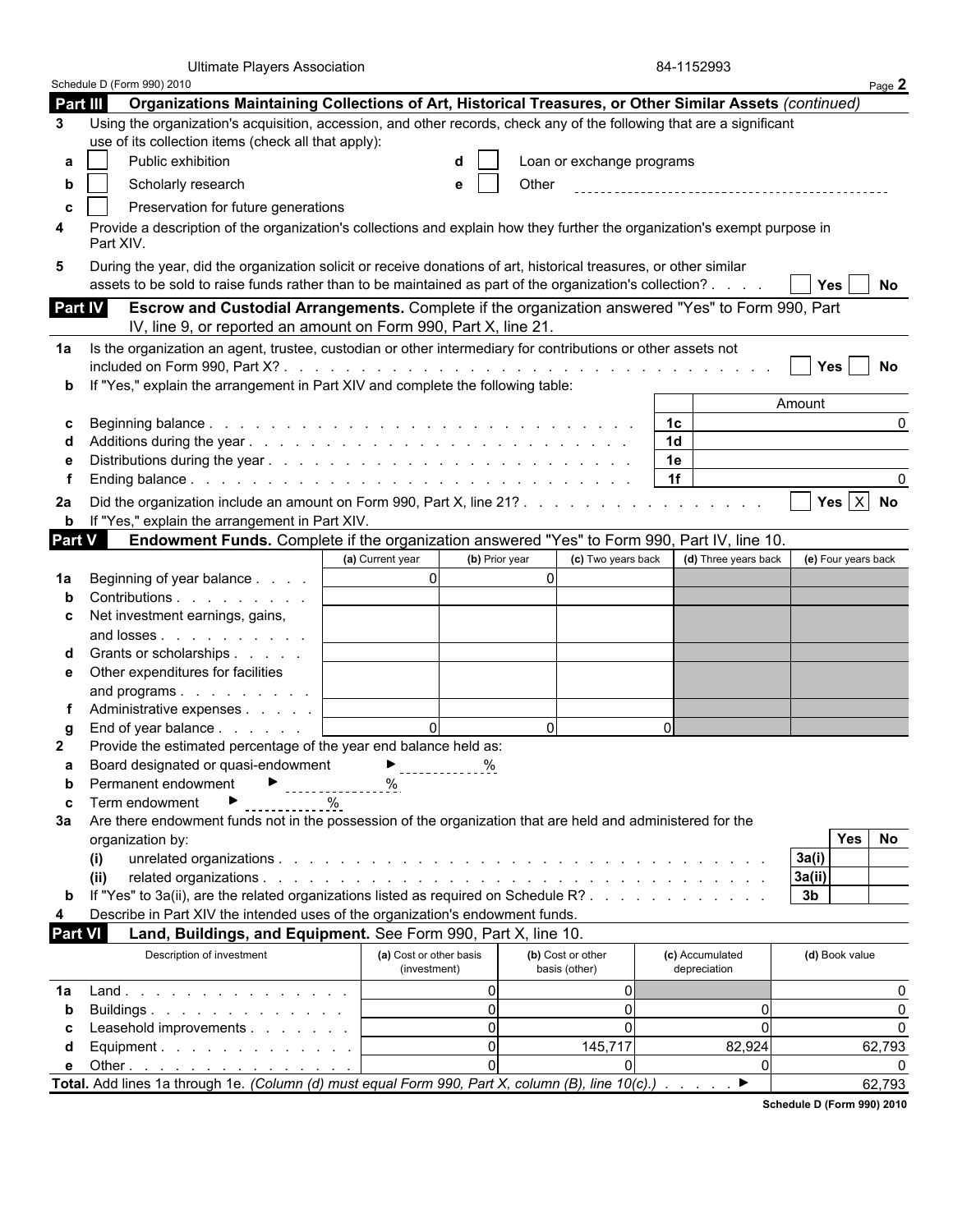#### Ultimate Players Association **84-1152993**

| Schedule D (Form 990) 2010                                                                                                              |                 |                                                              | Page 3         |
|-----------------------------------------------------------------------------------------------------------------------------------------|-----------------|--------------------------------------------------------------|----------------|
| <b>Part VII</b><br>Investments-Other Securities. See Form 990, Part X, line 12.                                                         |                 |                                                              |                |
| (a) Description of security or category<br>(including name of security)                                                                 | (b) Book value  | (c) Method of valuation:<br>Cost or end-of-year market value |                |
| (1) Financial derivatives                                                                                                               | $\mathbf 0$     |                                                              |                |
| (2) Closely-held equity interests                                                                                                       | $\mathbf 0$     |                                                              |                |
|                                                                                                                                         | $\Omega$        |                                                              |                |
|                                                                                                                                         | $\Omega$        |                                                              |                |
|                                                                                                                                         | $\Omega$        |                                                              |                |
| (C)                                                                                                                                     | $\Omega$        |                                                              |                |
| (D)                                                                                                                                     | 0               |                                                              |                |
| (E)                                                                                                                                     | 0               |                                                              |                |
| $-F$ )                                                                                                                                  | 0               |                                                              |                |
| (G)                                                                                                                                     | 0               |                                                              |                |
| (H)                                                                                                                                     | 0               |                                                              |                |
| (1)                                                                                                                                     | 0               |                                                              |                |
| Total. (Column (b) must equal Form 990, Part X, col. (B) line 12.)<br>▶                                                                 | $\Omega$        |                                                              |                |
| Part VIII<br>Investments-Program Related. See Form 990, Part X, line 13.                                                                |                 |                                                              |                |
| (a) Description of investment type                                                                                                      | (b) Book value  | (c) Method of valuation:<br>Cost or end-of-year market value |                |
| (1)                                                                                                                                     | 0               |                                                              |                |
| (2)                                                                                                                                     | $\Omega$        |                                                              |                |
| (3)                                                                                                                                     | 0               |                                                              |                |
| (4)                                                                                                                                     | $\mathbf 0$     |                                                              |                |
| (5)                                                                                                                                     | 0<br>0          |                                                              |                |
| (6)                                                                                                                                     | 0               |                                                              |                |
| (7)<br>(8)                                                                                                                              | $\Omega$        |                                                              |                |
| (9)                                                                                                                                     | $\Omega$        |                                                              |                |
| (10)                                                                                                                                    | 0               |                                                              |                |
| Total. (Column (b) must equal Form 990, Part X, col. (B) line 13.)<br>▶                                                                 | $\Omega$        |                                                              |                |
| Part IX<br>Other Assets. See Form 990, Part X, line 15.                                                                                 |                 |                                                              |                |
|                                                                                                                                         | (a) Description |                                                              | (b) Book value |
| (1)                                                                                                                                     |                 |                                                              | 0              |
| (2)                                                                                                                                     |                 |                                                              | $\mathbf 0$    |
| (3)                                                                                                                                     |                 |                                                              | 0              |
| (4)                                                                                                                                     |                 |                                                              | <sup>0</sup>   |
| (5)                                                                                                                                     |                 |                                                              | 0              |
| (6)                                                                                                                                     |                 |                                                              | <sup>0</sup>   |
| (7)                                                                                                                                     |                 |                                                              | 0              |
| (8)                                                                                                                                     |                 |                                                              |                |
| (9)                                                                                                                                     |                 |                                                              | $\Omega$       |
| (10)                                                                                                                                    |                 |                                                              | $\mathbf{0}$   |
| Total. (Column (b) must equal Form 990, Part X, col. (B) line 15.)                                                                      |                 | ▶                                                            | 0              |
| Part X<br>Other Liabilities. See Form 990, Part X, line 25.                                                                             |                 |                                                              |                |
| (a) Description of liability<br>1.                                                                                                      | (b) Amount      |                                                              |                |
| (1) Federal income taxes                                                                                                                | 0               |                                                              |                |
| (2)                                                                                                                                     |                 |                                                              |                |
| (3)                                                                                                                                     |                 |                                                              |                |
| (4)                                                                                                                                     |                 |                                                              |                |
| (5)                                                                                                                                     |                 |                                                              |                |
| (6)                                                                                                                                     |                 |                                                              |                |
| (7)                                                                                                                                     |                 |                                                              |                |
| (8)                                                                                                                                     |                 |                                                              |                |
| (9)                                                                                                                                     |                 |                                                              |                |
| (10)                                                                                                                                    |                 |                                                              |                |
| (11)                                                                                                                                    |                 |                                                              |                |
| ▶<br>Total. (Column (b) must equal Form 990, Part X, col. (B) line 25.)                                                                 |                 |                                                              |                |
| 2. FIN 48 (ASC 740) Footnote. In Part XIV, provide the text of the footnote to the organization's financial statements that reports the |                 |                                                              |                |
| organization's liability for uncertain tax positions under FIN 48 (ASC 740).                                                            |                 |                                                              |                |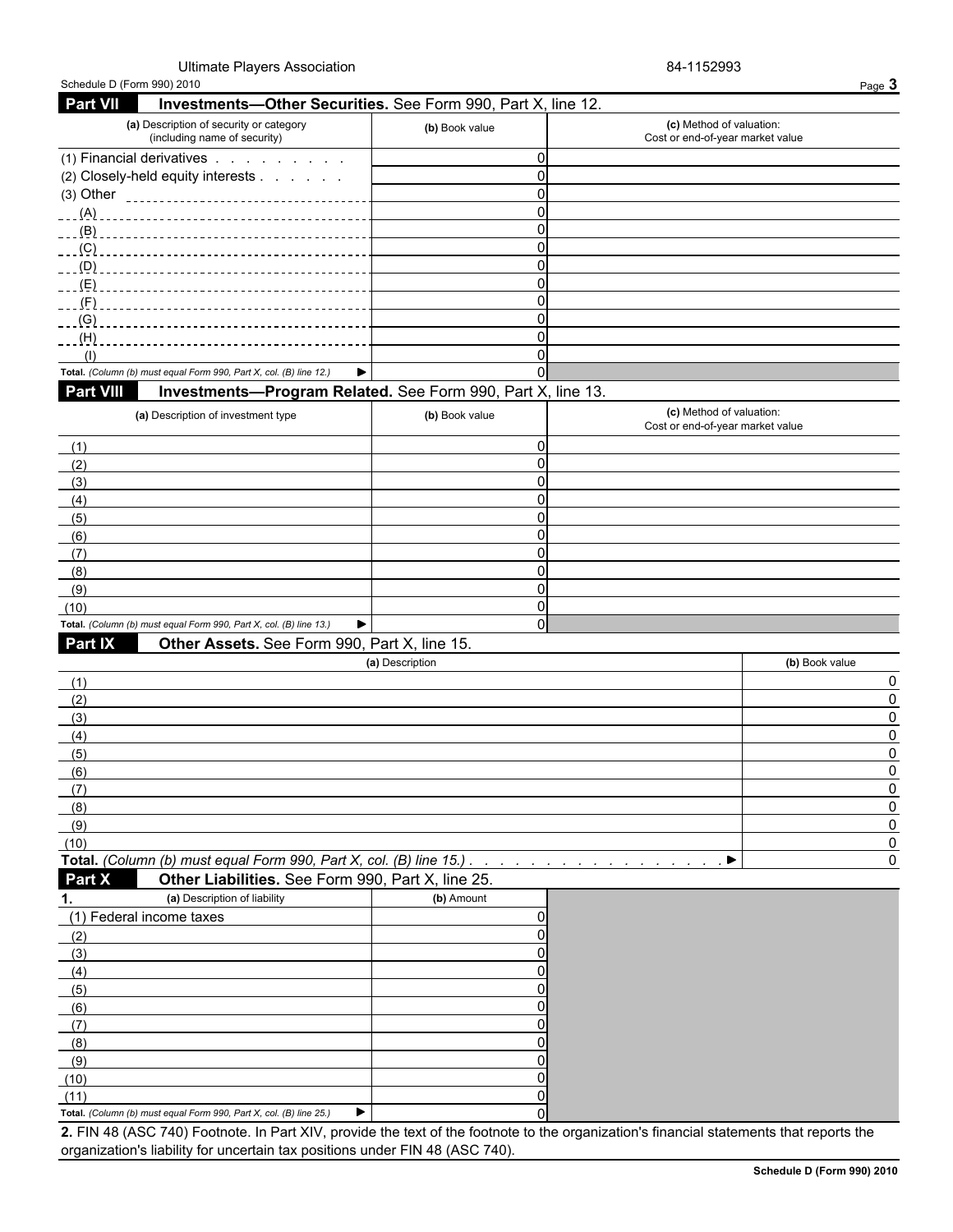Ultimate Players Association 84-1152993

|                  | Schedule D (Form 990) 2010                                                               |                      |                         | Page 4         |
|------------------|------------------------------------------------------------------------------------------|----------------------|-------------------------|----------------|
| <b>Part XI</b>   | Reconciliation of Change in Net Assets from Form 990 to Audited Financial Statements     |                      |                         |                |
| $\mathbf{1}$     |                                                                                          |                      |                         | 1,707,855      |
| $\mathbf{2}$     |                                                                                          |                      | $\overline{2}$          | 1.748.024      |
| 3                |                                                                                          |                      | $\mathbf{3}$            | $-40,169$      |
| 4                |                                                                                          |                      | $\overline{\mathbf{4}}$ |                |
| 5                |                                                                                          |                      | 5                       |                |
| 6                |                                                                                          |                      | 6                       |                |
| 7                |                                                                                          |                      | $\overline{7}$          |                |
| 8                |                                                                                          |                      | 8                       |                |
| 9                |                                                                                          |                      | 9                       | 0              |
| 10               | Excess or (deficit) for the year per audited financial statements. Combine lines 3 and 9 |                      | 10                      | $-40,169$      |
| <b>Part XII</b>  | Reconciliation of Revenue per Audited Financial Statements With Revenue per Return       |                      |                         |                |
| -1               | Total revenue, gains, and other support per audited financial statements                 |                      | $\mathbf 1$             | 1,707,855      |
| $\mathbf{2}$     | Amounts included on line 1 but not on Form 990, Part VIII, line 12:                      |                      |                         |                |
| a                |                                                                                          | 2a                   |                         |                |
| b                | Donated services and use of facilities                                                   | 2 <sub>b</sub>       |                         |                |
| c                |                                                                                          | 2c                   |                         |                |
| d                |                                                                                          | 2d                   |                         |                |
| e                |                                                                                          |                      | 2e                      | ŋ              |
| 3                |                                                                                          |                      | $\mathbf{3}$            | 1,707,855      |
| 4                | Amounts included on Form 990, Part VIII, line 12, but not on line 1:                     |                      |                         |                |
| a                | Investment expenses not included on Form 990, Part VIII, line 7b                         | 4a                   |                         |                |
| b                |                                                                                          | 4 <sub>b</sub>       |                         |                |
| C                |                                                                                          |                      | 4 <sub>c</sub>          | 0              |
| 5                | Total revenue. Add lines 3 and 4c. (This must equal Form 990, Part I, line 12.)          |                      | $5\phantom{1}$          | 1,707,855      |
| <b>Part XIII</b> | Reconciliation of Expenses per Audited Financial Statements With Expenses per Return     |                      |                         |                |
| 1                |                                                                                          |                      |                         | 1,748,024      |
| $\mathbf 2$      | Amounts included on line 1 but not on Form 990, Part IX, line 25:                        |                      |                         |                |
| a                | Donated services and use of facilities                                                   | 2a                   |                         |                |
| b                |                                                                                          | 2 <sub>b</sub>       |                         |                |
| c                |                                                                                          | 2c<br>$\sqrt{2d}$    |                         |                |
| d                |                                                                                          |                      |                         |                |
| e                |                                                                                          |                      | 2e                      | 0<br>1,748,024 |
| 3                |                                                                                          |                      | $\mathbf{3}$            |                |
| 4                | Amounts included on Form 990, Part IX, line 25, but not on line 1:                       |                      |                         |                |
| a<br>b           | Investment expenses not included on Form 990, Part VIII, line 7b                         | 4a<br>4 <sub>b</sub> |                         |                |
|                  |                                                                                          |                      |                         |                |
|                  |                                                                                          |                      | 4c<br>$5\phantom{1}$    |                |
| 5.               | Total expenses. Add lines 3 and 4c. (This must equal Form 990, Part I, line 18.)         |                      |                         | 1,748,024      |

 **Part XIV Supplemental Information**

Complete this part to provide the descriptions required for Part II, lines 3, 5, and 9; Part III, lines 1a and 4; Part IV, lines 1b and 2b; Part V, line 4; Part X, line 2; Part XI, line 8; Part XII, lines 2d and 4b; and Part XIII, lines 2d and 4b. Also complete this part to provide any additional information.

\_\_\_\_\_\_\_\_\_\_\_\_\_\_\_\_\_\_\_\_\_\_\_\_\_\_\_\_\_\_\_\_\_\_\_\_\_\_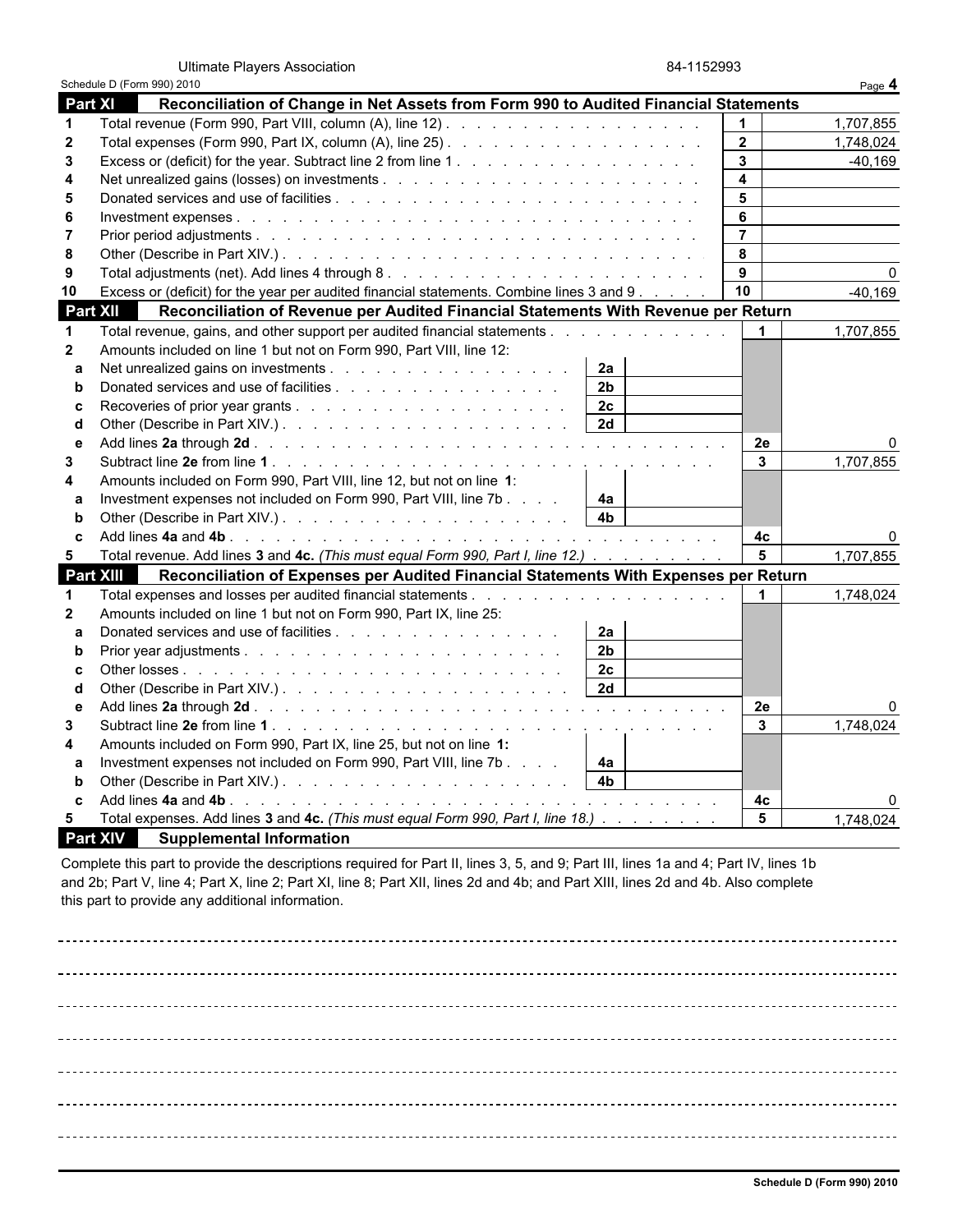Schedule D (Form 990) 2010 Page 5

| <b>Part XIV</b> Supplemental Information (continued) |
|------------------------------------------------------|
|                                                      |
|                                                      |
|                                                      |
|                                                      |
|                                                      |
|                                                      |
|                                                      |
|                                                      |
|                                                      |
|                                                      |
|                                                      |
|                                                      |
|                                                      |
|                                                      |
|                                                      |
|                                                      |
|                                                      |
|                                                      |
|                                                      |
|                                                      |
|                                                      |
|                                                      |
|                                                      |
|                                                      |
|                                                      |
|                                                      |
|                                                      |
|                                                      |
|                                                      |
|                                                      |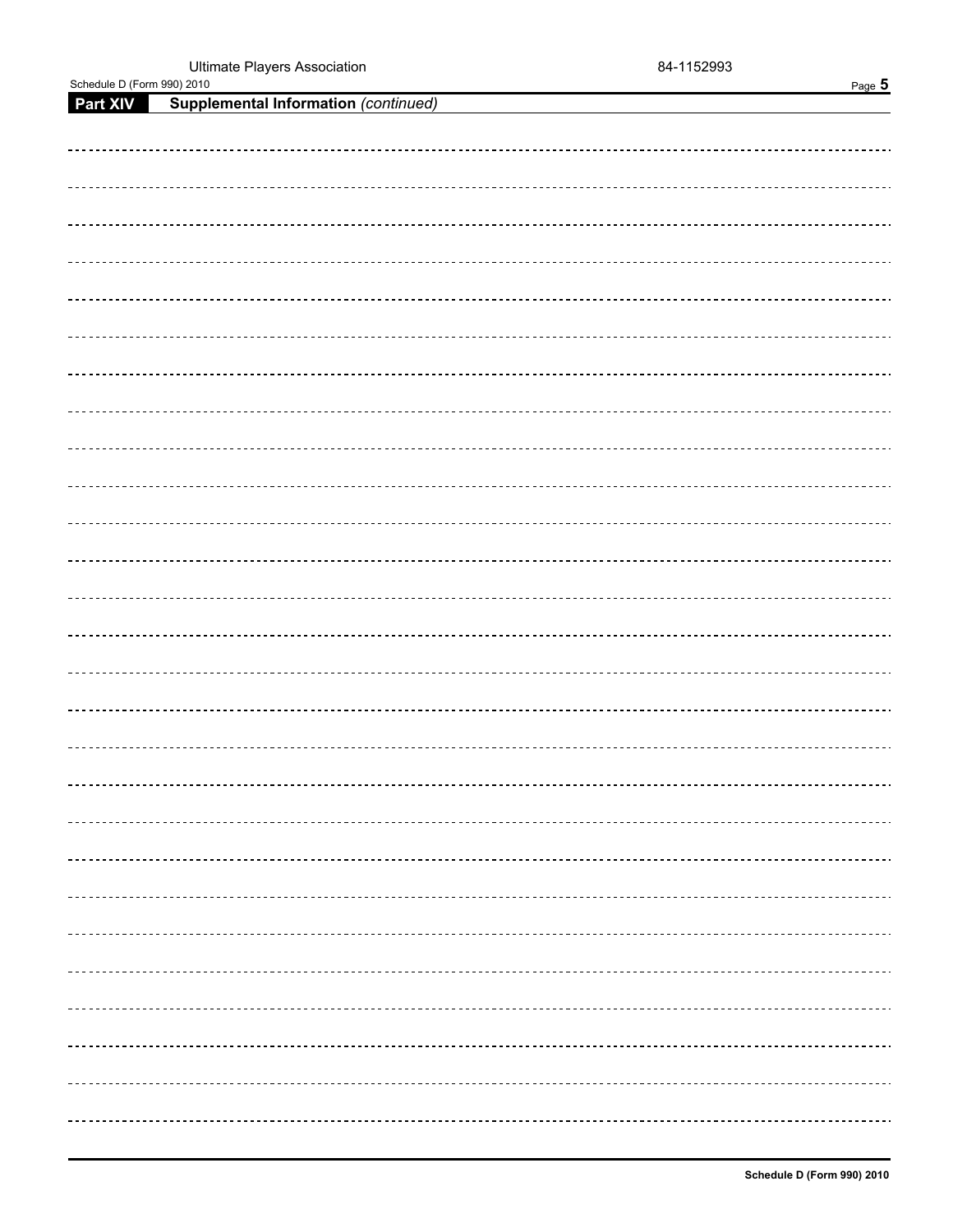| <b>SCHEDULE J</b><br>(Form 990)<br>Department of the Treasury |                                     | <b>Compensation Information</b><br>For certain Officers, Directors, Trustees, Key Employees, and Highest<br><b>Compensated Employees</b><br>Complete if the organization answered "Yes" to Form 990, |                                                                                                                                                                                                                                      | OMB No. 1545-0047<br><b>Open to Public</b> |                |            |                           |  |
|---------------------------------------------------------------|-------------------------------------|------------------------------------------------------------------------------------------------------------------------------------------------------------------------------------------------------|--------------------------------------------------------------------------------------------------------------------------------------------------------------------------------------------------------------------------------------|--------------------------------------------|----------------|------------|---------------------------|--|
| Internal Revenue Service<br>► Attach to Form 990.             |                                     |                                                                                                                                                                                                      | See separate instructions.                                                                                                                                                                                                           |                                            |                | Inspection |                           |  |
|                                                               | Name of the organization            |                                                                                                                                                                                                      |                                                                                                                                                                                                                                      | <b>Employer identification number</b>      |                |            |                           |  |
|                                                               | <b>Ultimate Players Association</b> |                                                                                                                                                                                                      |                                                                                                                                                                                                                                      |                                            | 84-1152993     |            |                           |  |
| Part I                                                        |                                     | <b>Questions Regarding Compensation</b>                                                                                                                                                              |                                                                                                                                                                                                                                      |                                            |                |            |                           |  |
|                                                               |                                     |                                                                                                                                                                                                      |                                                                                                                                                                                                                                      |                                            |                | <b>Yes</b> | No.                       |  |
| 1a                                                            |                                     |                                                                                                                                                                                                      | Check the appropriate box(es) if the organization provided any of the following to or for a person listed in Form<br>990, Part VII, Section A, line 1a. Complete Part III to provide any relevant information regarding these items. |                                            |                |            |                           |  |
|                                                               |                                     | First-class or charter travel                                                                                                                                                                        | Housing allowance or residence for personal use                                                                                                                                                                                      |                                            |                |            |                           |  |
|                                                               | Travel for companions               |                                                                                                                                                                                                      | Payments for business use of personal residence                                                                                                                                                                                      |                                            |                |            |                           |  |
|                                                               |                                     | Tax indemnification and gross-up payments                                                                                                                                                            | Health or social club dues or initiation fees                                                                                                                                                                                        |                                            |                |            |                           |  |
|                                                               |                                     | Discretionary spending account                                                                                                                                                                       | Personal services (e.g., maid, chauffeur, chef)                                                                                                                                                                                      |                                            |                |            |                           |  |
|                                                               |                                     |                                                                                                                                                                                                      |                                                                                                                                                                                                                                      |                                            |                |            |                           |  |
|                                                               |                                     |                                                                                                                                                                                                      | If any of the boxes on line 1a are checked, did the organization follow a written policy regarding payment                                                                                                                           |                                            |                |            |                           |  |
|                                                               |                                     |                                                                                                                                                                                                      | or reimbursement or provision of all of the expenses described above? If "No," complete Part III to                                                                                                                                  |                                            |                |            |                           |  |
|                                                               |                                     |                                                                                                                                                                                                      |                                                                                                                                                                                                                                      |                                            | 1 <sub>b</sub> |            |                           |  |
| $\mathbf{2}$                                                  |                                     |                                                                                                                                                                                                      | Did the organization require substantiation prior to reimbursing or allowing expenses incurred by all                                                                                                                                |                                            |                |            |                           |  |
|                                                               |                                     |                                                                                                                                                                                                      | officers, directors, trustees, and the CEO/Executive Director, regarding the items checked in line 1a?                                                                                                                               |                                            | $\overline{2}$ | X          |                           |  |
|                                                               |                                     |                                                                                                                                                                                                      |                                                                                                                                                                                                                                      |                                            |                |            |                           |  |
| 3                                                             |                                     |                                                                                                                                                                                                      | Indicate which, if any, of the following the organization uses to establish the compensation of the                                                                                                                                  |                                            |                |            |                           |  |
|                                                               |                                     | organization's CEO/Executive Director. Check all that apply.                                                                                                                                         |                                                                                                                                                                                                                                      |                                            |                |            |                           |  |
|                                                               | X Compensation committee            |                                                                                                                                                                                                      | $ X $ Written employment contract                                                                                                                                                                                                    |                                            |                |            |                           |  |
|                                                               |                                     | Independent compensation consultant                                                                                                                                                                  | X Compensation survey or study                                                                                                                                                                                                       |                                            |                |            |                           |  |
|                                                               |                                     | Form 990 of other organizations                                                                                                                                                                      | $ X $ Approval by the board or compensation committee                                                                                                                                                                                |                                            |                |            |                           |  |
|                                                               |                                     |                                                                                                                                                                                                      |                                                                                                                                                                                                                                      |                                            |                |            |                           |  |
| 4                                                             |                                     |                                                                                                                                                                                                      | During the year, did any person listed in Form 990, Part VII, Section A, line 1a, with respect to the filing                                                                                                                         |                                            |                |            |                           |  |
|                                                               |                                     | organization or a related organization:                                                                                                                                                              |                                                                                                                                                                                                                                      |                                            |                |            |                           |  |
| a                                                             |                                     |                                                                                                                                                                                                      | Receive a severance payment or change-of-control payment from the organization or a related organization?                                                                                                                            |                                            | 4a             |            | X                         |  |
| b                                                             |                                     |                                                                                                                                                                                                      | Participate in, or receive payment from, a supplemental nonqualified retirement plan?                                                                                                                                                |                                            | 4b             |            | $\mathsf X$               |  |
| C                                                             |                                     |                                                                                                                                                                                                      | Participate in, or receive payment from, an equity-based compensation arrangement?                                                                                                                                                   |                                            | 4c             |            | X                         |  |
|                                                               |                                     |                                                                                                                                                                                                      | If "Yes" to any of lines 4a-c, list the persons and provide the applicable amounts for each item in Part III.                                                                                                                        |                                            |                |            |                           |  |
|                                                               |                                     |                                                                                                                                                                                                      |                                                                                                                                                                                                                                      |                                            |                |            |                           |  |
|                                                               |                                     | Only section 501(c)(3) and 501(c)(4) organizations must complete lines 5-9.                                                                                                                          | For persons listed in Form 990, Part VII, Section A, line 1a, did the organization pay or accrue any                                                                                                                                 |                                            |                |            |                           |  |
|                                                               |                                     | compensation contingent on the revenues of:                                                                                                                                                          |                                                                                                                                                                                                                                      |                                            |                |            |                           |  |
| а                                                             |                                     |                                                                                                                                                                                                      |                                                                                                                                                                                                                                      |                                            | 5а             |            | X                         |  |
| b                                                             |                                     |                                                                                                                                                                                                      |                                                                                                                                                                                                                                      |                                            | 5b             |            | $\overline{X}$            |  |
|                                                               |                                     | If "Yes" to line 5a or 5b, describe in Part III.                                                                                                                                                     |                                                                                                                                                                                                                                      |                                            |                |            |                           |  |
| 6                                                             |                                     |                                                                                                                                                                                                      | For persons listed in Form 990, Part VII, Section A, line 1a, did the organization pay or accrue any                                                                                                                                 |                                            |                |            |                           |  |
|                                                               |                                     | compensation contingent on the net earnings of:                                                                                                                                                      |                                                                                                                                                                                                                                      |                                            |                |            |                           |  |
| а                                                             |                                     |                                                                                                                                                                                                      |                                                                                                                                                                                                                                      |                                            | 6a             |            | $\boldsymbol{\mathsf{X}}$ |  |
| b                                                             |                                     |                                                                                                                                                                                                      |                                                                                                                                                                                                                                      |                                            | 6b             |            | $\pmb{\times}$            |  |
|                                                               |                                     | If "Yes" to line 6a or 6b, describe in Part III.                                                                                                                                                     |                                                                                                                                                                                                                                      |                                            |                |            |                           |  |
| $\overline{7}$                                                |                                     |                                                                                                                                                                                                      | For persons listed in Form 990, Part VII, Section A, line 1a, did the organization provide any non-fixed                                                                                                                             |                                            |                |            |                           |  |
| 8                                                             |                                     |                                                                                                                                                                                                      |                                                                                                                                                                                                                                      |                                            | $\overline{7}$ | X          |                           |  |
|                                                               |                                     |                                                                                                                                                                                                      | Were any amounts reported in Form 990, Part VII, paid or accrued pursuant to a contract that was<br>subject to the initial contract exception described in Regulations section 53.4958-4(a)(3)? If "Yes," describe                   |                                            |                |            |                           |  |
|                                                               |                                     |                                                                                                                                                                                                      |                                                                                                                                                                                                                                      |                                            | 8              |            |                           |  |
|                                                               |                                     |                                                                                                                                                                                                      | If "Yes" to line 8, did the organization also follow the rebuttable presumption procedure described in                                                                                                                               |                                            |                |            | X                         |  |
| 9                                                             |                                     |                                                                                                                                                                                                      |                                                                                                                                                                                                                                      |                                            |                |            |                           |  |
|                                                               |                                     | persente Reduction Act Notice, are the Instructions for Ferm 000                                                                                                                                     | Regulations section 53.4958-6(c)? $\ldots$ $\ldots$ $\ldots$ $\ldots$ $\ldots$ $\ldots$ $\ldots$ $\ldots$ $\ldots$ $\ldots$ $\ldots$ $\ldots$                                                                                        |                                            | 9              |            |                           |  |

**For Paperwork Reduction Act Notice, see the Instructions for Form 990. Schedule J (Form 990) 2010** (HTA)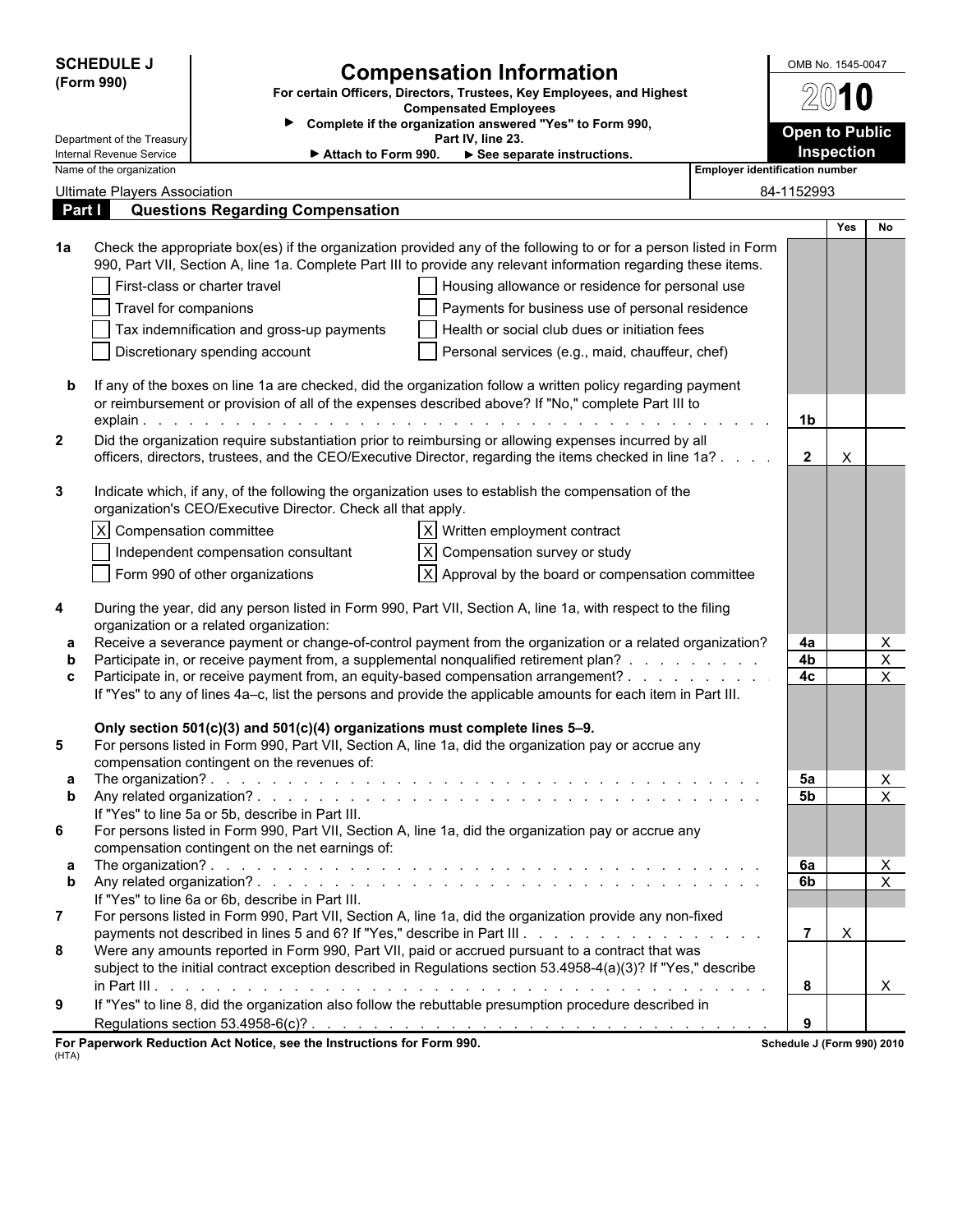Schedule J (Form 990) 2010 **Page 2** 

#### Part II **Officers, Directors, Trustees, Key Employees, and Highest Compensated Employees. Use duplicate copies if additional space is needed.**

For each individual whose compensation must be reported in Schedule J, report compensation from the organization on row (i) and from related organizations, described in the instructions, on row (ii). Do not list any individuals that are not listed on Form 990, Part VII.

**Note.** The sum of columns (B)(i)–(iii) must equal the applicable column (D) or column (E) amounts on Form 990, Part VII, line 1a.

| (A) Name          |             |                          | (B) Breakdown of W-2 and/or 1099-MISC compensation |                                           |                                                      |                            | (E) Total of columns | (F) Compensation<br>reported in prior<br>Form 990 or<br>Form 990-EZ |
|-------------------|-------------|--------------------------|----------------------------------------------------|-------------------------------------------|------------------------------------------------------|----------------------------|----------------------|---------------------------------------------------------------------|
|                   |             | (i) Base<br>compensation | (ii) Bonus & incentive<br>compensation             | (iii) Other<br>reportable<br>compensation | (C) Retirement and<br>other deferred<br>compensation | (D) Nontaxable<br>benefits | $(B)(i)$ – $(D)$     |                                                                     |
| 1 Thomas Crawford | (i)<br>(ii) | 150,000<br>0             | 4,737                                              |                                           | $\Omega$                                             | $\Omega$                   | 154,737              |                                                                     |
|                   | (i)         | $\Omega$                 | U                                                  |                                           |                                                      | $\Omega$                   | n                    |                                                                     |
| $\overline{2}$    | (ii)        | 0                        | U                                                  |                                           |                                                      |                            |                      |                                                                     |
|                   | (i)         | $\Omega$                 | U                                                  |                                           |                                                      | $\Omega$                   | U                    |                                                                     |
| 3                 | (ii)        | 0                        | U                                                  |                                           |                                                      |                            | n                    |                                                                     |
|                   | (i)         | $\Omega$                 | U                                                  |                                           |                                                      | $\Omega$                   | U                    |                                                                     |
|                   | (ii)        | 0                        | n                                                  |                                           |                                                      |                            | n                    |                                                                     |
|                   | (i)         | $\overline{0}$           |                                                    |                                           |                                                      | $\Omega$                   | U                    |                                                                     |
| 5                 | (ii)        | 0                        | n                                                  |                                           |                                                      | n                          | n                    |                                                                     |
|                   | (i)         | $\Omega$                 |                                                    |                                           |                                                      | U                          |                      |                                                                     |
| 6                 | (ii)        | 0                        |                                                    |                                           |                                                      | n                          | O                    |                                                                     |
|                   | (i)         | $\Omega$                 |                                                    |                                           |                                                      | U                          |                      |                                                                     |
| 7                 | (i)         | 0                        | n                                                  |                                           |                                                      | O                          | n                    |                                                                     |
|                   | (i)         | $\Omega$                 |                                                    |                                           |                                                      | U                          |                      |                                                                     |
| 8                 | (ii)        | 0                        | O                                                  |                                           |                                                      | n                          | n                    |                                                                     |
|                   | (i)         | $\Omega$                 |                                                    |                                           |                                                      | U                          |                      |                                                                     |
| 9                 | (i)         | 0                        | 0                                                  |                                           |                                                      |                            | Ω                    |                                                                     |
|                   | (i)         | $\Omega$                 |                                                    |                                           |                                                      | U                          |                      |                                                                     |
| 10                | (i)         | 0                        | 0                                                  | O                                         | O                                                    | ი                          | O                    |                                                                     |
|                   | (i)         | $\Omega$                 |                                                    |                                           |                                                      |                            |                      |                                                                     |
| 11                | (iii)       | 0                        | O                                                  | n                                         | O                                                    | ŋ                          | ი                    |                                                                     |
|                   | (i)         | $\Omega$                 |                                                    |                                           |                                                      |                            |                      |                                                                     |
| 12                | (ii)        | 0                        | n                                                  |                                           | O                                                    | O                          | n                    |                                                                     |
|                   | (i)         | $\Omega$                 | U                                                  |                                           |                                                      |                            | $\Omega$             |                                                                     |
| 13                | (ii)        | $\Omega$                 |                                                    |                                           |                                                      |                            | n                    |                                                                     |
|                   | (i)         | $\Omega$                 | n                                                  |                                           |                                                      |                            | U                    |                                                                     |
| 14                | (ii)        | $\Omega$                 | U                                                  |                                           | O                                                    | n                          | n                    |                                                                     |
|                   | (i)         | $\Omega$                 | U                                                  |                                           | ŋ                                                    | n                          | $\Omega$             |                                                                     |
| 15                | (ii)        | $\mathbf 0$              | 0                                                  | O                                         | 0                                                    | O                          | O                    |                                                                     |
|                   | (i)         | $\overline{0}$           | $\Omega$                                           |                                           | $\mathbf{0}$                                         | U                          | $\Omega$             |                                                                     |
| 16                | (ii)        | $\overline{0}$           | 0                                                  | n                                         | $\mathbf{0}$                                         | $\overline{0}$             | 0                    |                                                                     |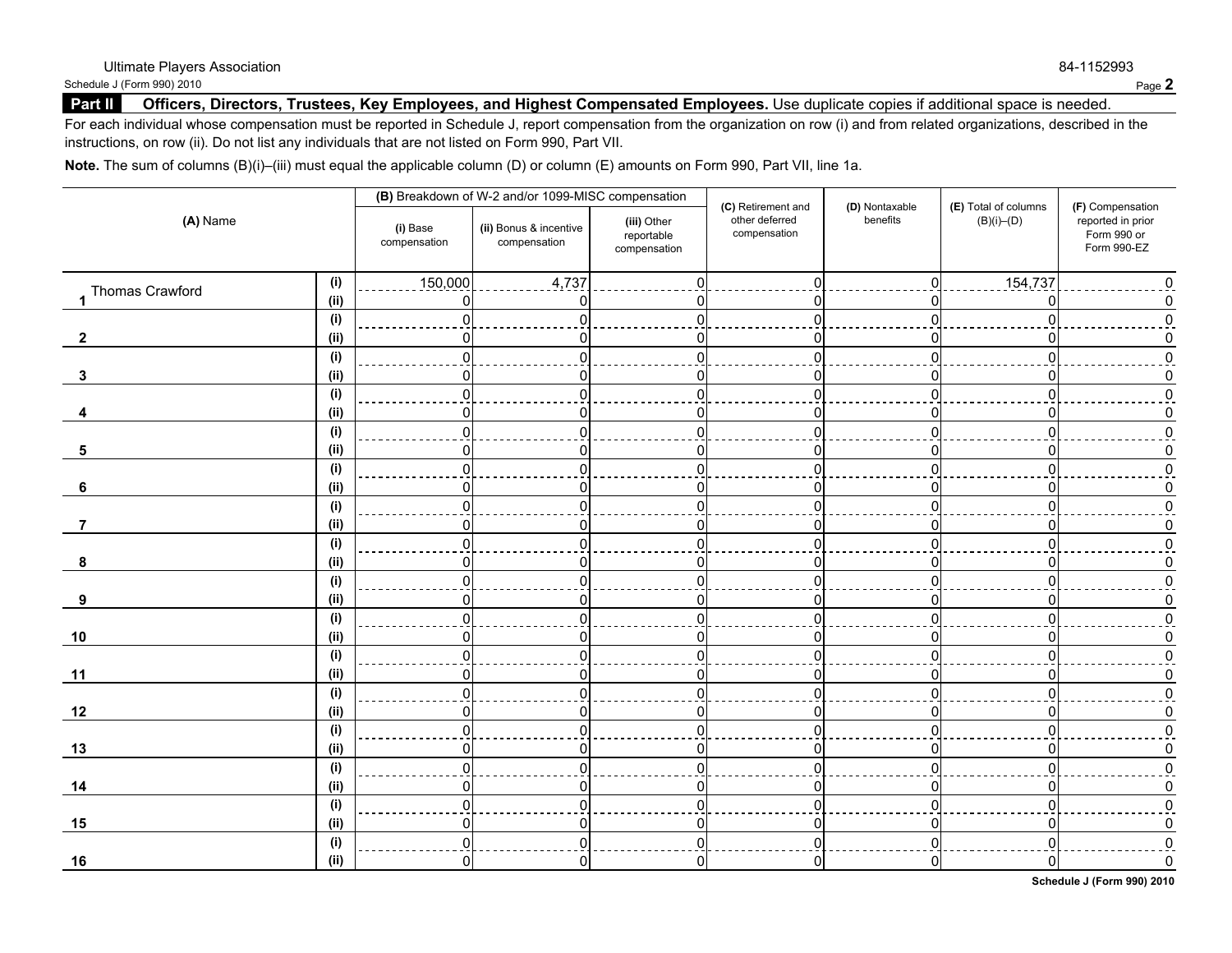| <b>Ultimate Players Association</b>                                                                                                                                                                     | 84-1152993 |
|---------------------------------------------------------------------------------------------------------------------------------------------------------------------------------------------------------|------------|
| Schedule J (Form 990) 2010<br>Part III Supplemental Information                                                                                                                                         | Page 3     |
| Complete this part to provide the information, explanation, or descriptions required for Part I, lines 1a, 1b, 4c, 5a, 5b, 6a, 6b, 7, and 8. Also complete this part<br>for any additional information. |            |
| Part I Line 7 Performance Bonus                                                                                                                                                                         |            |
|                                                                                                                                                                                                         |            |
|                                                                                                                                                                                                         |            |
|                                                                                                                                                                                                         |            |
|                                                                                                                                                                                                         |            |
|                                                                                                                                                                                                         |            |
|                                                                                                                                                                                                         |            |
|                                                                                                                                                                                                         |            |
|                                                                                                                                                                                                         |            |
|                                                                                                                                                                                                         |            |
|                                                                                                                                                                                                         |            |
|                                                                                                                                                                                                         |            |
|                                                                                                                                                                                                         |            |
|                                                                                                                                                                                                         |            |
|                                                                                                                                                                                                         |            |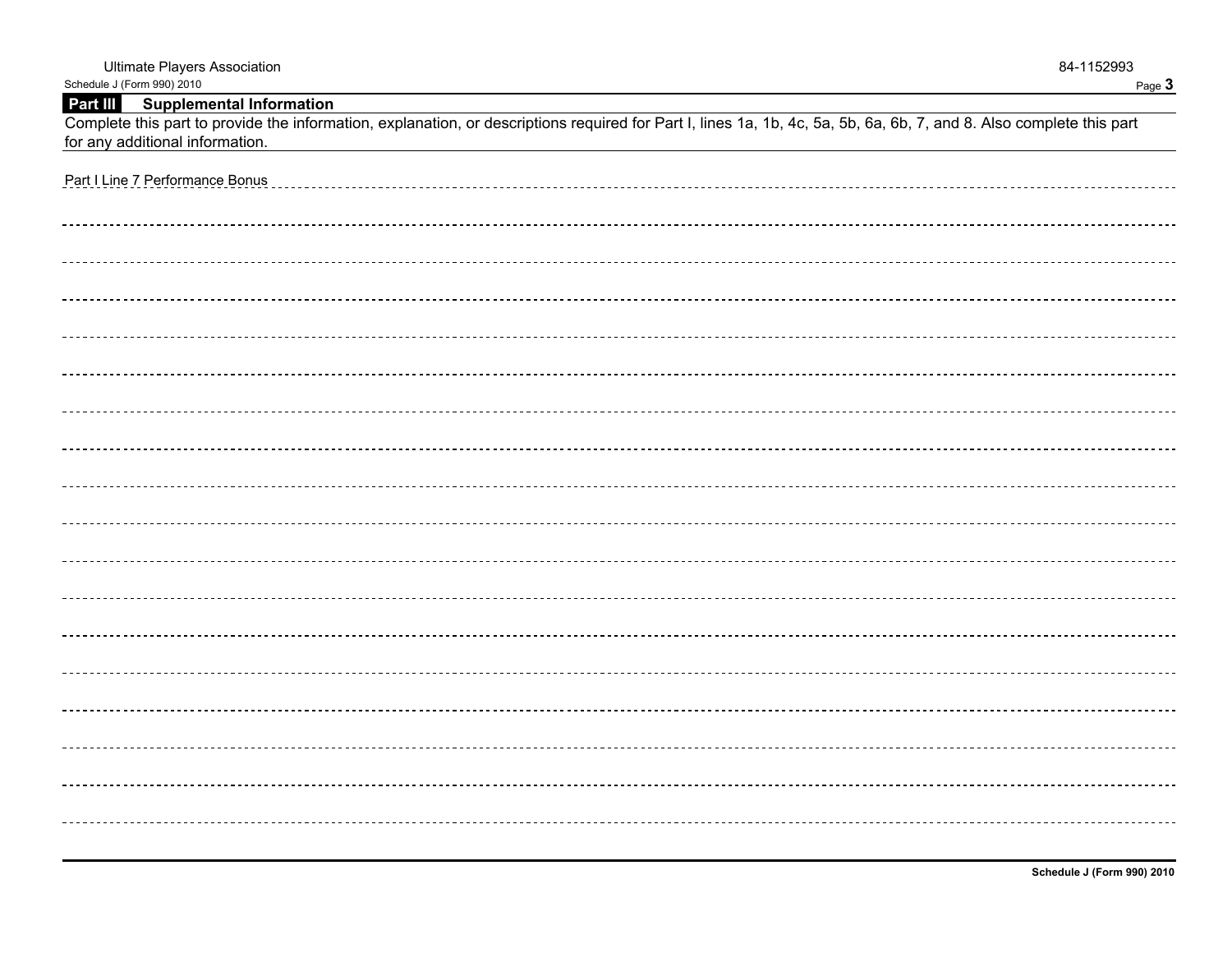| <b>SCHEDULE O</b>   |  |  |
|---------------------|--|--|
| (Form 990 or 990-FZ |  |  |

# **SCHEDULE O** OMB No. 1545-0047 **(Form 990 or 990-EZ) Supplemental Information to Form 990 or 990-EZ**

**Complete to provide information for responses to specific questions on**<br>Internal Revenue Service **Complete Treasury Form 990 or 990-EZ or to provide any additional information.<br>Internal Revenue Service Form 990 or 990-EZ or to provide any additional information. Attach to Form 990 or 990-EZ.**

| 2010                                       |  |
|--------------------------------------------|--|
| <b>Open to Public</b><br><b>Inspection</b> |  |

| Department of the Treasury<br>Internal Revenue Service | to provide any duditional imornia<br>Attach to Form 990 or 990-EZ.                                   | Inspection                            |
|--------------------------------------------------------|------------------------------------------------------------------------------------------------------|---------------------------------------|
| Name of the organization                               |                                                                                                      | <b>Employer identification number</b> |
| <b>Ultimate Players Association</b>                    |                                                                                                      | 84-1152993                            |
|                                                        | Form 990, Part III, Line 4d: Program Service Expenses: 137,493, Grants and allocations: 0,           |                                       |
|                                                        | Revenue: 26.780 Coaching, Youth and Observer development - Develop instructional materials,          |                                       |
|                                                        | tools and programs to foster growth and knowledge at the youth level and train certified             |                                       |
|                                                        | coaches and observers for all levels. Revenue includes youth/coaching development                    |                                       |
|                                                        | <u>Expenses include youth development, coaching development and observer development</u>             |                                       |
|                                                        | Form 990, Part III, Line 4d: Program Service Expenses: 157,789, Grants and allocations: 0,           |                                       |
|                                                        | Revenue: 116,303 International development - Foster growth of the international Ultimate             |                                       |
|                                                        | <u>community through competition and play at the international level. Revenue includes</u>           |                                       |
|                                                        | national teams __ Expenses include international and national teams                                  | ------------------                    |
|                                                        | Form 990 Part VI Section B Line 12c At each board meeting any director with a conflict of            |                                       |
| interest is required to disclose that conflict         |                                                                                                      |                                       |
|                                                        | Form 990 Part VI Section B Line 10a A copy of the tax return was circulated to the entire            |                                       |
| board of directors for comment.                        |                                                                                                      |                                       |
|                                                        | <u>Form 990 Part VI Section B Line 15 The Board of Directors has a closed personnel session and </u> |                                       |
|                                                        | decides on compensation and hiring issues.                                                           |                                       |
|                                                        |                                                                                                      |                                       |
|                                                        |                                                                                                      |                                       |
|                                                        |                                                                                                      |                                       |
|                                                        |                                                                                                      |                                       |
|                                                        |                                                                                                      |                                       |
|                                                        |                                                                                                      |                                       |
|                                                        |                                                                                                      |                                       |
|                                                        |                                                                                                      |                                       |
|                                                        |                                                                                                      |                                       |
|                                                        |                                                                                                      |                                       |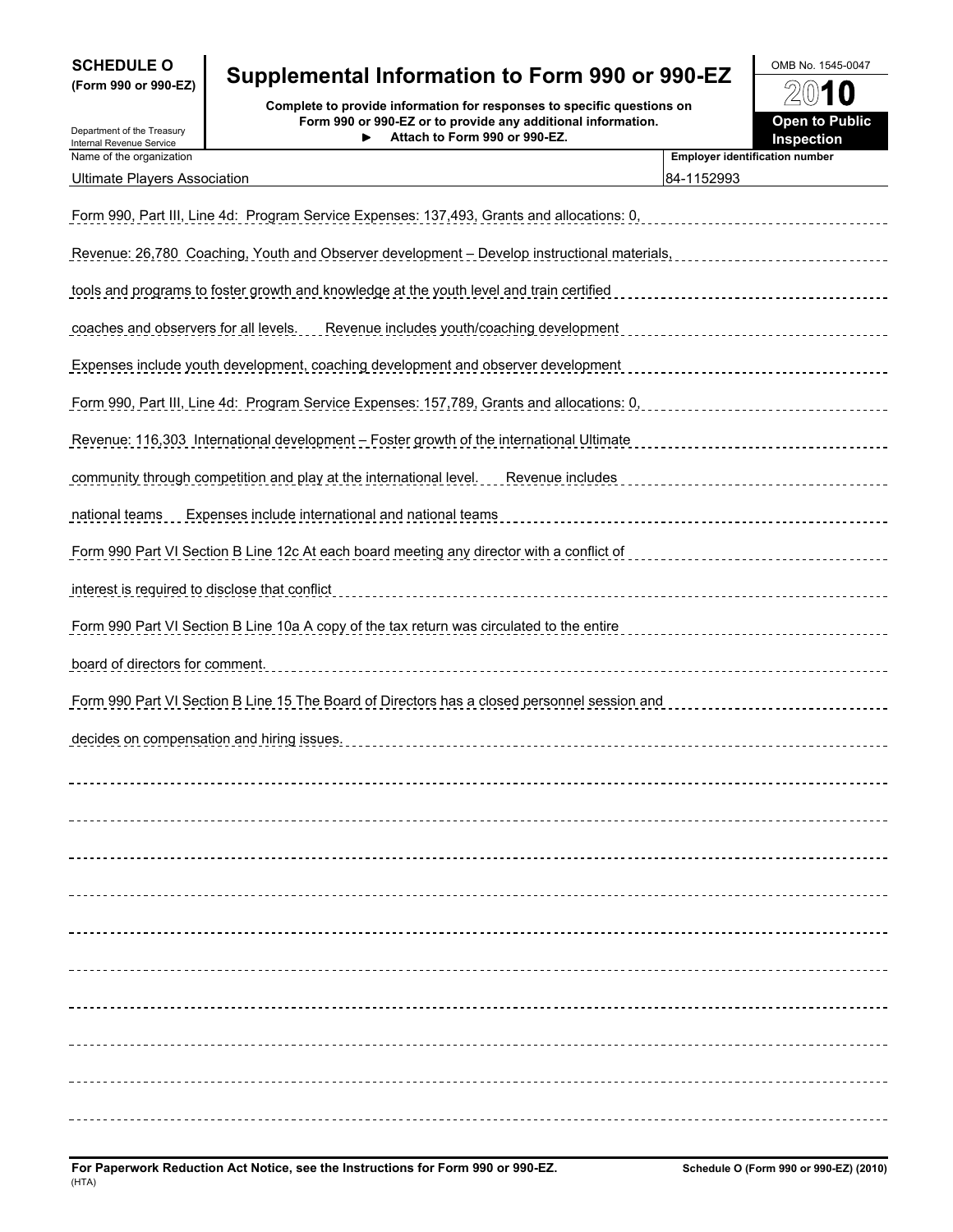| Schedule O (Form 990 or 990-EZ) (2010) | Page 2                                |
|----------------------------------------|---------------------------------------|
| Name of the organization               | <b>Employer identification number</b> |
| <b>Ultimate Players Association</b>    | 84-1152993                            |
|                                        |                                       |
|                                        |                                       |
|                                        |                                       |
|                                        |                                       |
|                                        |                                       |
|                                        |                                       |
|                                        |                                       |
|                                        |                                       |
|                                        |                                       |
|                                        |                                       |
|                                        |                                       |
|                                        |                                       |
|                                        |                                       |
|                                        |                                       |
|                                        |                                       |
|                                        |                                       |
|                                        |                                       |
|                                        |                                       |
|                                        |                                       |
|                                        |                                       |
|                                        |                                       |
|                                        |                                       |
|                                        |                                       |
|                                        |                                       |
|                                        |                                       |
|                                        |                                       |
|                                        |                                       |
|                                        |                                       |
|                                        |                                       |
|                                        |                                       |
|                                        |                                       |
|                                        |                                       |
|                                        |                                       |
|                                        |                                       |
|                                        |                                       |
|                                        |                                       |
|                                        |                                       |
|                                        |                                       |
|                                        |                                       |
|                                        |                                       |
|                                        |                                       |
|                                        |                                       |
|                                        |                                       |
|                                        |                                       |
|                                        |                                       |
|                                        |                                       |
|                                        |                                       |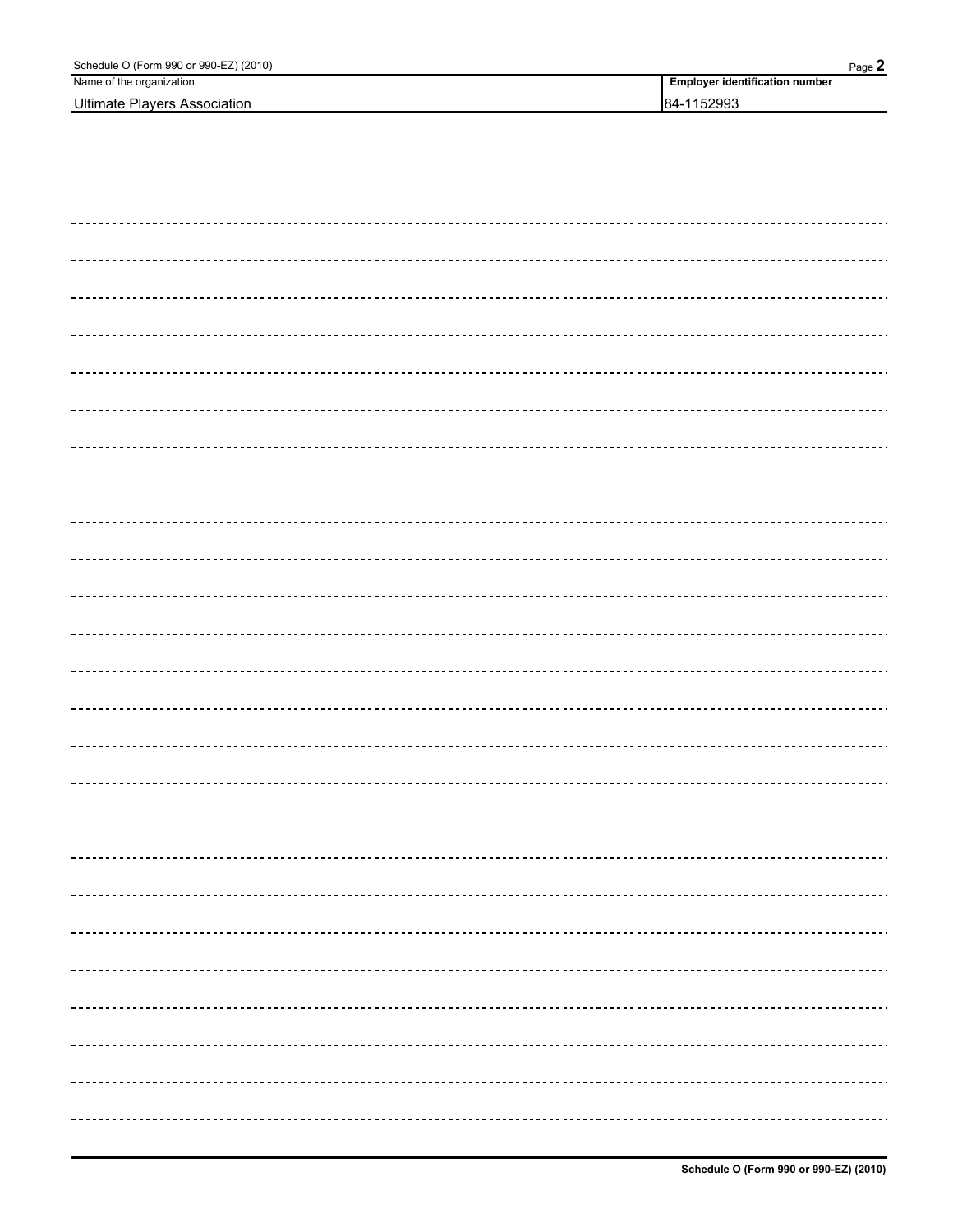### Form **8868 Application for Extension of Time To File an Exempt Organization Return**

File a separate application for each return.

If you are filing for an **Automatic 3-Month Extension, complete only Part I** and check this box . . . . . . . . . . . . .  $\blacktriangleright$  X

If you are filing for an **Additional (Not Automatic) 3-Month Extension, complete only Part II** (on page 2 of this form).

*Do not complete Part II unless* you have already been granted an automatic 3-month extension on a previously filed Form 8868.

**Electronic filing** *(e-file).* You can electronically file Form 8868 if you need a 3-month automatic extension of time to file (6 months for a corporation required to file Form 990-T), or an additional (not automatic) 3-month extension of time. You can electronically file Form 8868 to request an extension of time to file any of the forms listed in Part I or Part II with the exception of Form 8870, Information Return for Transfers Associated With Certain Personal Benefit Contracts, which must be sent to the IRS in paper format (see instructions). For more details on the electronic filing of this form, visit *www.irs.gov/efile* and click on *e-file for Charities & Nonprofits.*

#### **Part I** Automatic 3-Month Extension of Time. Only submit original (no copies needed).

A corporation required to file Form 990-T and requesting an automatic 6-month extension—check this box and complete Part I only . . . . . . . . . . . . . . . . . . . . . . . . . . . . . . . . . . . . . . . . . . . . . . . . . . . . . . .

*All other corporations (including 1120-C filers), partnerships, REMICs, and trusts must use Form 7004 to request an extension of time to file income tax returns.*

| Type or                    | Name of exempt organization                                                              |            | <b>Employer identification number</b> |
|----------------------------|------------------------------------------------------------------------------------------|------------|---------------------------------------|
| print                      | Ultimate Players Association                                                             | 84-1152993 |                                       |
| File by the                | Number, street, and room or suite no. If a P.O. box, see instructions.                   |            |                                       |
| due date for               | 14730 Table Mesa Drive #I-200C                                                           |            |                                       |
| filing your<br>return, See | City, town or post office, state, and ZIP code. For a foreign address, see instructions. |            |                                       |
| instructions.              | <b>IBoulder</b>                                                                          |            | 80305                                 |

Enter the Return code for the return that this application is for (file a separate application for each return) . . . . . . . . . . . . 01

| Application<br><b>Is For</b>                 | Code | Return Application<br><b>Is For</b> | Return<br>Code |
|----------------------------------------------|------|-------------------------------------|----------------|
| Form 990                                     | 01   | Form 990-T (corporation)            | 07             |
| Form 990-BL                                  | 02   | Form 1041-A                         | 08             |
| Form 990-EZ                                  | 03   | Form 4720                           | 09             |
| Form 990-PF                                  | 04   | Form 5227                           | 10             |
| Form 990-T (sec. $401(a)$ or $408(a)$ trust) | 05   | Form 6069                           | 11             |
| Form 990-T (trust other than above)          | 06   | Form 8870                           | 12             |

| • The books are in the care of $\triangleright$ The Association                                                                  |             |              |  |
|----------------------------------------------------------------------------------------------------------------------------------|-------------|--------------|--|
|                                                                                                                                  |             |              |  |
| Telephone No. ▶ 303.447.3472                                                                                                     | FAX No. $▶$ |              |  |
| • If the organization does not have an office or place of business in the United States, check this box                          |             |              |  |
| • If this is for a Group Return, enter the organization's four digit Group Exemption Number (GEN)                                |             | If this is   |  |
| for the whole group, check this box $\blacktriangleright$ . If it is for part of the group, check this box $\blacktriangleright$ |             | and attach a |  |
| list with the names and EINs of all members the extension is for.                                                                |             |              |  |

**1** I request an automatic 3-month (6 months for a corporation required to file Form 990-T) extension of time until 11111 8/15/2011 , to file the exempt organization return for the organization named above. The extension is for the organization's return for:

 $\blacktriangleright$   $\mid$  X  $\mid$  calendar year 2010 or

tax year beginning , and ending .

**2** If the tax year entered in line 1 is for less than 12 months, check reason:  $\vert$  | Initial return  $\vert$  | Final return Change in accounting period

|                                                                                                                                                                                                                                                                                 | 3a If this application is for Form 990-BL, 990-PF, 990-T, 4720, or 6069, enter the tentative tax, less any |      |  |  |  |  |
|---------------------------------------------------------------------------------------------------------------------------------------------------------------------------------------------------------------------------------------------------------------------------------|------------------------------------------------------------------------------------------------------------|------|--|--|--|--|
|                                                                                                                                                                                                                                                                                 | nonrefundable credits. See instructions.                                                                   | За   |  |  |  |  |
| b                                                                                                                                                                                                                                                                               | If this application is for Form 990-PF, 990-T, 4720, or 6069, enter any refundable credits and             |      |  |  |  |  |
|                                                                                                                                                                                                                                                                                 | estimated tax payments made. Include any prior year overpayment allowed as a credit.                       | 3b   |  |  |  |  |
| C.                                                                                                                                                                                                                                                                              | Balance due. Subtract line 3b from line 3a. Include your payment with this form, if required, by using     |      |  |  |  |  |
|                                                                                                                                                                                                                                                                                 | EFTPS (Electronic Federal Tax Payment System). See instructions.                                           | 3c l |  |  |  |  |
| $\sim$ 14 $\sim$ 15 $\sim$ 200 $\sim$ 200 $\sim$ 200 $\sim$ 200 $\sim$ 200 $\sim$ 200 $\sim$ 300 $\sim$ 300 $\sim$ 400 $\sim$ 200 $\sim$ 200 $\sim$ 200 $\sim$ 200 $\sim$ 200 $\sim$ 200 $\sim$ 200 $\sim$ 200 $\sim$ 200 $\sim$ 200 $\sim$ 200 $\sim$ 200 $\sim$ 200 $\sim$ 20 |                                                                                                            |      |  |  |  |  |

**Caution.** If you are going to make an electronic fund withdrawal with this Form 8868, see Form 8453-EO and Form 8879-EO for payment instructions.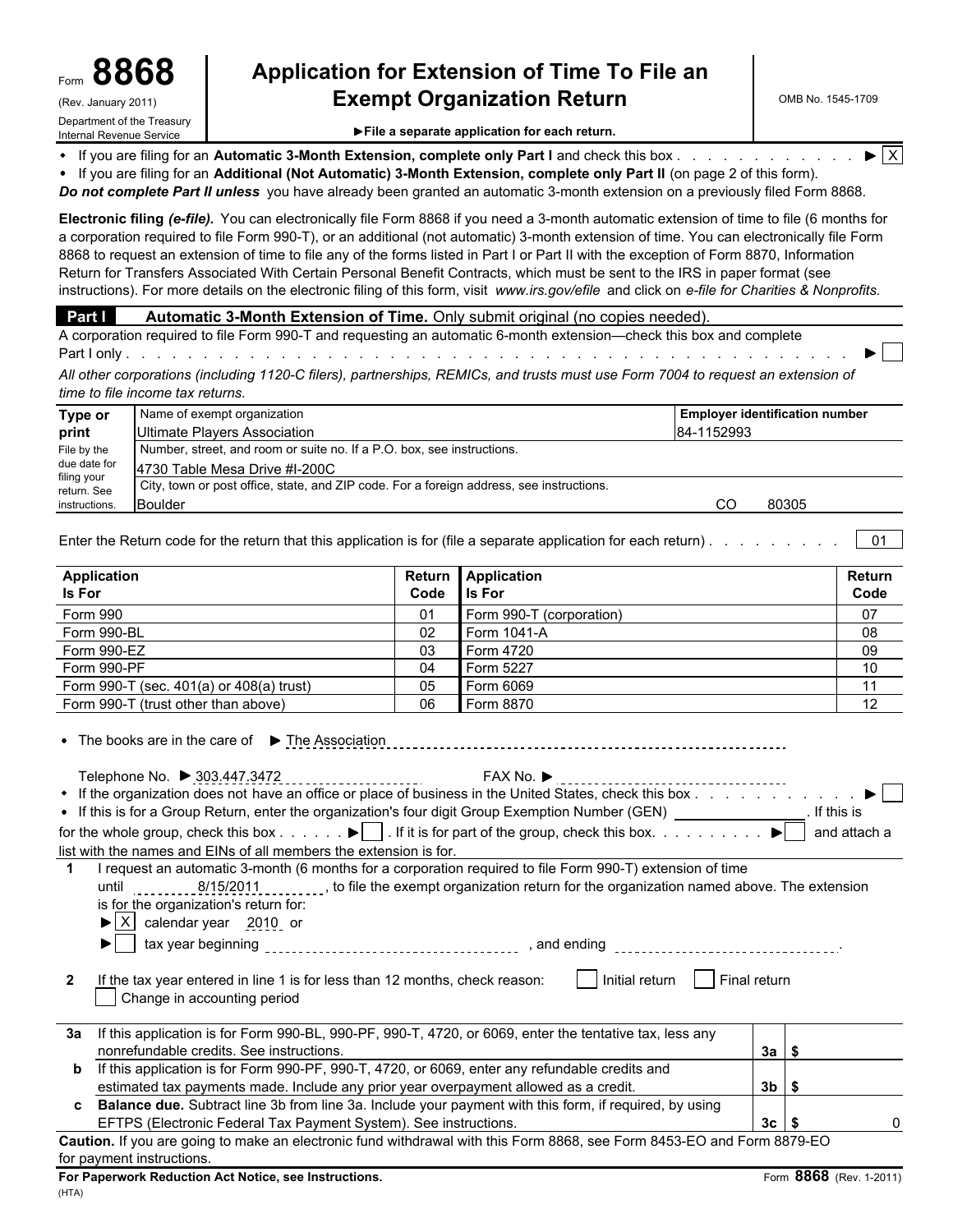# **Part VIII, Lines 1a-h (990) - Contributions, Gifts, Grants, and Other Amounts**

|                                                                                   | Cash      | <b>Noncash</b> |
|-----------------------------------------------------------------------------------|-----------|----------------|
|                                                                                   |           |                |
|                                                                                   | 1,020,450 |                |
|                                                                                   |           |                |
|                                                                                   |           |                |
|                                                                                   |           |                |
| 6 All other contributions, gifts, grants, and similar amounts not included above: |           |                |
| Corporate sponsorships                                                            | 123.021   |                |
| Donations                                                                         | 14,042    |                |
|                                                                                   |           |                |
|                                                                                   |           |                |
|                                                                                   |           |                |
|                                                                                   | 137,063   |                |
| 7 Total                                                                           | .157.513  |                |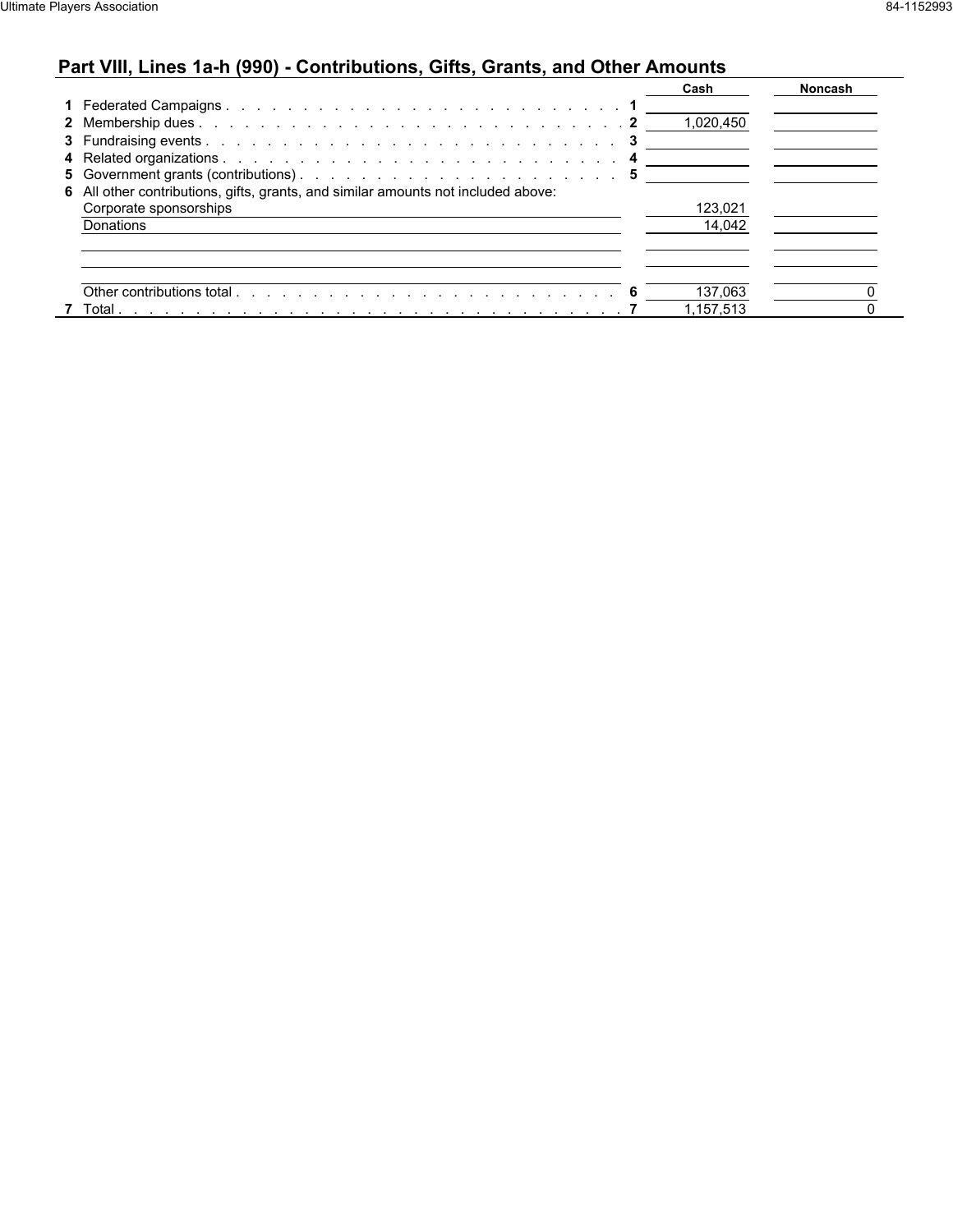| Part VIII, Line 10 (990) - Gross Sales of Inventory | 37,498             | 32,326                | 5,172        |
|-----------------------------------------------------|--------------------|-----------------------|--------------|
| Category                                            | <b>Gross Sales</b> | Cost of<br>Goods Sold | Net          |
| Discs, rule books, etc<br>1                         | 37,498             | 32,326                | 5,172        |
| $\mathbf 2$                                         |                    |                       |              |
| 3                                                   |                    |                       |              |
| 4                                                   |                    |                       |              |
| 5                                                   |                    |                       |              |
| 6                                                   |                    |                       | 0            |
| 7                                                   |                    |                       | U            |
| 8                                                   |                    |                       | 0            |
| 9                                                   |                    |                       | 0            |
| 10                                                  |                    |                       | U            |
| 11                                                  |                    |                       |              |
| 12                                                  |                    |                       |              |
| 13                                                  |                    |                       | 0            |
| 14                                                  |                    |                       | O.           |
| 15                                                  |                    |                       |              |
| 16                                                  |                    |                       | $\mathbf{0}$ |
| 17                                                  |                    |                       |              |
| 18                                                  |                    |                       |              |
| 19                                                  |                    |                       | 0            |
| 20                                                  |                    |                       | 0            |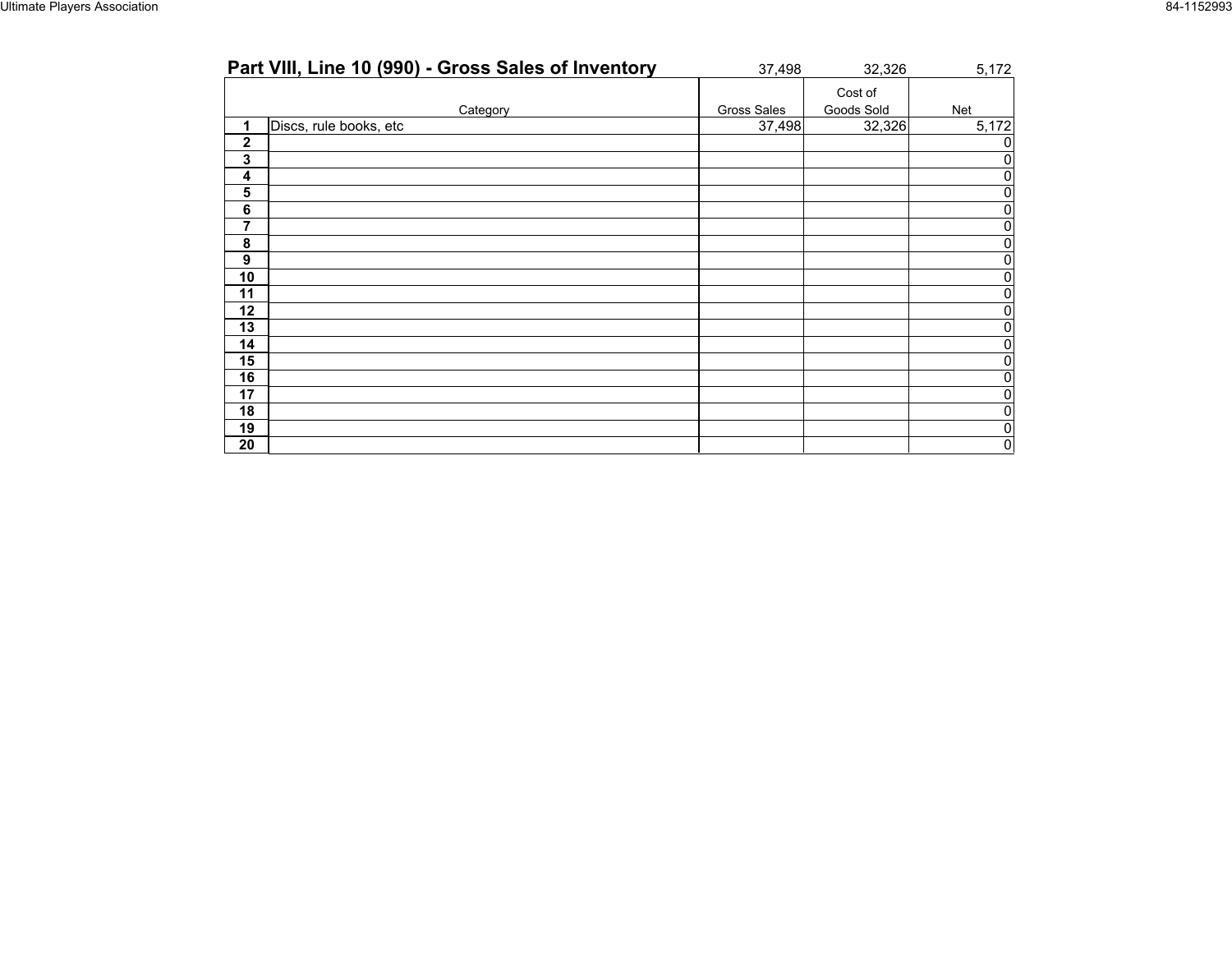### **Part IX, Line 22 (990) - Depreciation, Depletion, and Amortization**

|                | A)     | (B)      | (C          | D           |
|----------------|--------|----------|-------------|-------------|
|                | Total  | Program  | Management  | Fundraising |
|                |        | services | and general |             |
| Depreciation   | 20.075 | 17.237   | 2.825       |             |
| 2 Depletion    |        |          |             |             |
| 3 Amortization |        |          |             |             |
| 4 Total        | 20.075 | 17,237   | 2,825       |             |

### **Part X, Line 4 (990) - Accounts Receivable**

|    |                                             |    | Accounts receivable |        |           | Allowance for doubtful accounts |
|----|---------------------------------------------|----|---------------------|--------|-----------|---------------------------------|
|    |                                             |    | Beginning           | End    | Beginning | End                             |
|    | 1 Accounts Recievable                       |    | 37,194              | 71,640 | 5,000     | 10,000                          |
|    |                                             |    |                     |        |           |                                 |
|    |                                             |    |                     |        |           |                                 |
|    |                                             |    |                     |        |           |                                 |
|    |                                             |    |                     |        |           |                                 |
|    |                                             |    |                     |        |           |                                 |
|    |                                             |    |                     |        |           |                                 |
|    |                                             |    |                     |        |           |                                 |
|    |                                             |    |                     |        |           |                                 |
| 10 |                                             | 10 |                     |        |           |                                 |
|    | 11 Total accounts receivable<br><u>.</u> 11 |    | 37,194              | 71,640 | 5,000     | 10,000                          |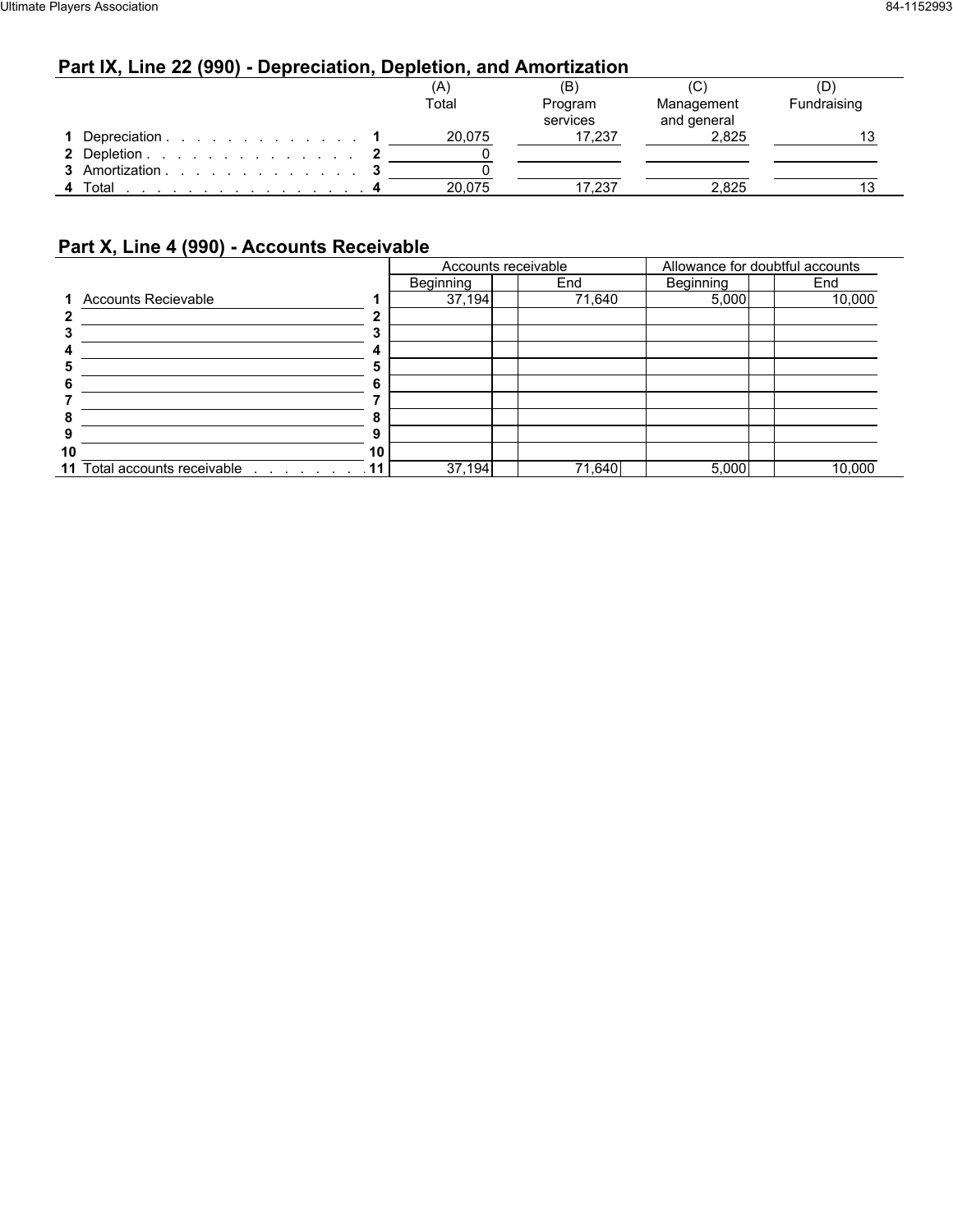# **Part X, Lines 10a and 10b (990) - Land, Buildings, and Equipment**

| 145,717<br>62,793<br>62,849<br>82,924<br>76,313<br>$\mathbf 0$<br>Beginning<br>Ending<br>Leasehold<br>Check if<br>Check if<br>Cost/Other<br>Ending<br>Disposals/<br>Accumulated<br>Accumulated<br>Beginning<br>Improve-<br>Investment<br>Asset<br>Equipment<br>Balance<br>Category or Item<br><b>Buildings</b><br>Other<br>Basis<br>Depreciation<br>Depreciation<br>Adjustments<br>Disposed<br>Land<br>Balance<br>ments<br>Asset<br>65,361<br>Equipment<br>120,949<br>69,600<br>51,349<br>55,588<br>X<br>2008 Equipment<br>7,766<br>X<br>7,766<br>5,172<br>2,594<br>$\overline{0}$<br>6,269<br>2009 Equipment<br>10,447<br>2,089<br>4,178<br>8,358<br>X<br>3<br>2010 Equipment<br>X<br>1,380<br>5,175<br>6,555<br>O<br>4<br>$\overline{0}$<br>5<br>$\overline{0}$<br>6<br>$\overline{0}$<br>$\Omega$<br>$\Omega$<br>$\overline{0}$<br>8<br>$\overline{0}$<br>9<br>$\Omega$<br>$\overline{0}$<br>10<br>$\Omega$<br>$\Omega$<br>$\overline{0}$<br>11<br>$\Omega$<br>12<br>$\overline{0}$<br>$\Omega$<br>$\Omega$<br>13<br>$\overline{0}$<br>$\overline{0}$<br>14<br>$\Omega$<br>0<br>$\overline{0}$<br>15<br>$\overline{0}$<br>16<br>$\overline{0}$<br>17<br>$\Omega$<br>$\overline{0}$<br>18<br>$\Omega$<br>$\overline{0}$<br>19<br>$\Omega$<br>$\overline{0}$<br>20<br>$\mathbf 0$<br>$\overline{0}$<br>$\mathbf 0$ |  |  |  |  |  |  |  |  |
|---------------------------------------------------------------------------------------------------------------------------------------------------------------------------------------------------------------------------------------------------------------------------------------------------------------------------------------------------------------------------------------------------------------------------------------------------------------------------------------------------------------------------------------------------------------------------------------------------------------------------------------------------------------------------------------------------------------------------------------------------------------------------------------------------------------------------------------------------------------------------------------------------------------------------------------------------------------------------------------------------------------------------------------------------------------------------------------------------------------------------------------------------------------------------------------------------------------------------------------------------------------------------------------------------------------------|--|--|--|--|--|--|--|--|
|                                                                                                                                                                                                                                                                                                                                                                                                                                                                                                                                                                                                                                                                                                                                                                                                                                                                                                                                                                                                                                                                                                                                                                                                                                                                                                                     |  |  |  |  |  |  |  |  |
|                                                                                                                                                                                                                                                                                                                                                                                                                                                                                                                                                                                                                                                                                                                                                                                                                                                                                                                                                                                                                                                                                                                                                                                                                                                                                                                     |  |  |  |  |  |  |  |  |
|                                                                                                                                                                                                                                                                                                                                                                                                                                                                                                                                                                                                                                                                                                                                                                                                                                                                                                                                                                                                                                                                                                                                                                                                                                                                                                                     |  |  |  |  |  |  |  |  |
|                                                                                                                                                                                                                                                                                                                                                                                                                                                                                                                                                                                                                                                                                                                                                                                                                                                                                                                                                                                                                                                                                                                                                                                                                                                                                                                     |  |  |  |  |  |  |  |  |
|                                                                                                                                                                                                                                                                                                                                                                                                                                                                                                                                                                                                                                                                                                                                                                                                                                                                                                                                                                                                                                                                                                                                                                                                                                                                                                                     |  |  |  |  |  |  |  |  |
|                                                                                                                                                                                                                                                                                                                                                                                                                                                                                                                                                                                                                                                                                                                                                                                                                                                                                                                                                                                                                                                                                                                                                                                                                                                                                                                     |  |  |  |  |  |  |  |  |
|                                                                                                                                                                                                                                                                                                                                                                                                                                                                                                                                                                                                                                                                                                                                                                                                                                                                                                                                                                                                                                                                                                                                                                                                                                                                                                                     |  |  |  |  |  |  |  |  |
|                                                                                                                                                                                                                                                                                                                                                                                                                                                                                                                                                                                                                                                                                                                                                                                                                                                                                                                                                                                                                                                                                                                                                                                                                                                                                                                     |  |  |  |  |  |  |  |  |
|                                                                                                                                                                                                                                                                                                                                                                                                                                                                                                                                                                                                                                                                                                                                                                                                                                                                                                                                                                                                                                                                                                                                                                                                                                                                                                                     |  |  |  |  |  |  |  |  |
|                                                                                                                                                                                                                                                                                                                                                                                                                                                                                                                                                                                                                                                                                                                                                                                                                                                                                                                                                                                                                                                                                                                                                                                                                                                                                                                     |  |  |  |  |  |  |  |  |
|                                                                                                                                                                                                                                                                                                                                                                                                                                                                                                                                                                                                                                                                                                                                                                                                                                                                                                                                                                                                                                                                                                                                                                                                                                                                                                                     |  |  |  |  |  |  |  |  |
|                                                                                                                                                                                                                                                                                                                                                                                                                                                                                                                                                                                                                                                                                                                                                                                                                                                                                                                                                                                                                                                                                                                                                                                                                                                                                                                     |  |  |  |  |  |  |  |  |
|                                                                                                                                                                                                                                                                                                                                                                                                                                                                                                                                                                                                                                                                                                                                                                                                                                                                                                                                                                                                                                                                                                                                                                                                                                                                                                                     |  |  |  |  |  |  |  |  |
|                                                                                                                                                                                                                                                                                                                                                                                                                                                                                                                                                                                                                                                                                                                                                                                                                                                                                                                                                                                                                                                                                                                                                                                                                                                                                                                     |  |  |  |  |  |  |  |  |
|                                                                                                                                                                                                                                                                                                                                                                                                                                                                                                                                                                                                                                                                                                                                                                                                                                                                                                                                                                                                                                                                                                                                                                                                                                                                                                                     |  |  |  |  |  |  |  |  |
|                                                                                                                                                                                                                                                                                                                                                                                                                                                                                                                                                                                                                                                                                                                                                                                                                                                                                                                                                                                                                                                                                                                                                                                                                                                                                                                     |  |  |  |  |  |  |  |  |
|                                                                                                                                                                                                                                                                                                                                                                                                                                                                                                                                                                                                                                                                                                                                                                                                                                                                                                                                                                                                                                                                                                                                                                                                                                                                                                                     |  |  |  |  |  |  |  |  |
|                                                                                                                                                                                                                                                                                                                                                                                                                                                                                                                                                                                                                                                                                                                                                                                                                                                                                                                                                                                                                                                                                                                                                                                                                                                                                                                     |  |  |  |  |  |  |  |  |
|                                                                                                                                                                                                                                                                                                                                                                                                                                                                                                                                                                                                                                                                                                                                                                                                                                                                                                                                                                                                                                                                                                                                                                                                                                                                                                                     |  |  |  |  |  |  |  |  |
|                                                                                                                                                                                                                                                                                                                                                                                                                                                                                                                                                                                                                                                                                                                                                                                                                                                                                                                                                                                                                                                                                                                                                                                                                                                                                                                     |  |  |  |  |  |  |  |  |
|                                                                                                                                                                                                                                                                                                                                                                                                                                                                                                                                                                                                                                                                                                                                                                                                                                                                                                                                                                                                                                                                                                                                                                                                                                                                                                                     |  |  |  |  |  |  |  |  |
|                                                                                                                                                                                                                                                                                                                                                                                                                                                                                                                                                                                                                                                                                                                                                                                                                                                                                                                                                                                                                                                                                                                                                                                                                                                                                                                     |  |  |  |  |  |  |  |  |
|                                                                                                                                                                                                                                                                                                                                                                                                                                                                                                                                                                                                                                                                                                                                                                                                                                                                                                                                                                                                                                                                                                                                                                                                                                                                                                                     |  |  |  |  |  |  |  |  |
|                                                                                                                                                                                                                                                                                                                                                                                                                                                                                                                                                                                                                                                                                                                                                                                                                                                                                                                                                                                                                                                                                                                                                                                                                                                                                                                     |  |  |  |  |  |  |  |  |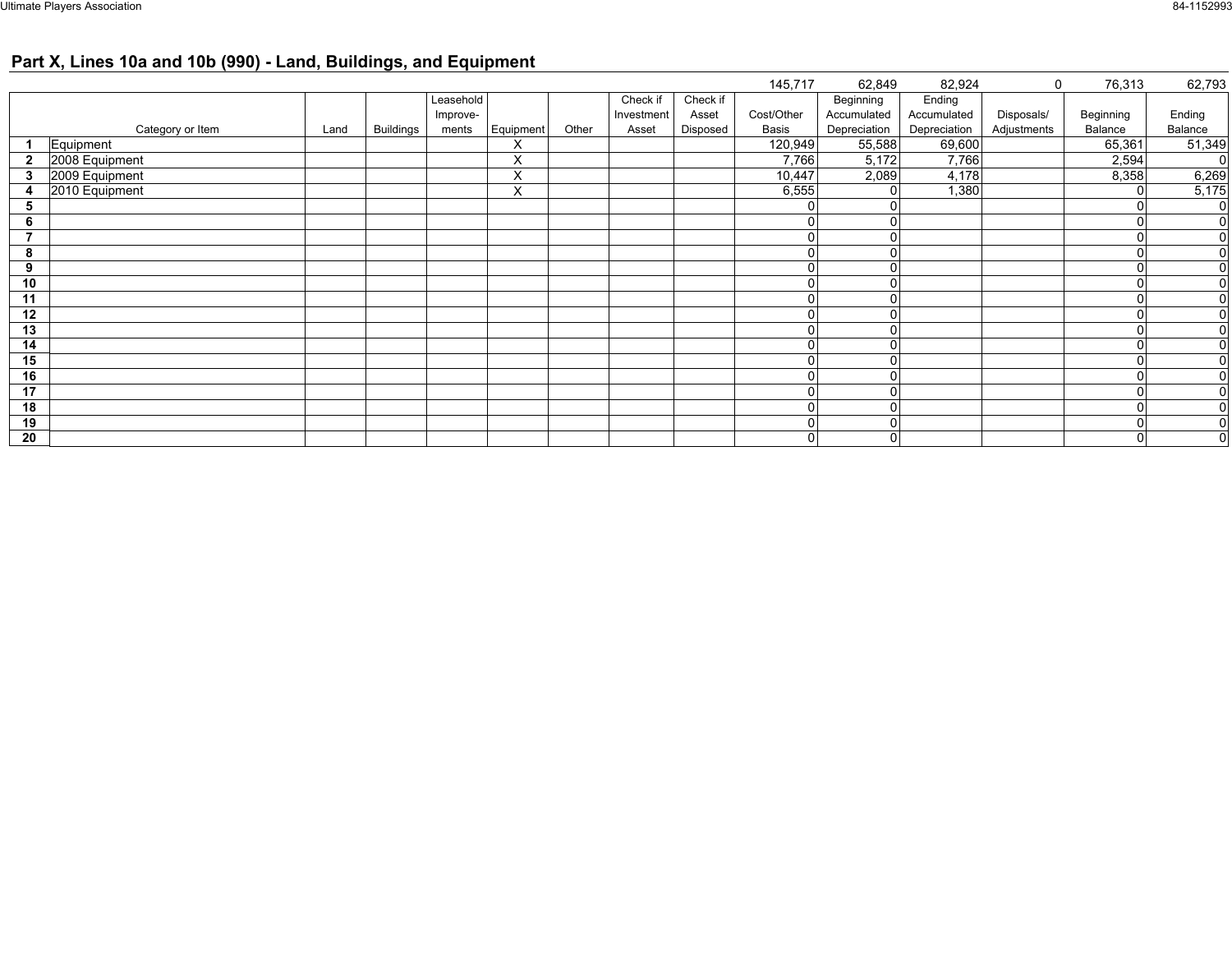| Part X, Line 15 (990) - Other Assets | 2,200            | 3,500 |
|--------------------------------------|------------------|-------|
| Description                          | <b>Beginning</b> | End   |
| Security Deposit<br>1                | 2,200            | 2,200 |
| $\mathbf 2$<br>Trademarks            |                  | 1,300 |
| 3                                    |                  |       |
| 4                                    |                  |       |
| 5                                    |                  |       |
| $\bf 6$                              |                  |       |
| 7                                    |                  |       |
| 8                                    |                  |       |
| 9                                    |                  |       |
| 10                                   |                  |       |
| 11                                   |                  |       |
| 12                                   |                  |       |
| 13                                   |                  |       |
| 14                                   |                  |       |
| 15                                   |                  |       |
| 16                                   |                  |       |
| 17                                   |                  |       |
| 18                                   |                  |       |
| 19                                   |                  |       |
| 20                                   |                  |       |